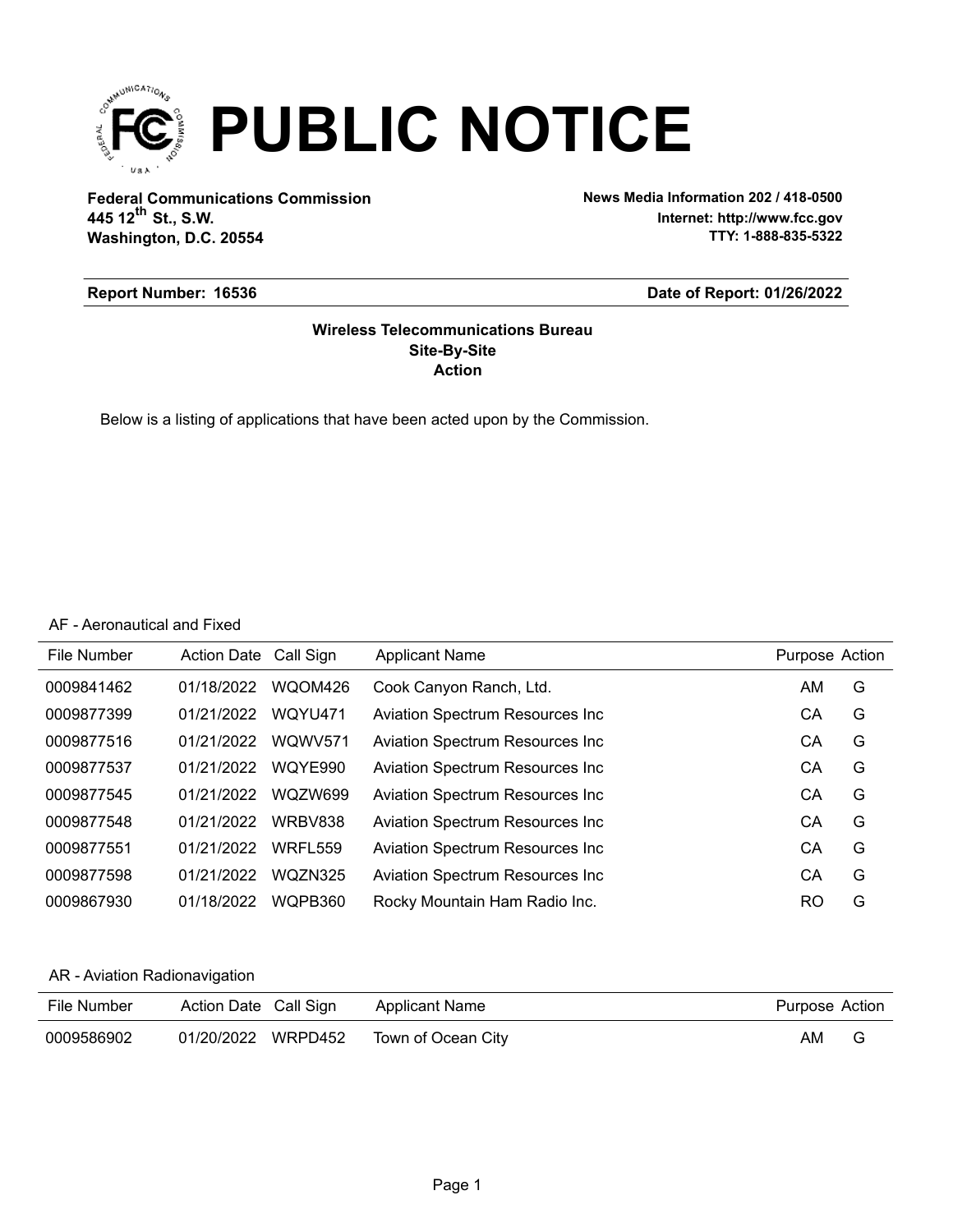| File Number | Action Date Call Sign |                | <b>Applicant Name</b>           | Purpose Action |   |
|-------------|-----------------------|----------------|---------------------------------|----------------|---|
| 0009582741  | 01/20/2022            | WQRW784        | WiLine Spectrum Holdings LLC    | AM             | G |
| 0009644562  | 01/18/2022            | WQTA521        | <b>T-MOBILE LICENSE LLC</b>     | AM             | G |
| 0009662402  | 01/19/2022            | WRDJ548        | NE Colorado Cellular, Inc.      | AM             | G |
| 0009697504  | 01/21/2022            | WRJT685        | AMG Technology Investment Group | AM             | G |
| 0009697518  | 01/21/2022            | WRJW724        | AMG Technology Investment Group | AM             | G |
| 0009713500  | 01/20/2022            | WRPD440        | AT&T Mobility Spectrum LLC      | AM             | G |
| 0009713502  | 01/20/2022            | WRPD441        | AT&T Mobility Spectrum LLC      | AM             | G |
| 0009716397  | 01/19/2022            | WRPD245        | <b>T-MOBILE LICENSE LLC</b>     | AM             | G |
| 0009726116  | 01/20/2022            | WPQR849        | Cellco Partnership              | AM             | G |
| 0009729592  | 01/18/2022            | WRJP828        | AMG Technology Investment Group | AM             | G |
| 0009733702  | 01/18/2022            | WRPC439        | AMG Technology Investment Group | AM             | G |
| 0009733703  | 01/18/2022            | WRME879        | AMG Technology Investment Group | AM             | G |
| 0009743317  | 01/21/2022            | WQYU601        | Interlakes Wireless             | AM             | G |
| 0009743321  | 01/21/2022            | WQYU599        | <b>Interlakes Wireless</b>      | AM             | G |
| 0009746113  | 01/21/2022            | WQQS207        | New Cingular Wireless PCS, LLC  | AM             | G |
| 0009749198  | 01/21/2022            | WQYJ812        | AMG Technology Investment Group | AM             | G |
| 0009749458  | 01/20/2022            | WRPD473        | Wiline Spectrum Holdings LLC    | AM             | G |
| 0009749500  | 01/20/2022            | WRPD474        | Wiline Spectrum Holdings LLC    | AM             | G |
| 0009751018  | 01/18/2022            | WQRT838        | New Cingular Wireless PCS, LLC  | AM             | G |
| 0009755788  | 01/21/2022            | WQYJ813        | AMG Technology Investment Group | AM             | G |
| 0009756066  | 01/21/2022            | <b>WRMX855</b> | <b>T-MOBILE LICENSE LLC</b>     | AM             | G |
| 0009756128  | 01/21/2022            | WRMX853        | <b>T-MOBILE LICENSE LLC</b>     | AM             | G |
| 0009854265  | 01/18/2022            | KPY74          | <b>GTT Americas LLC</b>         | CA             | G |
| 0009871979  | 01/19/2022            | WRJA779        | <b>Sprint Spectrum LLC</b>      | CA             | G |
| 0009871980  | 01/19/2022            | WRJA780        | <b>Sprint Spectrum LLC</b>      | CA             | G |
| 0009871981  | 01/19/2022            | WRJA781        | <b>Sprint Spectrum LLC</b>      | CA             | G |
| 0009872868  | 01/19/2022            | WRNA608        | New Cingular Wireless PCS, LLC  | CA             | G |
| 0009872869  | 01/19/2022            | WRNA609        | New Cingular Wireless PCS, LLC  | CA             | G |
| 0009873009  | 01/19/2022            | WQOE328        | Cellco Partnership              | CA             | G |
| 0009873013  | 01/19/2022            | <b>WLT698</b>  | Cellco Partnership              | CA             | G |
| 0009874498  | 01/20/2022            | WPUT359        | Cellco Partnership              | CA             | G |
| 0009874811  | 01/20/2022            | WRJB574        | <b>TowerStream Corp</b>         | CA             | G |
| 0009874852  | 01/20/2022            | WQQS683        | Cellco Partnership              | CA             | G |
| 0009874857  | 01/20/2022            | WQQS763        | Cellco Partnership              | CA             | G |
| 0009874862  | 01/20/2022            | WQPS551        | Cellco Partnership              | CA             | G |
| 0009874866  | 01/20/2022            | WQPS552        | Cellco Partnership              | CA             | G |
| 0009876620  | 01/21/2022            | WQUU812        | New Cingular Wireless PCS, LLC  | CA             | G |
| 0009735546  | 01/18/2022            | WQTE809        | NEW CINGULAR WIRELESS PCS, LLC  | <b>MD</b>      | G |
| 0009735597  | 01/18/2022            | WQQG254        | NEW CINGULAR WIRELESS PCS, LLC  | <b>MD</b>      | G |
| 0009735624  | 01/18/2022            | WQWH762        | <b>T-MOBILE LICENSE LLC</b>     | <b>MD</b>      | G |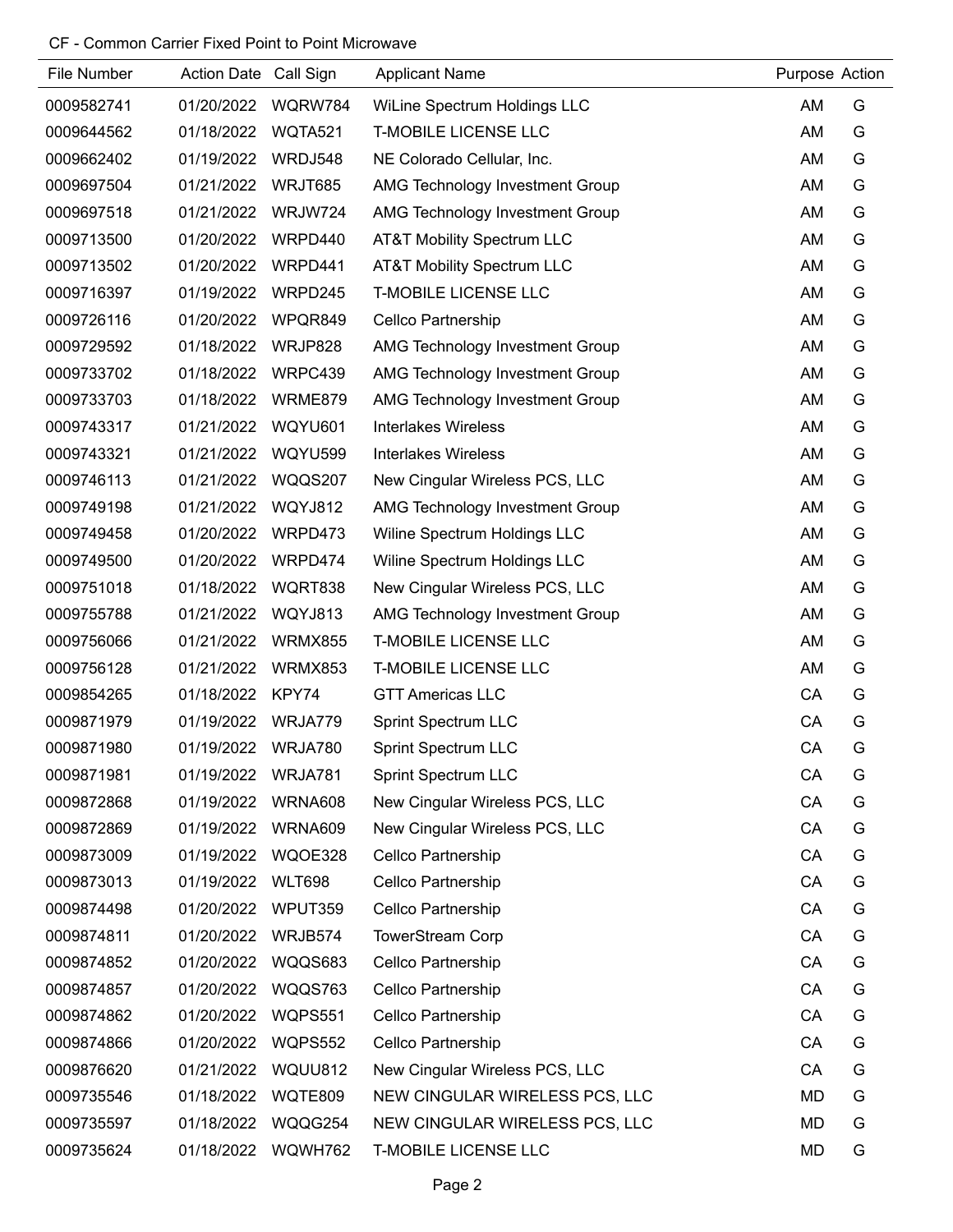| File Number | Action Date Call Sign |                | <b>Applicant Name</b>                 | Purpose Action |   |
|-------------|-----------------------|----------------|---------------------------------------|----------------|---|
| 0009735633  | 01/18/2022            | WPOU710        | T-Mobile License LLC                  | <b>MD</b>      | G |
| 0009735634  | 01/18/2022            | WQUK271        | <b>T-MOBILE LICENSE LLC</b>           | <b>MD</b>      | G |
| 0009735672  | 01/18/2022            | <b>WQWV622</b> | New Cingular Wireless PCS, LLC        | <b>MD</b>      | G |
| 0009735673  | 01/18/2022            | WQTG401        | New Cingular Wireless PCS, LLC        | <b>MD</b>      | G |
| 0009735674  | 01/18/2022            | <b>WQXM285</b> | New Cingular Wireless PCS, LLC        | <b>MD</b>      | G |
| 0009735675  | 01/18/2022            | <b>WQWV621</b> | New Cingular Wireless PCS, LLC        | <b>MD</b>      | G |
| 0009744508  | 01/19/2022            | WQVY595        | <b>T-MOBILE LICENSE LLC</b>           | <b>MD</b>      | G |
| 0009748901  | 01/21/2022            | WRJG397        | AT&T Mobility Spectrum LLC            | <b>MD</b>      | G |
| 0009749590  | 01/21/2022            | WRKP434        | Safelink Internet                     | <b>MD</b>      | G |
| 0009749784  | 01/20/2022            | WQNX558        | <b>GCI Communication Corp</b>         | <b>MD</b>      | G |
| 0009749849  | 01/21/2022            | <b>WQSY538</b> | WiLine Spectrum Holdings LLC          | <b>MD</b>      | G |
| 0009757189  | 01/19/2022            | WPRR672        | T-Mobile License LLC                  | <b>MD</b>      | G |
| 0009757369  | 01/20/2022            | WQSZ770        | North Coast Internet                  | <b>MD</b>      | G |
| 0009757705  | 01/20/2022            | WQQT862        | NEW CINGULAR WIRELESS PCS, LLC        | <b>MD</b>      | G |
| 0009757826  | 01/20/2022            | <b>WMQ361</b>  | New Cingular Wireless PCS, LLC        | <b>MD</b>      | G |
| 0009757828  | 01/20/2022            | WQQW549        | New Cingular Wireless PCS, LLC        | <b>MD</b>      | G |
| 0009757837  | 01/20/2022            | WQUJ705        | New Cingular Wireless PCS, LLC        | <b>MD</b>      | G |
| 0009757854  | 01/20/2022            | WQUJ744        | New Cingular Wireless PCS, LLC        | <b>MD</b>      | G |
| 0009757889  | 01/20/2022            | WQTB206        | New Cingular Wireless PCS, LLC        | <b>MD</b>      | G |
| 0009758059  | 01/20/2022            | WQTA682        | NEW CINGULAR WIRELESS PCS, LLC        | <b>MD</b>      | G |
| 0009758130  | 01/20/2022            | WQTR893        | New Cingular Wireless PCS, LLC        | <b>MD</b>      | G |
| 0009758131  | 01/20/2022            | WQZB352        | <b>AT&amp;T Mobility Spectrum LLC</b> | <b>MD</b>      | G |
| 0009758132  | 01/20/2022            | WQZB353        | <b>AT&amp;T Mobility Spectrum LLC</b> | <b>MD</b>      | G |
| 0009758230  | 01/21/2022            | WQPE338        | Comelec Services, Inc.                | MD             | G |
| 0009758270  | 01/21/2022            | WRNA636        | Safelink Internet                     | <b>MD</b>      | G |
| 0009758271  | 01/21/2022            | WQRS363        | Safelink Internet                     | <b>MD</b>      | G |
| 0009759370  | 01/20/2022            | WQYK339        | <b>AT&amp;T Mobility Spectrum LLC</b> | <b>MD</b>      | G |
| 0009759668  | 01/20/2022            | WQPY859        | IOWA RSA NO. 12 LIMITED PARTNERSHIP   | <b>MD</b>      | G |
| 0009760188  | 01/20/2022            | WQQH520        | New Cingular Wireless PCS, LLC        | <b>MD</b>      | G |
| 0009761054  | 01/20/2022            | WQZH628        | <b>TowerStream Corp</b>               | MD             | G |
| 0009761055  | 01/20/2022            | WQKG639        | <b>TowerStream Corp</b>               | <b>MD</b>      | G |
| 0009761056  | 01/20/2022            | WQRB994        | <b>TowerStream Corp</b>               | MD             | G |
| 0009761059  | 01/20/2022            | WRAY282        | <b>TowerStream Corp</b>               | <b>MD</b>      | G |
| 0009761186  | 01/20/2022            | WRMB962        | Cellco Partnership                    | <b>MD</b>      | G |
| 0009761400  | 01/20/2022            | WQNW942        | Illinois Electric Cooperative         | <b>MD</b>      | G |
| 0009765447  | 01/19/2022            | WQYT328        | AMG Technology Investment Group       | <b>MD</b>      | G |
| 0009765451  | 01/19/2022            | WRMJ762        | AMG Technology Investment Group       | MD             | G |
| 0009765454  | 01/19/2022            | WRMJ634        | AMG Technology Investment Group       | <b>MD</b>      | G |
| 0009765457  | 01/19/2022            | WRKV428        | AMG Technology Investment Group       | MD             | G |
| 0009765459  | 01/19/2022            | <b>WRAI867</b> | AMG Technology Investment Group       | <b>MD</b>      | G |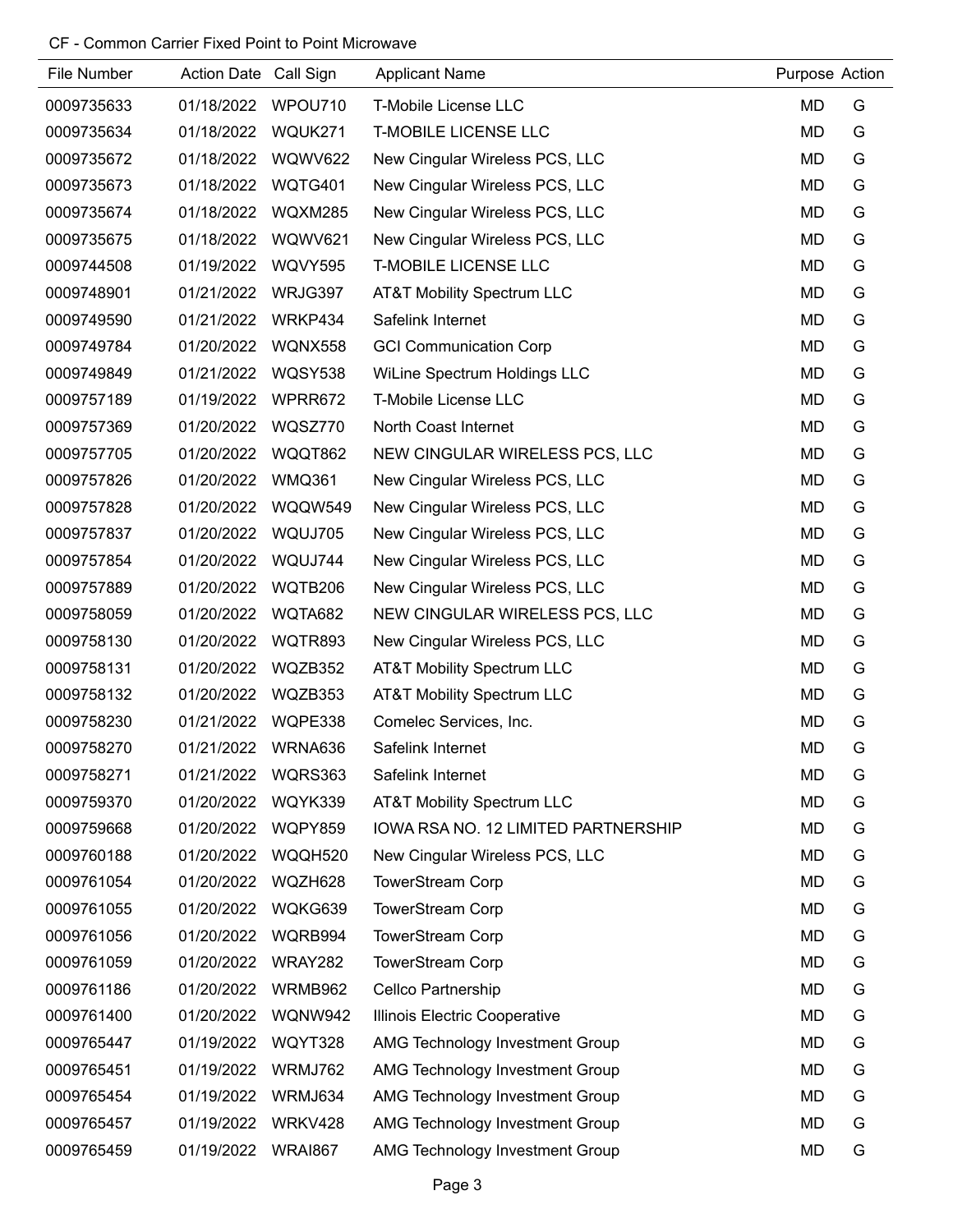| File Number | Action Date Call Sign |                | <b>Applicant Name</b>                  | Purpose Action |   |
|-------------|-----------------------|----------------|----------------------------------------|----------------|---|
| 0009765468  | 01/19/2022            | WRNU290        | AMG Technology Investment Group        | <b>MD</b>      | G |
| 0009765472  | 01/19/2022            | WRHX436        | AMG Technology Investment Group        | <b>MD</b>      | G |
| 0009765473  | 01/20/2022            | WRDK680        | AMG Technology Investment Group        | <b>MD</b>      | G |
| 0009765476  | 01/20/2022            | WQZP747        | AMG Technology Investment Group        | <b>MD</b>      | G |
| 0009765477  | 01/20/2022            | WRFE263        | AMG Technology Investment Group        | <b>MD</b>      | G |
| 0009765478  | 01/20/2022            | <b>WRMP895</b> | AMG Technology Investment Group        | <b>MD</b>      | G |
| 0009765481  | 01/20/2022            | WRHX442        | AMG Technology Investment Group        | <b>MD</b>      | G |
| 0009765482  | 01/20/2022            | WRDK681        | AMG Technology Investment Group        | <b>MD</b>      | G |
| 0009765485  | 01/20/2022            | WRFE262        | AMG Technology Investment Group        | <b>MD</b>      | G |
| 0009765492  | 01/20/2022            | WRMB388        | AMG Technology Investment Group        | <b>MD</b>      | G |
| 0009765494  | 01/20/2022            | WRCR968        | AMG Technology Investment Group        | <b>MD</b>      | G |
| 0009765495  | 01/20/2022            | WRFX708        | AMG Technology Investment Group        | <b>MD</b>      | G |
| 0009765498  | 01/20/2022            | WRMB394        | AMG Technology Investment Group        | <b>MD</b>      | G |
| 0009765499  | 01/20/2022            | WRDK682        | <b>AMG Technology Investment Group</b> | <b>MD</b>      | G |
| 0009765503  | 01/20/2022            | WQZZ203        | AMG Technology Investment Group        | MD             | G |
| 0009765509  | 01/20/2022            | WRMP747        | AMG Technology Investment Group        | <b>MD</b>      | G |
| 0009765510  | 01/20/2022            | WRCH762        | AMG Technology Investment Group        | MD             | G |
| 0009765520  | 01/20/2022            | WREJ625        | AMG Technology Investment Group        | <b>MD</b>      | G |
| 0009765525  | 01/20/2022            | WRKD477        | AMG Technology Investment Group        | <b>MD</b>      | G |
| 0009765526  | 01/20/2022            | WRFE249        | AMG Technology Investment Group        | <b>MD</b>      | G |
| 0009765531  | 01/20/2022            | WRBN899        | AMG Technology Investment Group        | <b>MD</b>      | G |
| 0009765532  | 01/20/2022            | WRNZ739        | AMG Technology Investment Group        | <b>MD</b>      | G |
| 0009765533  | 01/20/2022            | <b>WRCR959</b> | AMG Technology Investment Group        | <b>MD</b>      | G |
| 0009765534  | 01/20/2022            | WRJH761        | AMG Technology Investment Group        | <b>MD</b>      | G |
| 0009771477  | 01/21/2022            | WQWM367        | Southern Company Services, Inc.        | MD             | G |
| 0009771485  | 01/21/2022            | WQZV587        | Southern Company Services, Inc.        | MD             | G |
| 0009771488  | 01/21/2022            | WQWM764        | Southern Company Services, Inc.        | <b>MD</b>      | G |
| 0009771491  | 01/21/2022            | WPNE391        | SOUTHERN COMPANY SERVICES, INC.        | <b>MD</b>      | G |
| 0009771514  | 01/21/2022            | WQPD590        | <b>Skyriver Communications</b>         | <b>MD</b>      | G |
| 0009771515  | 01/21/2022            | <b>WQNS403</b> | One Ring Networks, Inc.                | MD             | G |
| 0009771521  | 01/21/2022            | WQKS492        | One Ring Networks, Inc.                | <b>MD</b>      | G |
| 0009735346  | 01/18/2022            | WRPC442        | Shenandoah Cable Television, LLC       | <b>NE</b>      | G |
| 0009735347  | 01/18/2022            | WRPC441        | Shenandoah Cable Television, LLC       | <b>NE</b>      | G |
| 0009735568  | 01/18/2022            | WRPC449        | New Cingular Wireless PCS, LLC         | <b>NE</b>      | G |
| 0009735592  | 01/18/2022            | WRPC445        | XO Communications Services, LLC        | <b>NE</b>      | G |
| 0009735601  | 01/18/2022            | WRPC444        | XO Communications Services, LLC        | <b>NE</b>      | G |
| 0009735610  | 01/18/2022            | WRPC447        | New Cingular Wireless PCS, LLC         | <b>NE</b>      | G |
| 0009744530  | 01/18/2022            | WRPC431        | <b>Midcontinent Communications</b>     | <b>NE</b>      | G |
| 0009757373  | 01/20/2022            | WRPD438        | North Coast Internet                   | <b>NE</b>      | G |
| 0009757821  | 01/20/2022            | WRPD444        | <b>Midcontinent Communications</b>     | <b>NE</b>      | G |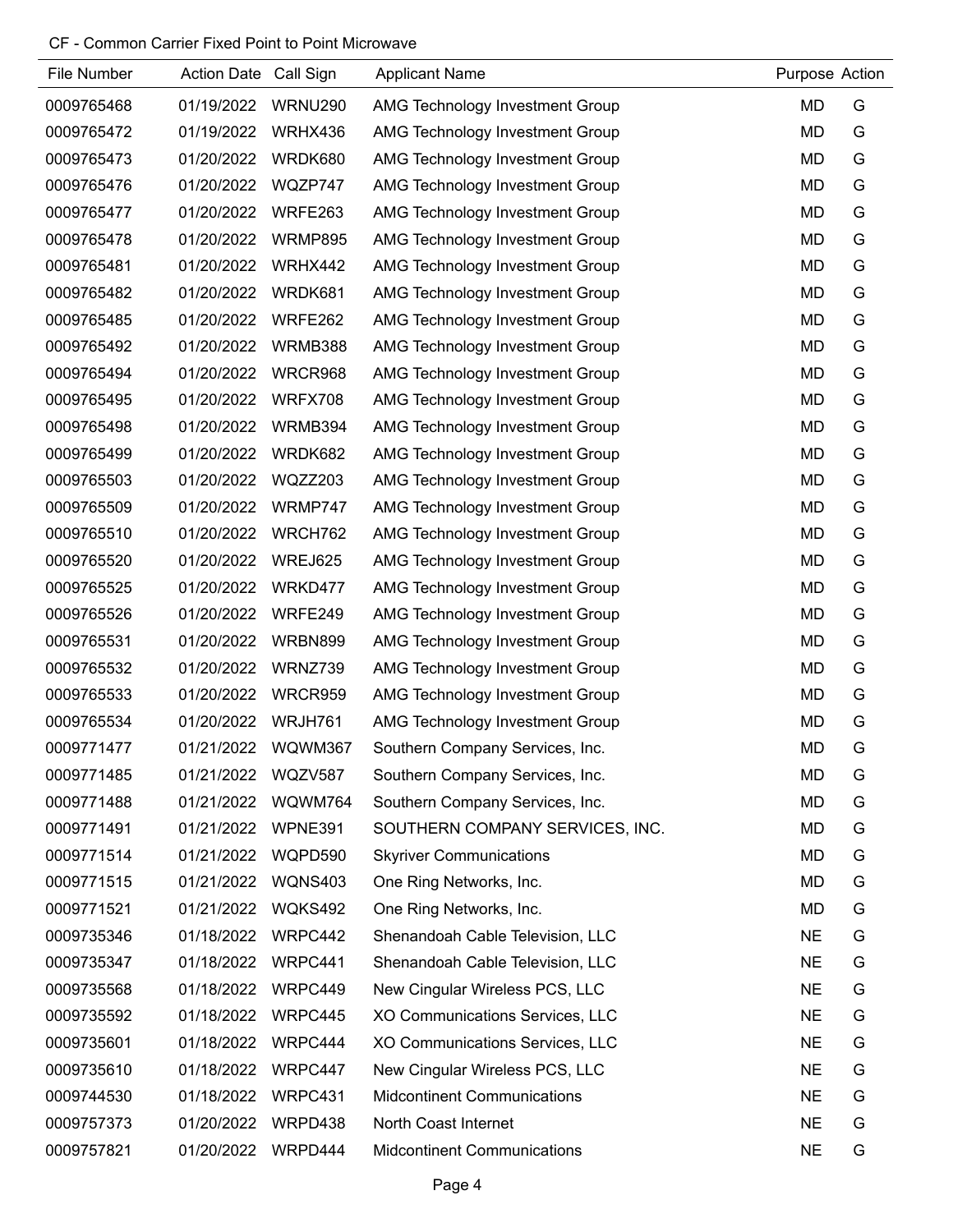| File Number | Action Date Call Sign |         | <b>Applicant Name</b>                  | Purpose Action |   |
|-------------|-----------------------|---------|----------------------------------------|----------------|---|
| 0009757822  | 01/20/2022            | WRPD446 | <b>Midcontinent Communications</b>     | <b>NE</b>      | G |
| 0009757823  | 01/20/2022            | WRPD449 | <b>Midcontinent Communications</b>     | <b>NE</b>      | G |
| 0009757824  | 01/20/2022            | WRPD450 | <b>Midcontinent Communications</b>     | <b>NE</b>      | G |
| 0009758228  | 01/21/2022            | WRPD741 | <b>ComElec Services</b>                | <b>NE</b>      | G |
| 0009761395  | 01/20/2022            | WRPD481 | Illinois Electric Cooperative          | <b>NE</b>      | G |
| 0009761397  | 01/20/2022            | WRPD482 | Illinois Electric Cooperative          | <b>NE</b>      | G |
| 0009761401  | 01/20/2022            | WRPD483 | Illinois Electric Cooperative          | <b>NE</b>      | G |
| 0009765352  | 01/19/2022            | WRPD280 | <b>Qwest Corporation</b>               | <b>NE</b>      | G |
| 0009771526  | 01/21/2022            | WRPD765 | One Ring Networks, Inc.                | <b>NE</b>      | G |
| 0009771527  | 01/21/2022            | WRPD774 | One Ring Networks, Inc.                | <b>NE</b>      | G |
| 0009771530  | 01/21/2022            | WRPD789 | One Ring Networks, Inc.                | <b>NE</b>      | G |
| 0009771534  | 01/21/2022            | WRPD790 | One Ring Networks, Inc.                | <b>NE</b>      | G |
| 0009771539  | 01/21/2022            | WRPD792 | One Ring Networks, Inc.                | <b>NE</b>      | G |
| 0009804303  | 01/19/2022            | WRPC975 | AMG Technology Investment Group        | <b>NE</b>      | G |
| 0009804326  | 01/19/2022            | WRPD227 | AMG Technology Investment Group        | <b>NE</b>      | G |
| 0009804331  | 01/19/2022            | WRPD228 | <b>AMG Technology Investment Group</b> | <b>NE</b>      | G |
| 0009804335  | 01/19/2022            | WRPD229 | AMG Technology Investment Group        | <b>NE</b>      | G |
| 0009804337  | 01/19/2022            | WRPD230 | AMG Technology Investment Group        | <b>NE</b>      | G |
| 0009804429  | 01/19/2022            | WRPD232 | AMG Technology Investment Group        | <b>NE</b>      | G |
| 0009804434  | 01/19/2022            | WRPD233 | AMG Technology Investment Group        | <b>NE</b>      | G |
| 0009804435  | 01/19/2022            | WRPD231 | AMG Technology Investment Group        | <b>NE</b>      | G |
| 0009804445  | 01/19/2022            | WRPC990 | AMG Technology Investment Group        | <b>NE</b>      | G |
| 0009804452  | 01/19/2022            | WRPC963 | AMG Technology Investment Group        | <b>NE</b>      | G |
| 0009804461  | 01/19/2022            | WRPC964 | AMG Technology Investment Group        | <b>NE</b>      | G |
| 0009804464  | 01/19/2022            | WRPC965 | AMG Technology Investment Group        | <b>NE</b>      | G |
| 0009804465  | 01/19/2022            | WRPC966 | AMG Technology Investment Group        | <b>NE</b>      | G |
| 0009804473  | 01/19/2022            | WRPC967 | AMG Technology Investment Group        | <b>NE</b>      | G |
| 0009804475  | 01/19/2022            | WRPC970 | AMG Technology Investment Group        | <b>NE</b>      | G |
| 0009804477  | 01/19/2022            | WRPC968 | AMG Technology Investment Group        | <b>NE</b>      | G |
| 0009804478  | 01/19/2022            | WRPC969 | AMG Technology Investment Group        | <b>NE</b>      | G |
| 0009804479  | 01/19/2022            | WRPC976 | AMG Technology Investment Group        | <b>NE</b>      | G |
| 0009804483  | 01/19/2022            | WRPC971 | AMG Technology Investment Group        | <b>NE</b>      | G |
| 0009804486  | 01/19/2022            | WRPC972 | AMG Technology Investment Group        | <b>NE</b>      | G |
| 0009804489  | 01/19/2022            | WRPC973 | AMG Technology Investment Group        | <b>NE</b>      | G |
| 0009804496  | 01/19/2022            | WRPC974 | AMG Technology Investment Group        | <b>NE</b>      | G |
| 0009806450  | 01/19/2022            | WRPC978 | <b>T-MOBILE LICENSE LLC</b>            | <b>NE</b>      | G |
| 0009806453  | 01/19/2022            | WRPC977 | <b>T-MOBILE LICENSE LLC</b>            | <b>NE</b>      | G |
| 0009807061  | 01/19/2022            | WRPC939 | <b>TGM Pinnacle Network Solutions</b>  | <b>NE</b>      | G |
| 0009807062  | 01/19/2022            | WRPC940 | <b>TGM Pinnacle Network Solutions</b>  | <b>NE</b>      | G |
| 0009807063  | 01/19/2022            | WRPC941 | <b>TGM Pinnacle Network Solutions</b>  | <b>NE</b>      | G |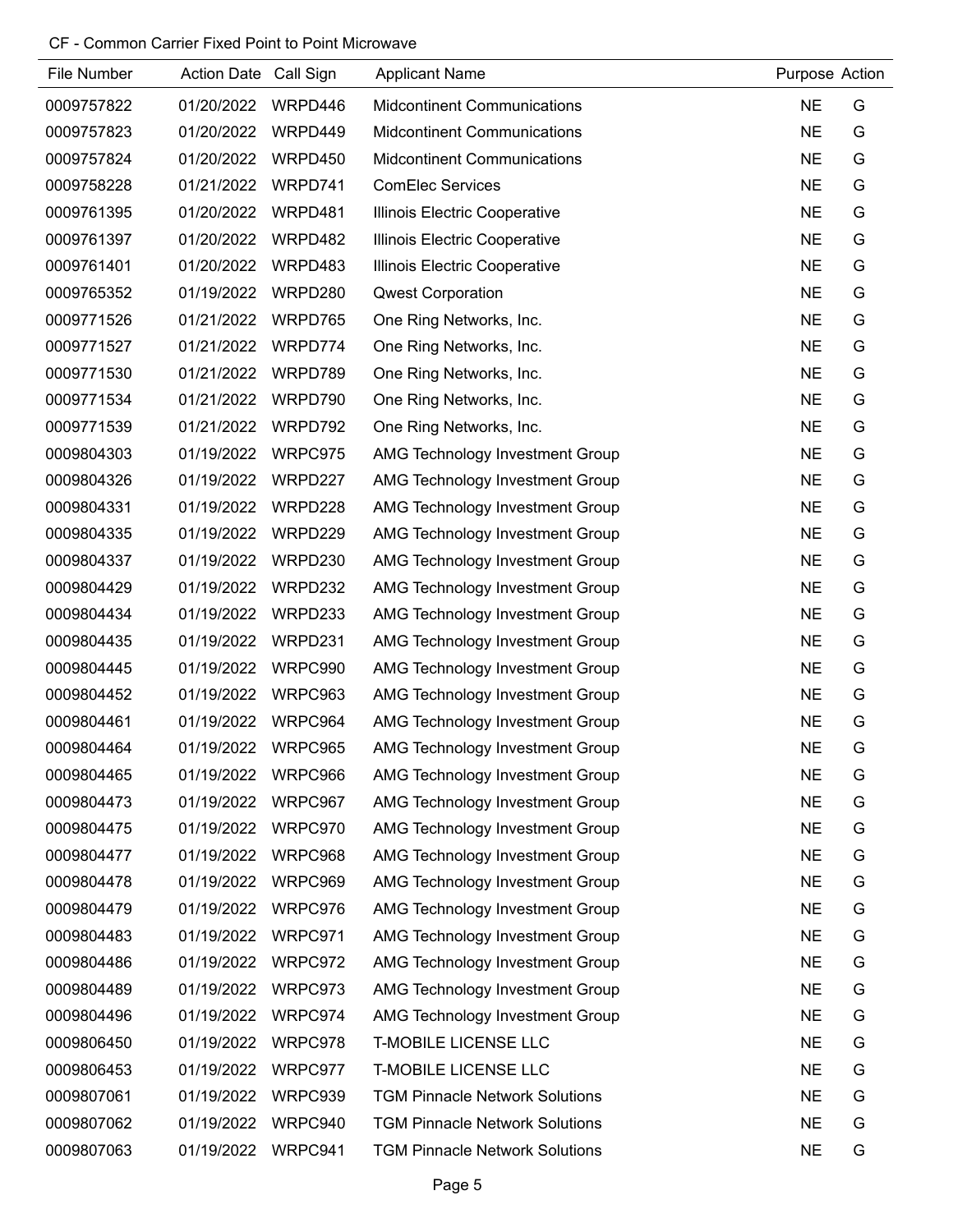| File Number | <b>Action Date</b> | Call Sign      | <b>Applicant Name</b>                            | Purpose Action |   |
|-------------|--------------------|----------------|--------------------------------------------------|----------------|---|
| 0009807902  | 01/19/2022         | WRPC980        | ACS of the Northland License Sub, LLC            | NE             | G |
| 0009807905  | 01/19/2022         | WRPC949        | ACS of the Northland License Sub, LLC            | <b>NE</b>      | G |
| 0009807907  | 01/19/2022         | WRPC979        | ACS of the Northland License Sub, LLC            | <b>NE</b>      | G |
| 0009757970  | 01/20/2022         | WPTK611        | <b>Sprint Spectrum LLC</b>                       | <b>RO</b>      | G |
| 0009767374  | 01/20/2022         | WQOR479        | LP Broadband, Inc.                               | <b>RO</b>      | G |
| 0009807544  | 01/19/2022         | WPUE954        | UNITED STATES CELLULAR TELEPHONE COMPANY (GRI RO |                | G |
| 0009807548  | 01/19/2022         | WPUE959        | USCOC OF GREATER NORTH CAROLINA, LLC             | <b>RO</b>      | G |
| 0009807553  | 01/19/2022         | WPUF226        | USCOC OF GREATER IOWA, LLC                       | <b>RO</b>      | G |
| 0009807571  | 01/19/2022         | WPUF329        | USCOC OF GREATER NORTH CAROLINA, LLC             | <b>RO</b>      | G |
| 0009809388  | 01/19/2022         | WPUE960        | NEW CINGULAR WIRELESS PCS, LLC                   | <b>RO</b>      | G |
| 0009809389  | 01/19/2022         | WPUF204        | NEW CINGULAR WIRELESS PCS, LLC                   | <b>RO</b>      | G |
| 0009809395  | 01/19/2022         | WPUF205        | NEW CINGULAR WIRELESS PCS, LLC                   | <b>RO</b>      | G |
| 0009809400  | 01/19/2022         | WPUF206        | NEW CINGULAR WIRELESS PCS, LLC                   | <b>RO</b>      | G |
| 0009809401  | 01/19/2022         | WPUF207        | NEW CINGULAR WIRELESS PCS, LLC                   | <b>RO</b>      | G |
| 0009809405  | 01/19/2022         | <b>WQOW852</b> | NEW CINGULAR WIRELESS PCS, LLC                   | <b>RO</b>      | G |
| 0009809407  | 01/19/2022         | <b>WQOW851</b> | New Cingular Wireless PCS, LLC                   | <b>RO</b>      | G |
| 0009809411  | 01/19/2022         | <b>WQOX295</b> | NEW CINGULAR WIRELESS PCS, LLC                   | <b>RO</b>      | G |
| 0009790860  | 01/21/2022         | WQOU948        | NEW CINGULAR WIRELESS PCS, LLC                   | <b>WD</b>      | W |
| 0009869154  | 01/19/2022         | WQPB445        | Air Canopy Internet Services Inc.                | <b>WD</b>      | W |

# CG - General Aviation Air-ground Radiotelephone

| File Number | Action Date Call Sign | Applicant Name    | Purpose Action |  |
|-------------|-----------------------|-------------------|----------------|--|
| 0009866855  | 01/18/2022            | DiGiovanni, Louis | NΕ             |  |

#### GM - 800 MHz Conventional SMR (SMR, Site-specific)

| File Number |  | Action Date Call Sign Applicant Name          | Purpose Action |   |
|-------------|--|-----------------------------------------------|----------------|---|
| 0009804837  |  | 01/18/2022 WNXS842 CU Radio Enterprises, Inc. | RO.            | G |

# GX - SMR, 806-821/851-866 MHz, Conventional

| File Number | Action Date Call Sign | <b>Applicant Name</b>             | Purpose Action |    |
|-------------|-----------------------|-----------------------------------|----------------|----|
| 0009802712  | 01/18/2022 WPTK702    | <b>White Cloud Communications</b> | RO.            | G. |
| 0009808580  | 01/20/2022 WQZH592    | Morgan, William A                 | RO.            | G  |
| 0009808649  | 01/20/2022 WPUE422    | Morgan, William A                 | RO.            | G  |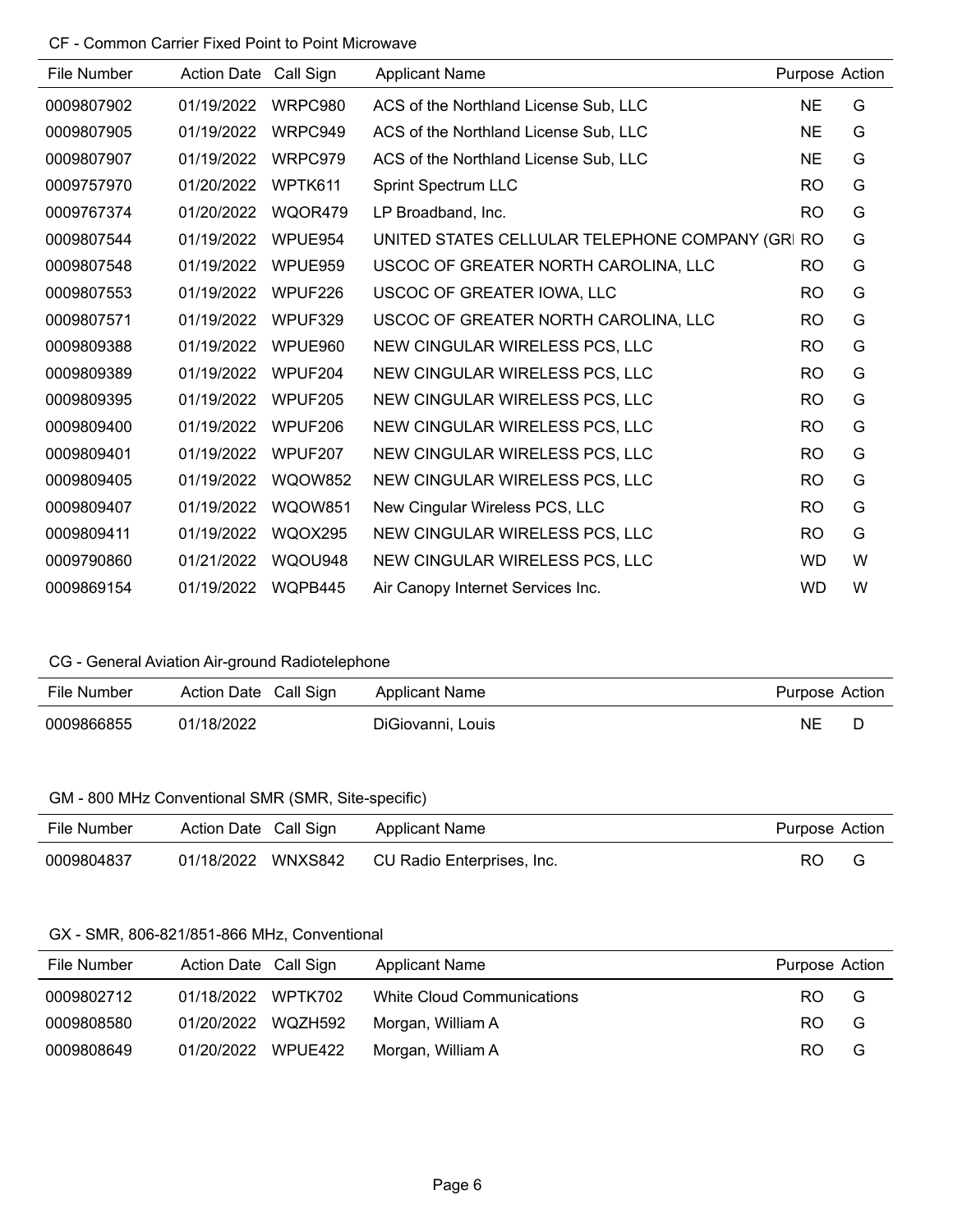MC - Coastal Group

| File Number | Action Date Call Sign |               | <b>Applicant Name</b>               | Purpose Action |   |
|-------------|-----------------------|---------------|-------------------------------------|----------------|---|
| 0009800912  | 01/18/2022            | WPTU616       | <b>BATTENBURG USA FIRE</b>          | AM.            | G |
| 0009854592  | 01/20/2022            | WRPD460       | <b>Florida State University</b>     | NE.            | G |
| 0009846325  | 01/18/2022            | <b>WQB508</b> | CROSBY & SON TOWING INC             | RO.            | G |
| 0009852929  | 01/21/2022            | <b>KSK237</b> | POINT LOMA SPORTFISHING ASSOCIATION | <b>RO</b>      | G |
| 0009865568  | 01/18/2022            | <b>WHV681</b> | MICHIGAN, STATE OF                  | RO.            | G |
| 0009865570  | 01/18/2022            | <b>WHW578</b> | MICHIGAN, STATE OF                  | RO.            | G |
| 0009867982  | 01/19/2022            | WXZ555        | <b>OSPREY MARINA</b>                | <b>RO</b>      | G |
| 0009869746  | 01/18/2022            | <b>WHU644</b> | Alyeska Pipeline Service Company    | <b>RO</b>      | G |
| 0009871577  | 01/19/2022            | WQPC368       | Norfolk Southern Railway Company    | RO.            | G |
| 0009873969  | 01/19/2022            | WHM34         | ALASKA, STATE OF                    | RO             | G |

| File Number | <b>Action Date</b> | Call Sign      | <b>Applicant Name</b>            | Purpose Action |              |
|-------------|--------------------|----------------|----------------------------------|----------------|--------------|
| 0009642581  | 01/19/2022         | WQJA807        | UNION PACIFIC RAILROAD COMPANY   | AM             | G            |
| 0009646780  | 01/20/2022         | WRFA485        | NW TECHNOLOGIES, LLC             | AM             | G            |
| 0009676997  | 01/20/2022         | WRDE863        | NW TECHNOLOGIES, LLC             | AM             | G            |
| 0009689138  | 01/21/2022         | WQFS276        | <b>Skyriver Communications</b>   | AM             | G            |
| 0009720516  | 01/19/2022         | WQVB761        | Webformix                        | AM             | G            |
| 0009725648  | 01/19/2022         |                | RTA America, Inc                 | AM             | $\mathsf{P}$ |
| 0009725653  | 01/19/2022         |                | RTA America, Inc.                | AM             | P            |
| 0009734102  | 01/18/2022         | WRCF693        | Razzo Link, Inc                  | AM             | G            |
| 0009734536  | 01/19/2022         | WRPD244        | Delmarva Power and Light Company | AM             | G            |
| 0009738115  | 01/18/2022         | <b>WIA916</b>  | <b>BNSF Railway Co.</b>          | AM             | G            |
| 0009748926  | 01/21/2022         | KRH41          | <b>BNSF Railway Co.</b>          | AM             | G            |
| 0009752633  | 01/20/2022         | WQYD986        | interstate wireless, inc.        | AM             | G            |
| 0009763919  | 01/19/2022         | WRPD283        | UNION PACIFIC RAILROAD COMPANY   | AM             | G            |
| 0009763991  | 01/21/2022         | WQSC772        | CMSInter.Net, LLC                | AM             | G            |
| 0009854931  | 01/22/2022         | WNEP289        | <b>Black Hills Corporation</b>   | AM             | G            |
| 0009848027  | 01/19/2022         | WQWF483        | Waterleaf International LLC      | CA             | G            |
| 0009873002  | 01/19/2022         | WPNJ334        | JACOBSEN PILOT SERVICE INC       | CA             | G            |
| 0009873005  | 01/19/2022         | WPNJ335        | JACOBSEN PILOT SERVICE INC       | CA             | G            |
| 0009873039  | 01/19/2022         | WQSU975        | TaosNet, LLC                     | CA             | G            |
| 0009873675  | 01/19/2022         | WNTK602        | Chevron USA Inc.                 | CA             | G            |
| 0009873676  | 01/19/2022         | WPNA904        | Chevron USA Inc.                 | CA             | G            |
| 0009874525  | 01/20/2022         | <b>WNET805</b> | Florida Power & Light Company    | CA             | G            |
| 0009874526  | 01/20/2022         | WPNB474        | Florida Power & Light Company    | CA             | G            |
| 0009875434  | 01/21/2022         | WQPC396        | Chevron USA Inc.                 | CA             | G            |
| 0009875435  | 01/21/2022         | WQPC397        | Chevron USA Inc.                 | CA             | G            |
| 0009875436  | 01/21/2022         | WQPC398        | Chevron USA Inc.                 | CA             | G            |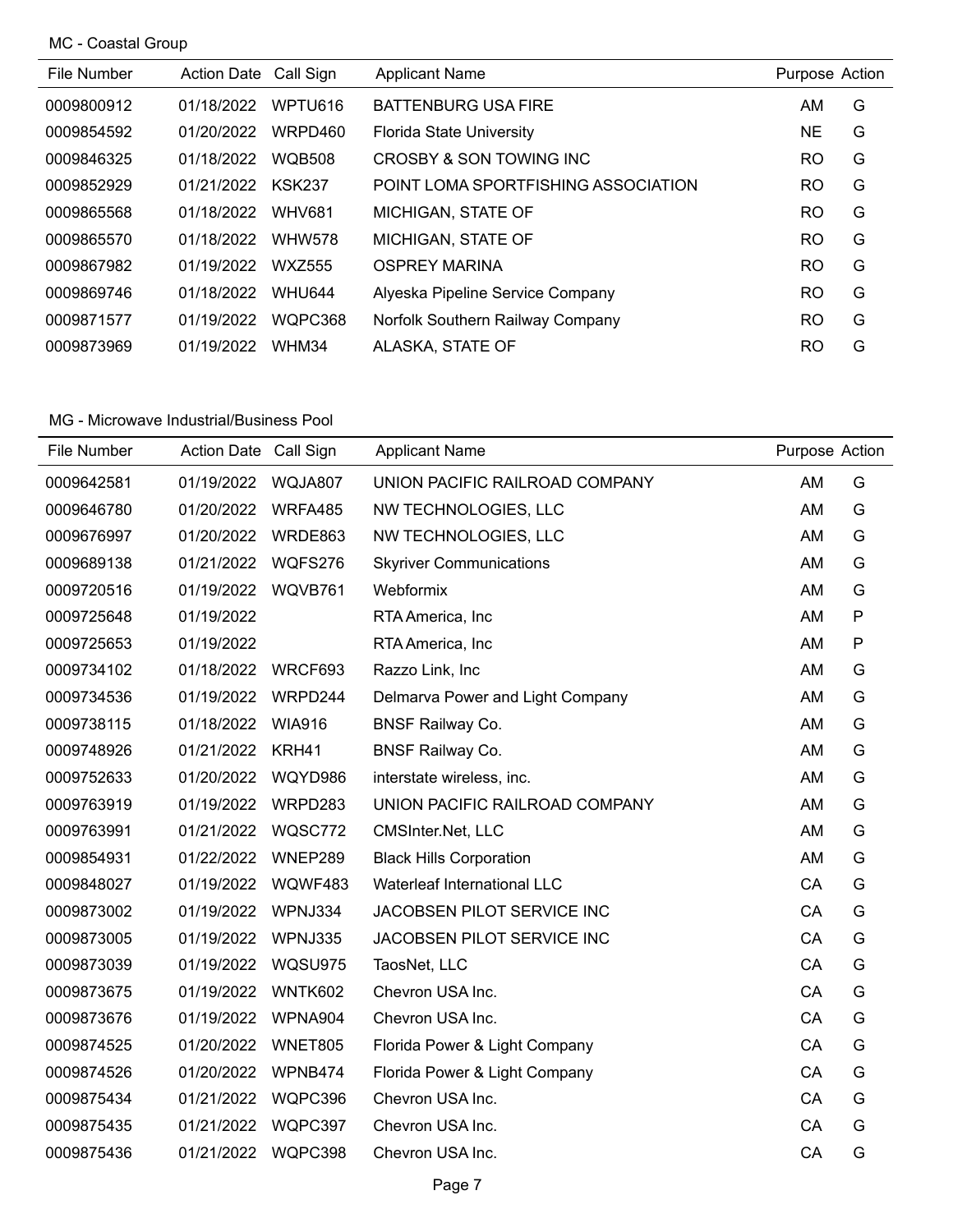| File Number | Action Date Call Sign |                | <b>Applicant Name</b>                      | Purpose Action |   |
|-------------|-----------------------|----------------|--------------------------------------------|----------------|---|
| 0009875437  | 01/21/2022            | WQPC399        | Chevron USA Inc.                           | CA             | G |
| 0009875438  | 01/21/2022            | WQPC400        | Chevron USA Inc.                           | CA             | G |
| 0009875439  | 01/21/2022            | WQPC401        | Chevron USA Inc.                           | CA             | G |
| 0009875440  | 01/21/2022            | WQPC402        | Chevron USA Inc.                           | CA             | G |
| 0009876336  | 01/21/2022            | WQXX903        | Questar Infocomm, Inc                      | CA             | G |
| 0009876377  | 01/21/2022            | <b>WQXX890</b> | Questar Infocomm, Inc                      | CA             | G |
| 0009878253  | 01/21/2022            | <b>WQOT502</b> | San Diego Gas & Electric Company           | CA             | G |
| 0009878988  | 01/22/2022            | WNEQ367        | <b>PACIFICORP</b>                          | CA             | G |
| 0009665530  | 01/22/2022            | WNTP244        | MIDAMERICAN ENERGY COMPANY                 | <b>MD</b>      | D |
| 0009744532  | 01/18/2022            | WQRR734        | <b>COLES MOULTRIE ELECTRIC COOPERATIVE</b> | MD             | G |
| 0009744533  | 01/18/2022            | WQNM543        | COLES MOULTRIE ELECTRIC COOPERATIVE        | <b>MD</b>      | G |
| 0009748866  | 01/20/2022            | WRCL343        | <b>Mountain Broadband Networks</b>         | <b>MD</b>      | G |
| 0009748924  | 01/20/2022            | KRH40          | <b>BNSF Railway Co.</b>                    | <b>MD</b>      | G |
| 0009749427  | 01/20/2022            | WRMB333        | MetaLINK Technologies, Inc.                | <b>MD</b>      | G |
| 0009752581  | 01/18/2022            | WQPA359        | <b>Transworld Network Corp</b>             | <b>MD</b>      | G |
| 0009757560  | 01/20/2022            | WREN974        | NW TECHNOLOGIES, LLC                       | <b>MD</b>      | G |
| 0009757806  | 01/20/2022            | WRMK488        | <b>Blue Mountain Networks LLC</b>          | <b>MD</b>      | G |
| 0009758263  | 01/21/2022            | WRCW333        | unWired Broadband, LLC                     | <b>MD</b>      | G |
| 0009758264  | 01/21/2022            | WQOA813        | unWired Broadband, LLC                     | MD             | G |
| 0009759591  | 01/20/2022            | <b>WRNC583</b> | Succeed, Inc.                              | <b>MD</b>      | G |
| 0009761057  | 01/20/2022            | WRBN663        | <b>TowerStream Corp</b>                    | <b>MD</b>      | G |
| 0009761445  | 01/20/2022            | <b>WRFI864</b> | Widmo Holdings LLC                         | <b>MD</b>      | G |
| 0009761752  | 01/21/2022            | WQXL757        | Agile Network Builders LLC                 | <b>MD</b>      | G |
| 0009761936  | 01/20/2022            | WNEG814        | NORTHERN INDIANA PUBLIC SERVICE COMPANY    | <b>MD</b>      | G |
| 0009762439  | 01/20/2022            | WNER928        | NORTHERN INDIANA PUBLIC SERVICE COMPANY    | <b>MD</b>      | G |
| 0009765544  | 01/20/2022            | WRMH689        | 903 Broadband                              | <b>MD</b>      | G |
| 0009765545  | 01/20/2022            | WRNC359        | 903 Broadband                              | <b>MD</b>      | G |
| 0009765546  | 01/20/2022            | WRNC361        | 903 Broadband                              | <b>MD</b>      | G |
| 0009765556  | 01/21/2022            | WQUY419        | Public Service Company of New Mexico       | MD             | G |
| 0009765557  | 01/21/2022            | WQUY951        | Public Service Company of New Mexico       | MD             | G |
| 0009765558  | 01/21/2022            | WQWL709        | Public Service Company of New Mexico       | <b>MD</b>      | G |
| 0009765559  | 01/21/2022            | WQVJ670        | Public Service Company of New Mexico       | <b>MD</b>      | G |
| 0009771465  | 01/19/2022            | WQVB760        | <b>Webformix Company</b>                   | <b>MD</b>      | G |
| 0009771508  | 01/21/2022            | WQXZ721        | <b>Skyriver Communications</b>             | <b>MD</b>      | G |
| 0009771513  | 01/21/2022            | WRBQ765        | One Ring Networks, Inc.                    | <b>MD</b>      | G |
| 0009771517  | 01/21/2022            | WQZW250        | <b>Skyriver Communications</b>             | <b>MD</b>      | G |
| 0009771519  | 01/21/2022            | WQJP368        | <b>Skyriver Communications</b>             | <b>MD</b>      | G |
| 0009773749  | 01/21/2022            | <b>WNTA355</b> | <b>PACIFICORP</b>                          | <b>MD</b>      | G |
| 0009773751  | 01/21/2022            | WNTL626        | <b>PACIFICORP</b>                          | <b>MD</b>      | G |
| 0009773752  | 01/21/2022            | WNTP214        | Pacificorp                                 | <b>MD</b>      | G |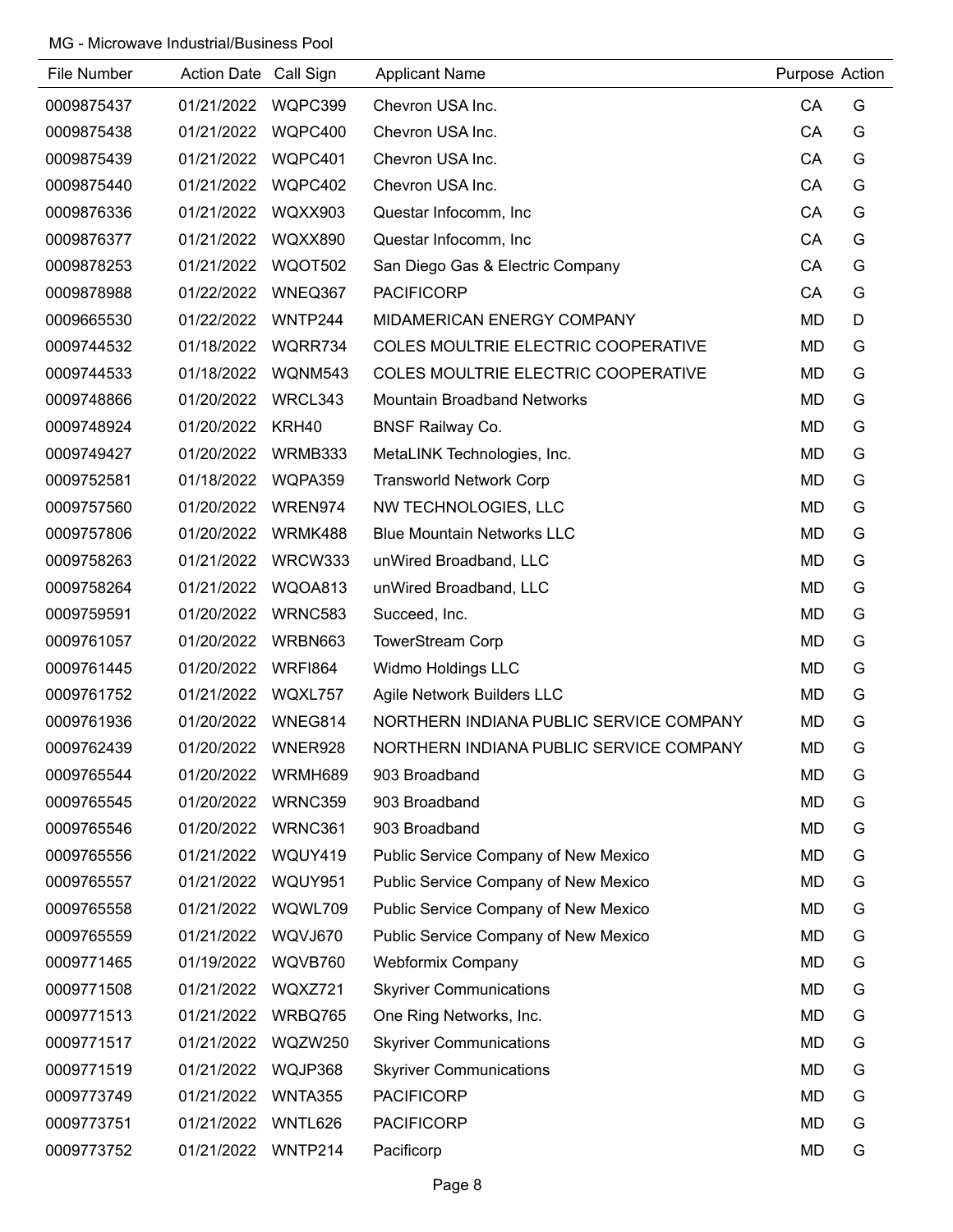| File Number | Action Date Call Sign |         | <b>Applicant Name</b>                           | Purpose Action |   |
|-------------|-----------------------|---------|-------------------------------------------------|----------------|---|
| 0009729649  | 01/21/2022            | WRPD735 | <b>Gigabit Communications LLC.</b>              | <b>NE</b>      | G |
| 0009749594  | 01/21/2022            | WRPD760 | Florida Mobile Telecom                          | <b>NE</b>      | G |
| 0009749632  | 01/21/2022            | WRPD754 | <b>Bug Tussel Wireless, LLC</b>                 | <b>NE</b>      | G |
| 0009758265  | 01/21/2022            | WRPD742 | unWired Broadband, LLC                          | <b>NE</b>      | G |
| 0009758267  | 01/21/2022            | WRPD743 | unWired Broadband, LLC                          | <b>NE</b>      | G |
| 0009758269  | 01/21/2022            | WRPD747 | unWired Broadband, LLC                          | <b>NE</b>      | G |
| 0009759590  | 01/20/2022            | WRPD447 | Succeed, Inc.                                   | <b>NE</b>      | G |
| 0009765550  | 01/21/2022            | WRPD736 | IT AUDITORS PR CORP                             | <b>NE</b>      | G |
| 0009765551  | 01/21/2022            | WRPD737 | IT AUDITORS PR CORP                             | <b>NE</b>      | G |
| 0009765554  | 01/21/2022            | WRPD738 | 903 Broadband                                   | <b>NE</b>      | G |
| 0009771131  | 01/21/2022            | WRPD740 | Widmo Holdings LLC                              | <b>NE</b>      | G |
| 0009771132  | 01/21/2022            | WRPD739 | Widmo Holdings LLC                              | <b>NE</b>      | G |
| 0009773331  | 01/21/2022            | WRPD786 | Tri-County Electric Coopeartive, Inc.           | <b>NE</b>      | G |
| 0009773340  | 01/21/2022            | WRPD785 | Tri-County Electric Coopeartive, Inc.           | <b>NE</b>      | G |
| 0009774567  | 01/21/2022            | WRPD779 | Southwest Texas Electric Coop                   | <b>NE</b>      | G |
| 0009774570  | 01/21/2022            | WRPD778 | Southwest Texas Electric Coop                   | <b>NE</b>      | G |
| 0009862029  | 01/21/2022            | WRPD722 | AirBridge Broadband LLC                         | <b>NE</b>      | G |
| 0009862030  | 01/21/2022            | WRPD723 | AirBridge Broadband LLC                         | <b>NE</b>      | G |
| 0009862031  | 01/21/2022            | WRPD724 | AirBridge Broadband LLC                         | <b>NE</b>      | G |
| 0009862032  | 01/21/2022            | WRPD725 | AirBridge Broadband LLC                         | <b>NE</b>      | G |
| 0009862059  | 01/19/2022            | WRPC952 | Chisholm Broadband, LLC                         | <b>NE</b>      | G |
| 0009865179  | 01/19/2022            | WRPC938 | Hoosier Energy Rural Electric Cooperative, Inc. | <b>NE</b>      | G |
| 0009868083  | 01/19/2022            | WRPC953 | L3Harris Technologies, Inc                      | <b>NE</b>      | G |
| 0009868090  | 01/19/2022            | WRPC954 | L3Harris Technologies, Inc                      | <b>NE</b>      | G |
| 0009868095  | 01/19/2022            | WRPC955 | L3Harris Technologies, Inc                      | <b>NE</b>      | G |
| 0009868099  | 01/19/2022            | WRPC956 | L3Harris Technologies, Inc                      | <b>NE</b>      | G |
| 0009868112  | 01/19/2022            | WRPC957 | L3Harris Technologies, Inc                      | <b>NE</b>      | G |
| 0009869987  | 01/19/2022            | WRPC810 | Wisper ISP, LLC                                 | <b>NE</b>      | G |
| 0009870001  | 01/19/2022            | WRPC811 | Wisper ISP, LLC                                 | <b>NE</b>      | G |
| 0009870026  | 01/19/2022            | WRPC812 | Widmo Holdings LLC                              | <b>NE</b>      | G |
| 0009870849  | 01/19/2022            | WRPC819 | East Ohio Gas Company                           | <b>NE</b>      | G |
| 0009870850  | 01/19/2022            | WRPC820 | East Ohio Gas Company                           | <b>NE</b>      | G |
| 0009870851  | 01/19/2022            | WRPC822 | Eastern Gas Transmission and Storage, In        | <b>NE</b>      | G |
| 0009870852  | 01/19/2022            | WRPC823 | East Ohio Gas Company                           | <b>NE</b>      | G |
| 0009871490  | 01/20/2022            | WRPD423 | <b>Tucson Electric Power Company</b>            | <b>NE</b>      | G |
| 0009871493  | 01/20/2022            | WRPD413 | <b>Tucson Electric Power Company</b>            | <b>NE</b>      | G |
| 0009871494  | 01/20/2022            | WRPD414 | <b>Tucson Electric Power Company</b>            | <b>NE</b>      | G |
| 0009871495  | 01/20/2022            | WRPD415 | <b>Tucson Electric Power Company</b>            | <b>NE</b>      | G |
| 0009871496  | 01/20/2022            | WRPD416 | <b>Tucson Electric Power Company</b>            | <b>NE</b>      | G |
| 0009871498  | 01/20/2022            | WRPD417 | <b>Tucson Electric Power Company</b>            | <b>NE</b>      | G |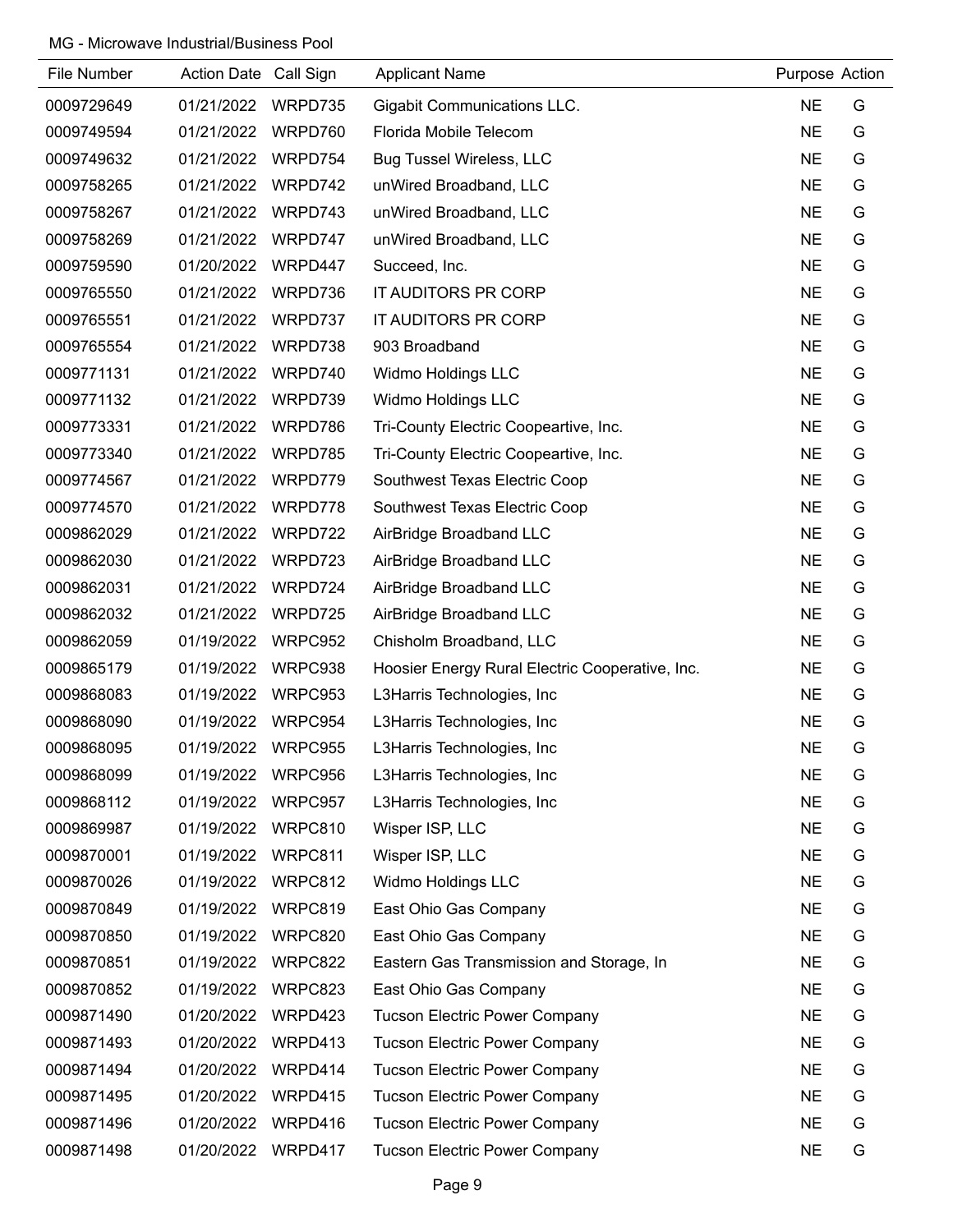| File Number | Action Date Call Sign |                | <b>Applicant Name</b>                | Purpose Action |   |
|-------------|-----------------------|----------------|--------------------------------------|----------------|---|
| 0009871499  | 01/20/2022            | WRPD418        | <b>Tucson Electric Power Company</b> | <b>NE</b>      | G |
| 0009871500  | 01/20/2022            | WRPD419        | <b>Tucson Electric Power Company</b> | <b>NE</b>      | G |
| 0009871501  | 01/20/2022            | WRPD420        | <b>Tucson Electric Power Company</b> | <b>NE</b>      | G |
| 0009871503  | 01/20/2022            | WRPD421        | <b>Tucson Electric Power Company</b> | <b>NE</b>      | G |
| 0009871511  | 01/20/2022            | WRPD422        | <b>Tucson Electric Power Company</b> | <b>NE</b>      | G |
| 0009871872  | 01/20/2022            | WRPD363        | <b>Mosaic Fertilizer LLC</b>         | <b>NE</b>      | G |
| 0009871875  | 01/20/2022            | WRPD364        | <b>Mosaic Fertilizer LLC</b>         | <b>NE</b>      | G |
| 0009871877  | 01/20/2022            | WRPD365        | <b>Mosaic Fertilizer LLC</b>         | <b>NE</b>      | G |
| 0009874208  | 01/21/2022            | WRPD558        | Visionary Communications, Inc.       | <b>NE</b>      | G |
| 0009874209  | 01/21/2022            | WRPD559        | Visionary Communications, Inc.       | <b>NE</b>      | G |
| 0009874210  | 01/21/2022            | WRPD560        | Visionary Communications, Inc.       | <b>NE</b>      | G |
| 0009877534  | 01/22/2022            | WRPE225        | NW TECHNOLOGIES, LLC                 | <b>NE</b>      | G |
| 0009873008  | 01/19/2022            | WQPA334        | WEST CENTRAL WIRELESS, L.P.          | <b>RM</b>      | G |
| 0009878977  | 01/22/2022            | WNEH735        | Pacificorp                           | <b>RM</b>      | G |
| 0009746954  | 01/20/2022            | WQOF846        | Eversource Energy Service Company    | <b>RO</b>      | G |
| 0009848348  | 01/19/2022            | WQPG708        | Kentucky American Water Company      | <b>RO</b>      | D |
| 0009848612  | 01/19/2022            | WQOP560        | <b>KGT LLC</b>                       | <b>RO</b>      | D |
| 0009854580  | 01/22/2022            | WNEP282        | <b>Black Hills Corporation</b>       | <b>RO</b>      | G |
| 0009869485  | 01/19/2022            | WQPA617        | I-Land Internet Services LLC         | <b>RO</b>      | G |
| 0009869513  | 01/20/2022            | WQPB446        | Air Canopy Internet Services Inc.    | <b>RO</b>      | G |
| 0009869585  | 01/19/2022            | WQOU579        | AirCanopy Internet Services, Inc.    | <b>RO</b>      | G |
| 0009869933  | 01/19/2022            | WQOU260        | KG Mining (Bald Mountain) Inc.       | <b>RO</b>      | G |
| 0009869938  | 01/19/2022            | WNEP989        | San Diego Gas & Electric Company     | <b>RO</b>      | G |
| 0009870162  | 01/19/2022            | WQPB638        | I-Land Internet Services LLC         | <b>RO</b>      | G |
| 0009871550  | 01/19/2022            | <b>WHK461</b>  | CenterPoint Energy, Inc.             | <b>RO</b>      | G |
| 0009871557  | 01/19/2022            | <b>WNES854</b> | CenterPoint Energy, Inc.             | <b>RO</b>      | G |
| 0009872079  | 01/19/2022            | WQPB812        | First Step Internet LLC              | <b>RO</b>      | G |
| 0009872080  | 01/19/2022            | WQPA541        | First Step Internet LLC              | <b>RO</b>      | G |
| 0009872082  | 01/19/2022            | WQPB826        | First Step Internet, LLC             | <b>RO</b>      | G |
| 0009872085  | 01/19/2022            | WQPB827        | First Step Internet, LLC             | <b>RO</b>      | G |
| 0009872087  | 01/19/2022            | WQPB830        | First Step Internet, LLC             | <b>RO</b>      | G |
| 0009872088  | 01/19/2022            | WQPB832        | First Step Internet, LLC             | <b>RO</b>      | G |
| 0009872089  | 01/19/2022            | WQPB835        | First Step Internet, LLC             | <b>RO</b>      | G |
| 0009872090  | 01/19/2022            | WQPB837        | First Step Internet, LLC             | <b>RO</b>      | G |
| 0009872091  | 01/19/2022            | WQPB839        | First Step Internet, LLC             | <b>RO</b>      | G |
| 0009872092  | 01/19/2022            | WQPB840        | First Step Internet, LLC             | <b>RO</b>      | G |
| 0009872094  | 01/19/2022            | WQPB841        | First Step Internet, LLC             | <b>RO</b>      | G |
| 0009872779  | 01/19/2022            | <b>WAY520</b>  | ALLETE, Inc., d/b/a Minnesota Power  | <b>RO</b>      | G |
| 0009872838  | 01/19/2022            | <b>WAY521</b>  | ALLETE, Inc., d/b/a Minnesota Power  | <b>RO</b>      | G |
| 0009872842  | 01/19/2022            | <b>WAY527</b>  | ALLETE, Inc., d/b/a Minnesota Power  | <b>RO</b>      | G |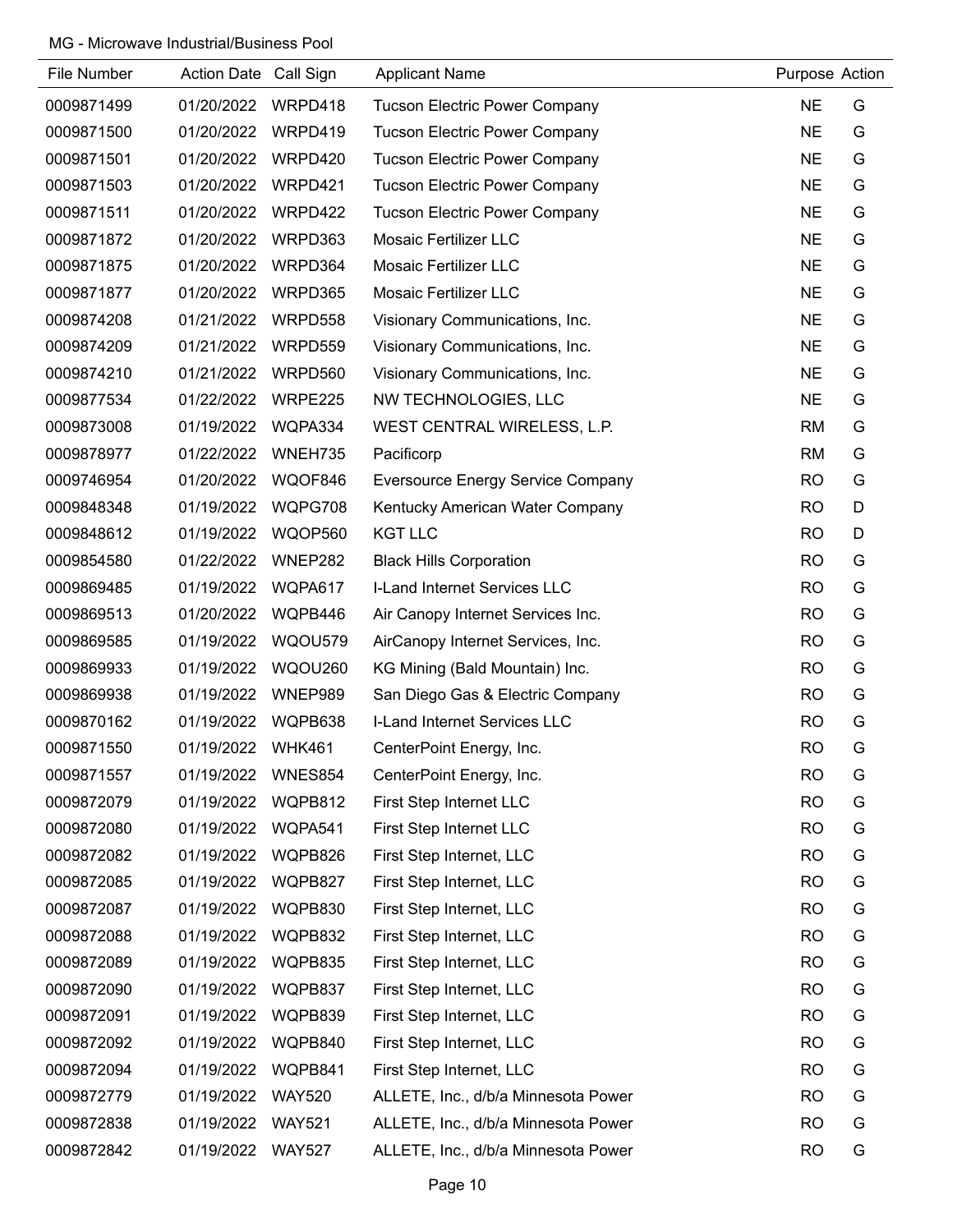| File Number | Action Date Call Sign |                | <b>Applicant Name</b>                  | Purpose Action |   |
|-------------|-----------------------|----------------|----------------------------------------|----------------|---|
| 0009872848  | 01/19/2022            | <b>WAY528</b>  | ALLETE, Inc., d/b/a Minnesota Power    | <b>RO</b>      | G |
| 0009872871  | 01/19/2022            | <b>WAZ501</b>  | ALLETE, Inc., d/b/a Minnesota Power    | <b>RO</b>      | G |
| 0009872881  | 01/19/2022 WAZ502     |                | ALLETE, Inc., d/b/a Minnesota Power    | <b>RO</b>      | G |
| 0009872892  | 01/19/2022            | <b>WAZ507</b>  | ALLETE, Inc., d/b/a Minnesota Power    | <b>RO</b>      | G |
| 0009872913  | 01/19/2022            | <b>WAZ512</b>  | ALLETE, Inc., d/b/a Minnesota Power    | <b>RO</b>      | G |
| 0009872941  | 01/19/2022            | <b>WCE215</b>  | ALLETE, Inc., d/b/a Minnesota Power    | <b>RO</b>      | G |
| 0009873018  | 01/19/2022            | WQPA335        | WEST CENTRAL WIRELESS, L.P.            | <b>RO</b>      | G |
| 0009873030  | 01/19/2022            | WQPA338        | WEST CENTRAL WIRELESS, L.P.            | <b>RO</b>      | G |
| 0009873040  | 01/19/2022            | WQPA340        | WEST CENTRAL WIRELESS, L.P.            | <b>RO</b>      | G |
| 0009873056  | 01/19/2022            | WQPA342        | WEST CENTRAL WIRELESS, L.P.            | <b>RO</b>      | G |
| 0009873061  | 01/19/2022            | WQPA344        | WEST CENTRAL WIRELESS, L.P.            | <b>RO</b>      | G |
| 0009873065  | 01/19/2022            | WQPA348        | WEST CENTRAL WIRELESS, L.P.            | <b>RO</b>      | G |
| 0009873072  | 01/19/2022            | WQPA349        | WEST CENTRAL WIRELESS, L.P.            | <b>RO</b>      | G |
| 0009873076  | 01/19/2022            | WQPA351        | WEST CENTRAL WIRELESS, L.P.            | <b>RO</b>      | G |
| 0009873082  | 01/19/2022            | WQPA352        | WEST CENTRAL WIRELESS, L.P.            | <b>RO</b>      | G |
| 0009873086  | 01/19/2022            | WQPA353        | WEST CENTRAL WIRELESS, L.P.            | <b>RO</b>      | G |
| 0009873365  | 01/19/2022            | <b>WNTM750</b> | GILBERT, TOWN OF                       | <b>RO</b>      | G |
| 0009873590  | 01/19/2022            | WQPA354        | WEST CENTRAL WIRELESS, L.P.            | <b>RO</b>      | G |
| 0009873597  | 01/19/2022            | WQPA356        | WEST CENTRAL WIRELESS, L.P.            | <b>RO</b>      | G |
| 0009873639  | 01/19/2022            | WQPB490        | Guadalupe Valley Electric Coop         | <b>RO</b>      | G |
| 0009873837  | 01/19/2022            | WNEV483        | SAM HOUSTON ELECTRIC COOPERATIVE INC.  | <b>RO</b>      | G |
| 0009874723  | 01/20/2022            | WQPB273        | NextEra Energy Operating Services, LLC | <b>RO</b>      | G |
| 0009874782  | 01/20/2022            | WQPB274        | NextEra Energy Operating Services, LLC | <b>RO</b>      | G |
| 0009874816  | 01/20/2022            | WQPA371        | NextEra Energy Operating Services, LLC | <b>RO</b>      | G |
| 0009874860  | 01/20/2022            | WQPA370        | NextEra Energy Operating Services, LLC | <b>RO</b>      | G |
| 0009874871  | 01/20/2022            | WNEV486        | SAM HOUSTON ELECTRIC COOPERATIVE INC.  | <b>RO</b>      | G |
| 0009875405  | 01/21/2022            | WQOZ878        | Chevron USA Inc.                       | <b>RO</b>      | G |
| 0009875451  | 01/21/2022            | WNTW229        | Chevron USA Inc.                       | <b>RO</b>      | G |
| 0009875471  | 01/21/2022            | WQPG708        | Kentucky American Water Company        | <b>RO</b>      | G |
| 0009875698  | 01/21/2022            | WNEQ307        | <b>Hi-Desert Water District</b>        | <b>RO</b>      | G |
| 0009876238  | 01/21/2022            | WQNW705        | Tesoro Companies, Inc.                 | <b>RO</b>      | G |
| 0009876242  | 01/21/2022            | WPNA568        | Tesoro Companies, Inc.                 | <b>RO</b>      | G |
| 0009876361  | 01/21/2022            | <b>WEH501</b>  | Ameren Services Company                | <b>RO</b>      | G |
| 0009876437  | 01/21/2022            | WPJE698        | Tesoro Companies, Inc.                 | <b>RO</b>      | G |
| 0009876448  | 01/21/2022            | <b>WEH502</b>  | Ameren Services Company                | <b>RO</b>      | G |
| 0009876584  | 01/21/2022            | <b>WQOW298</b> | Ameren Services Company                | <b>RO</b>      | G |
| 0009877333  | 01/21/2022            | <b>WQOW503</b> | Ameren Services Company                | <b>RO</b>      | G |
| 0009877554  | 01/21/2022            | <b>WQOW507</b> | Ameren Services Co.                    | <b>RO</b>      | G |
| 0009877634  | 01/21/2022            | <b>WNTN293</b> | Pacificorp                             | <b>RO</b>      | G |
| 0009877641  | 01/21/2022            | WPUP374        | Pacificorp                             | <b>RO</b>      | G |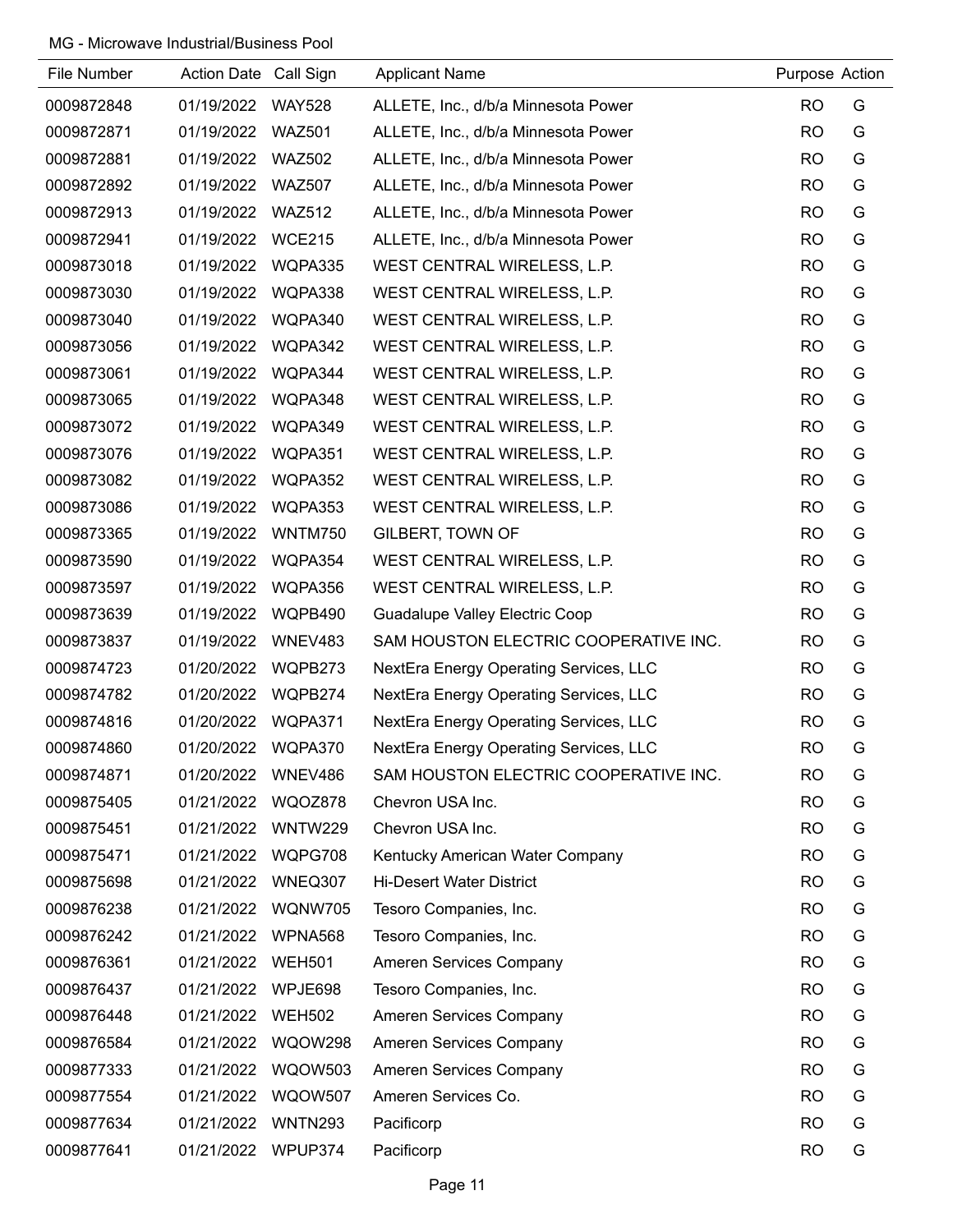| File Number | Action Date Call Sign |                | <b>Applicant Name</b>               | Purpose Action |   |
|-------------|-----------------------|----------------|-------------------------------------|----------------|---|
| 0009877650  | 01/21/2022            | WQOX879        | BEAUREGARD ELECTRIC COOPERATIVE INC | <b>RO</b>      | G |
| 0009877664  | 01/21/2022            | KCR29          | Pacificorp                          | <b>RO</b>      | G |
| 0009877708  | 01/21/2022            | KQV21          | <b>PACIFICORP</b>                   | <b>RO</b>      | G |
| 0009877735  | 01/21/2022            | KZN66          | Pacificorp                          | <b>RO</b>      | G |
| 0009877753  | 01/21/2022            | WQOX876        | BEAUREGARD ELECTRIC COOPERATIVE INC | <b>RO</b>      | G |
| 0009877761  | 01/21/2022            | <b>WQOX875</b> | BEAUREGARD ELECTRIC COOPERATIVE INC | <b>RO</b>      | G |
| 0009877778  | 01/21/2022            | WQOX874        | BEAUREGARD ELECTRIC COOPERATIVE INC | <b>RO</b>      | G |
| 0009877787  | 01/21/2022            | WQOX878        | BEAUREGARD ELECTRIC COOPERATIVE INC | <b>RO</b>      | G |
| 0009878243  | 01/22/2022            | WPUC913        | San Diego Gas & Electric Company    | <b>RO</b>      | G |
| 0009878451  | 01/22/2022            | WQOT733        | UnWired Broadband, LLC              | <b>RO</b>      | G |
| 0009878638  | 01/22/2022            | WQPC315        | <b>DCP Midstream LP</b>             | <b>RO</b>      | G |
| 0009878652  | 01/22/2022            | WQPC317        | <b>DCP Midstream LP</b>             | <b>RO</b>      | G |
| 0009878660  | 01/22/2022            | WNTM894        | Intermountain Gas Company           | <b>RO</b>      | G |
| 0009878676  | 01/22/2022            | WNTQ384        | Questar Infocomm, Inc               | <b>RO</b>      | G |
| 0009878706  | 01/22/2022            | <b>WNTM895</b> | Intermountain Gas Company           | <b>RO</b>      | G |
| 0009878709  | 01/22/2022            | WPUQ893        | <b>DCP Midstream LP</b>             | <b>RO</b>      | G |
| 0009878715  | 01/22/2022            | WPUR275        | DCP Midstream LP                    | <b>RO</b>      | G |
| 0009878748  | 01/22/2022            | WPUR320        | DCP Midstream LP                    | <b>RO</b>      | G |
| 0009878789  | 01/22/2022            | <b>WNTM896</b> | Intermountain Gas Company           | <b>RO</b>      | G |
| 0009878815  | 01/22/2022            | WPND569        | <b>INTERMOUNTAIN GAS COMPANY</b>    | <b>RO</b>      | G |
| 0009878894  | 01/22/2022            | WPUR522        | DCP Midstream LP                    | <b>RO</b>      | G |
| 0009878896  | 01/22/2022            | WPUR598        | DCP Midstream LP                    | <b>RO</b>      | G |
| 0009878900  | 01/22/2022            | WPUR623        | DCP Midstream LP                    | <b>RO</b>      | G |
| 0009878905  | 01/22/2022            | WPUR738        | DCP Midstream LP                    | <b>RO</b>      | G |
| 0009879007  | 01/22/2022 WPJ39      |                | Pacificorp                          | <b>RO</b>      | G |
| 0009879012  | 01/22/2022 WQPD883    |                | Pacificorp                          | <b>RO</b>      | G |
| 0009879393  | 01/22/2022 WPNA831    |                | SOUTHERN CALIFORNIA GAS COMPANY     | <b>RO</b>      | G |
| 0009783273  | 01/21/2022            |                | Traveller Inc.                      | <b>WD</b>      | W |
| 0009795235  | 01/19/2022 WQMF403    |                | San Diego Gas & Electric Company    | <b>WD</b>      | W |
| 0009808045  | 01/22/2022 WQMM961    |                | <b>TaosNet LLC</b>                  | <b>WD</b>      | W |

### MM - Millimeter Wave 70/80/90 GHz Service

| File Number | Action Date Call Sign | Applicant Name                  | Purpose Action |
|-------------|-----------------------|---------------------------------|----------------|
| 0009870281  | 01/19/2022<br>WRPC510 | Mazeika, Raymond                | AM<br>G        |
| 0009871915  | 01/19/2022<br>WRPC720 | 600Amps Internet Services, Inc. | ΝE<br>G        |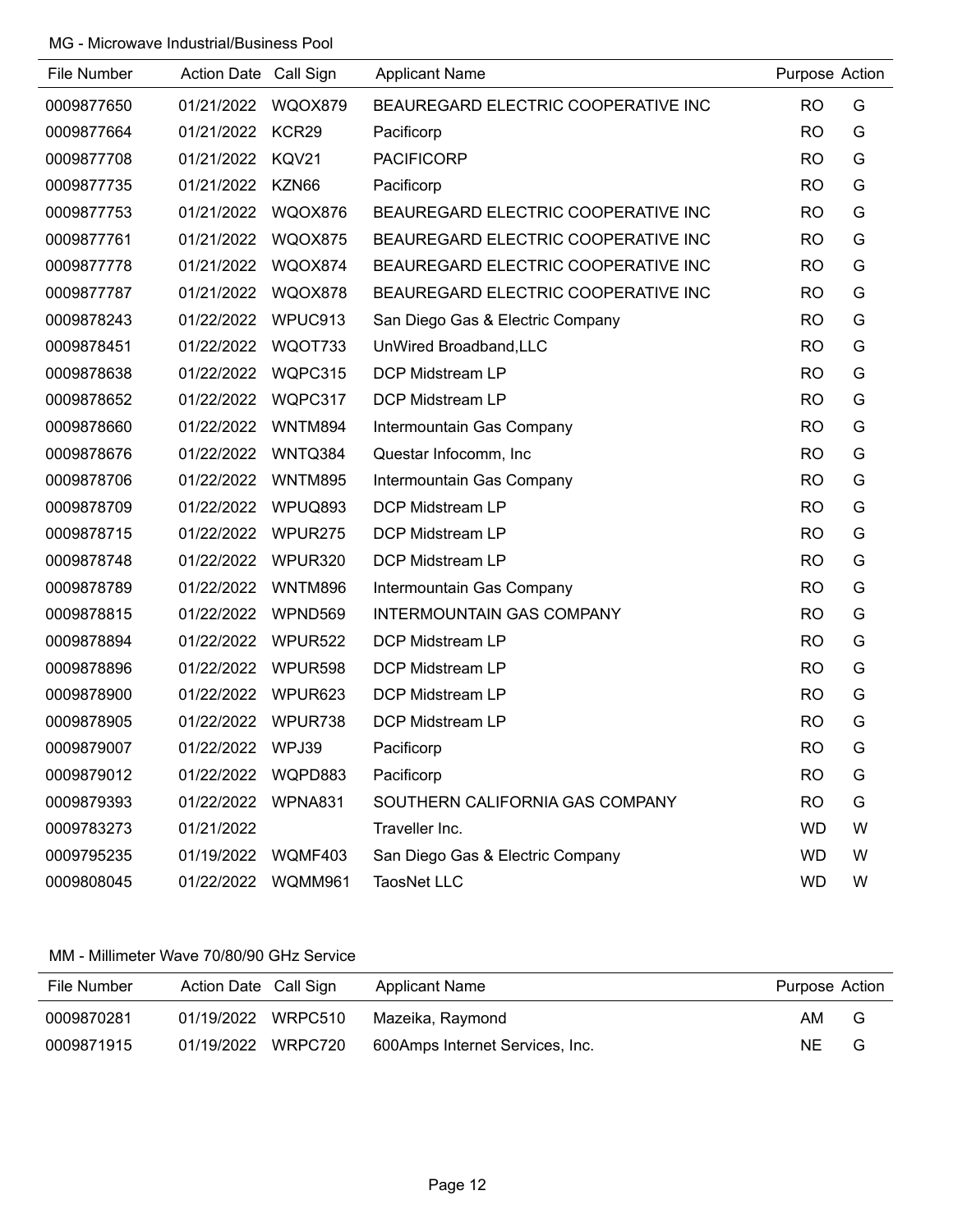NC - Nationwide Commercial 5 Channel, 220 MHz

| File Number | Action Date Call Sign | Applicant Name       | Purpose Action |  |
|-------------|-----------------------|----------------------|----------------|--|
| 0009805043  | 01/19/2022            | DAILMER AG STUTTGART | <b>NE</b>      |  |

### NN - 3650-3700 MHz

| File Number | Action Date Call Sign | Applicant Name     | Purpose Action |  |
|-------------|-----------------------|--------------------|----------------|--|
| 0009878502  | 01/22/2022 WQPE208    | Albany Police Dept | RO.            |  |

### TI - TV Intercity Relay

| File Number | <b>Action Date</b> | Call Sign     | <b>Applicant Name</b>                    | Purpose Action |   |
|-------------|--------------------|---------------|------------------------------------------|----------------|---|
| 0009872641  | 01/19/2022         | WPOS774       | SACRAMENTO TELEVISION STATIONS, INC      | CА             | G |
| 0009872642  | 01/19/2022         | WPOS775       | SACRAMENTO TELEVISION STATIONS, INC.     | СA             | G |
| 0009872643  | 01/19/2022         | WPOS778       | SACRAMENTO TELEVISION STATIONS, INC.     | СA             | G |
| 0009872644  | 01/19/2022         | WPTK750       | SACRAMENTO TELEVISION STATIONS, INC.     | CА             | G |
| 0009872645  | 01/19/2022         | WQHT309       | SACRAMENTO TELEVISION STATIONS, INC      | CА             | G |
| 0009872646  | 01/19/2022         | WQHT318       | SACRAMENTO TELEVISION STATIONS, INC      | СA             | G |
| 0009872647  | 01/19/2022         | WQKF723       | SACRAMENTO TELEVISION STATIONS, INC.     | СA             | G |
| 0009872648  | 01/19/2022         | WONC930       | SACRAMENTO TELEVISION STATIONS, INC      | СA             | G |
| 0009872649  | 01/19/2022         | WQVH765       | SACRAMENTO TELEVISION STATIONS, INC.     | СA             | G |
| 0009872651  | 01/19/2022         | <b>WLE961</b> | SACRAMENTO TELEVISION STATIONS, INC.     | CA             | G |
| 0009879528  | 01/22/2022         | WROY433       | SOUTH CAROLINA EDUCATIONAL TV COMMISSION | CA             | G |
| 0009732684  | 01/22/2022         |               | SOUTH CAROLINA EDUCATIONAL TV COMMISSION | WD             | W |

# TS - TV Studio Transmitter Link

| File Number | Action Date Call Sign | Applicant Name                       | Purpose Action |   |
|-------------|-----------------------|--------------------------------------|----------------|---|
| 0009667884  | 01/19/2022 WRPD239    | NBC TELEMUNDO LICENSE LLC            | AM.            | G |
| 0009872650  | 01/19/2022 KMP63      | SACRAMENTO TELEVISION STATIONS. INC. | CА             | G |

# YK - Industrial/Business Pool - Commercial, Trunked

| File Number | Action Date Call Sign | Applicant Name   | Purpose Action |  |
|-------------|-----------------------|------------------|----------------|--|
| 0009808897  | 01/20/2022 WPUC887    | Harlan 2-Way Inc | RO             |  |

# YM - 800 MHz Trunked SMR (SMR, Site-specific)

| File Number | Action Date Call Sign | Applicant Name  | Purpose Action |   |
|-------------|-----------------------|-----------------|----------------|---|
| 0009606425  | 01/19/2022 WRPD256    | Telepath        | AM.            | G |
| 0009701968  | 01/19/2022 WRPD254    | Chiles. James T | AM.            | G |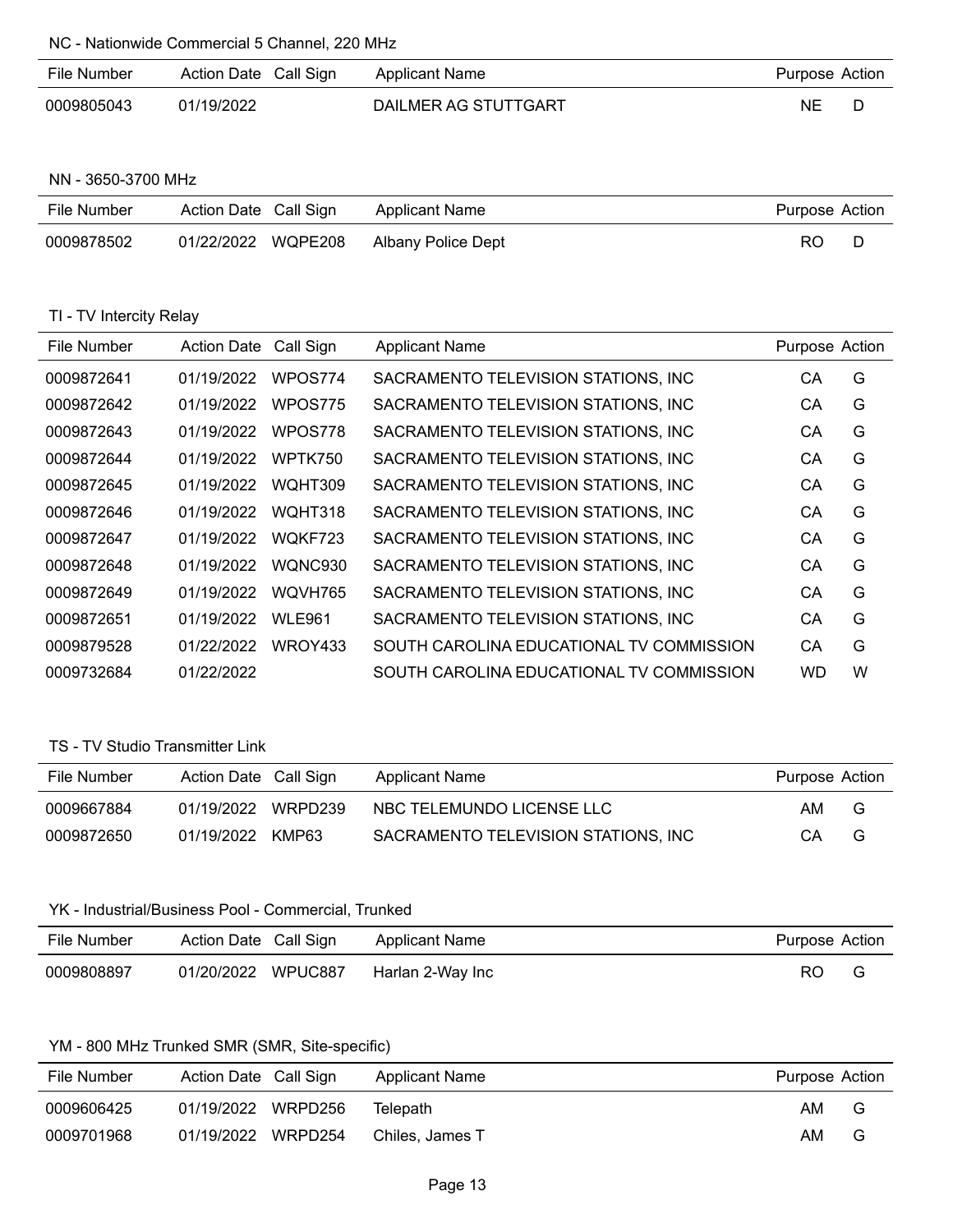# YM - 800 MHz Trunked SMR (SMR, Site-specific)

| File Number | Action Date Call Sign | Applicant Name               | Purpose Action |   |
|-------------|-----------------------|------------------------------|----------------|---|
| 0009773852  | 01/19/2022 WRPD250    | FISHER WIRELESS SERVICES INC | AM.            | G |
| 0009805504  | 01/21/2022 WRPD746    | Grav DS                      | AM.            | G |

# YX - SMR, 806-821/851-866 MHz, Trunked

| File Number | Action Date Call Sign | Applicant Name    | Purpose Action |   |
|-------------|-----------------------|-------------------|----------------|---|
| 0009808594  | 01/20/2022 WQZH593    | Morgan, William A | RO.            | G |
| 0009875819  | 01/22/2022 WPUB488    | Craig, Larry W    | WD             | W |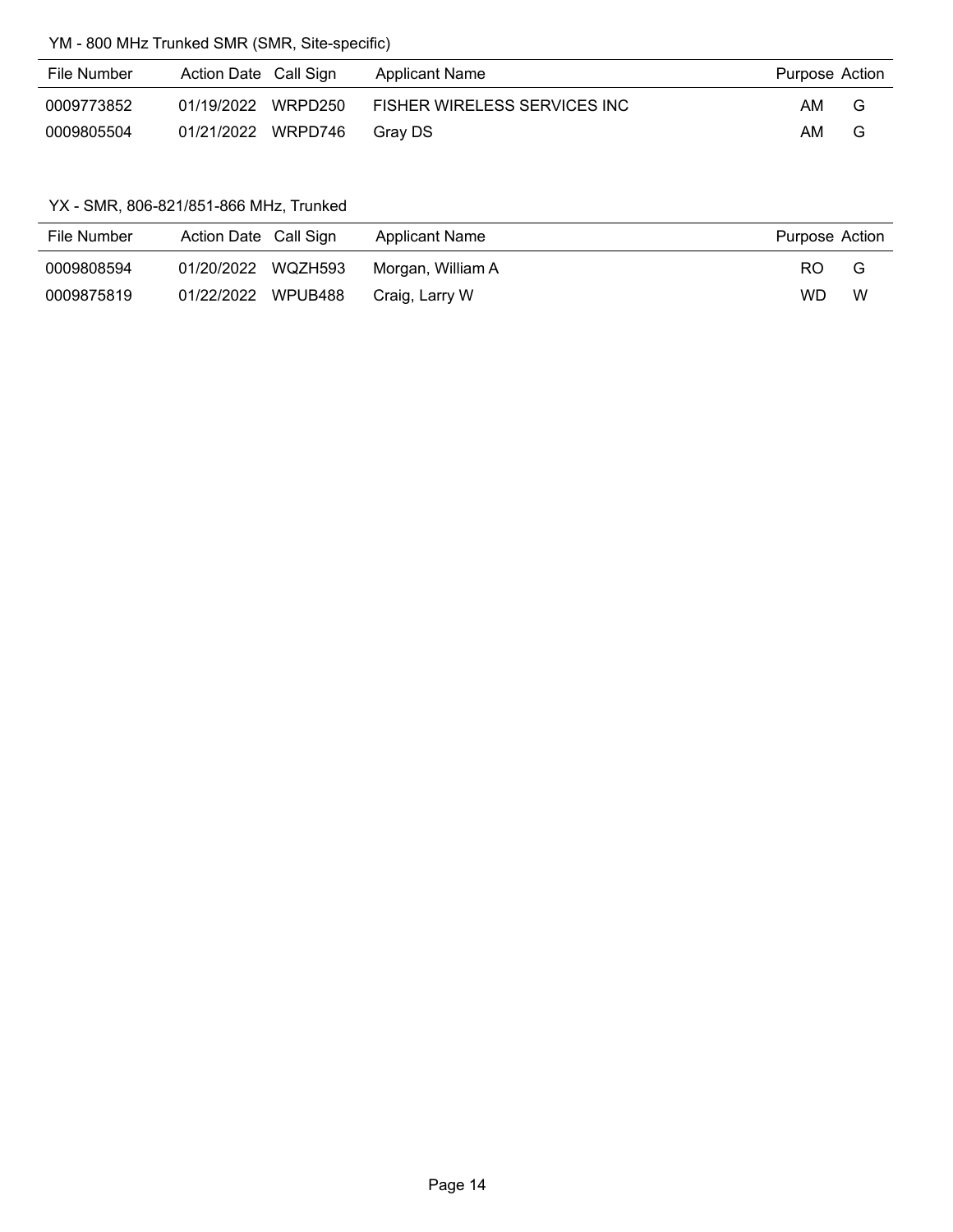AS - Aural Studio Transmitter Link

| Licensee Name                                           | <b>Action Date</b> | Call Sign      | Act.      |
|---------------------------------------------------------|--------------------|----------------|-----------|
|                                                         | 01/19/2022         | WQQV473        | М         |
| Board of Governors, Southeast Missouri State University | 01/21/2022         | WPWH790        | М         |
| Board of Governors, Southeast Missouri State University | 01/21/2022         | <b>WPWW530</b> | M         |
| <b>CMG Radio Operating Company, LLC</b>                 | 01/20/2022         | WQRB370        | М         |
| CMG Radio Operating Company, LLC                        | 01/20/2022         | WQXH877        | М         |
| CMG Radio Operating Company, LLC                        | 01/20/2022         | WQRB378        | М         |
| CMG Radio Operating Company, LLC                        | 01/20/2022         | <b>WFW713</b>  | м         |
| <b>CMG Radio Operating Company, LLC</b>                 | 01/20/2022         | <b>WMU300</b>  | М         |
| KJMM, INC.                                              | 01/21/2022         | WPNG669        | N         |
| <b>LAZER LICENSES, LLC</b>                              | 01/22/2022         | <b>WMV866</b>  | М         |
| LAZER LICENSES, LLC                                     | 01/22/2022         | WQFZ654        | M         |
| LAZER LICENSES, LLC                                     | 01/22/2022         | WPJC242        | М         |
| <b>LAZER LICENSES, LLC</b>                              | 01/22/2022         | WPSK892        | М         |
| LAZER LICENSES, LLC                                     | 01/22/2022         | WPJB941        | М         |
| LAZER LICENSES, LLC                                     | 01/22/2022         | WPJB277        | м         |
| <b>LAZER LICENSES, LLC</b>                              | 01/22/2022         | WPSF923        | М         |
| <b>LAZER LICENSES, LLC</b>                              | 01/22/2022         | WQLC947        | М         |
| MAGNUM COMMUNICATIONS, INC.                             | 01/22/2022         | <b>WMF374</b>  | М         |
| MONROE B.O.C.E.S. #1                                    | 01/21/2022         | <b>WHY954</b>  | M         |
| Point FM Ministries, Inc.                               | 01/21/2022         | <b>WPNI802</b> | М         |
| Point FM Ministries, Inc.                               | 01/21/2022         | WRKV312        | М         |
| RICHARD J. SAMSON, AS RECEIVER                          | 01/20/2022         | <b>WMG482</b>  | ${\sf N}$ |
| TIDEWATER COMMUNICATIONS, LLC                           | 01/21/2022         | <b>WHS257</b>  | М         |
| Townsquare License, LLC                                 | 01/22/2022         | <b>WME668</b>  | м         |
| <b>WAYNCO RADIO</b>                                     | 01/21/2022         | WPOP963        | м         |
| <b>WAYNCO RADIO</b>                                     | 01/21/2022         | WRFC297        | М         |
| <b>WAYNCO RADIO</b>                                     | 01/21/2022         | <b>WLP583</b>  | М         |
| WSKG PUBLIC TELECOMMUNICATIONS COUNCIL                  | 01/19/2022         | <b>WLP455</b>  | М         |

# LP - Broadcast Auxiliary Low Power

| Licensee Name                 | <b>Action Date</b> | Call Sign       | Act. |
|-------------------------------|--------------------|-----------------|------|
| Flint TV License Company, LLC | 01/19/2022         | <b>BLP00677</b> | M    |
| FOX TELEVISION STATIONS, LLC  | 01/19/2022         | BLP00761        | M    |
| FOX TELEVISION STATIONS, LLC  | 01/19/2022         | WQLV690         | M    |
| Gray Television Licensee, LLC | 01/22/2022         | <b>BLQ541</b>   | M    |
| Gray Television Licensee, LLC | 01/22/2022         | BLP01395        | M    |
| Gray Television Licensee, LLC | 01/22/2022         | <b>BLP00715</b> | N    |
| Gray Television Licensee, LLC | 01/22/2022         | BLP00651        | M    |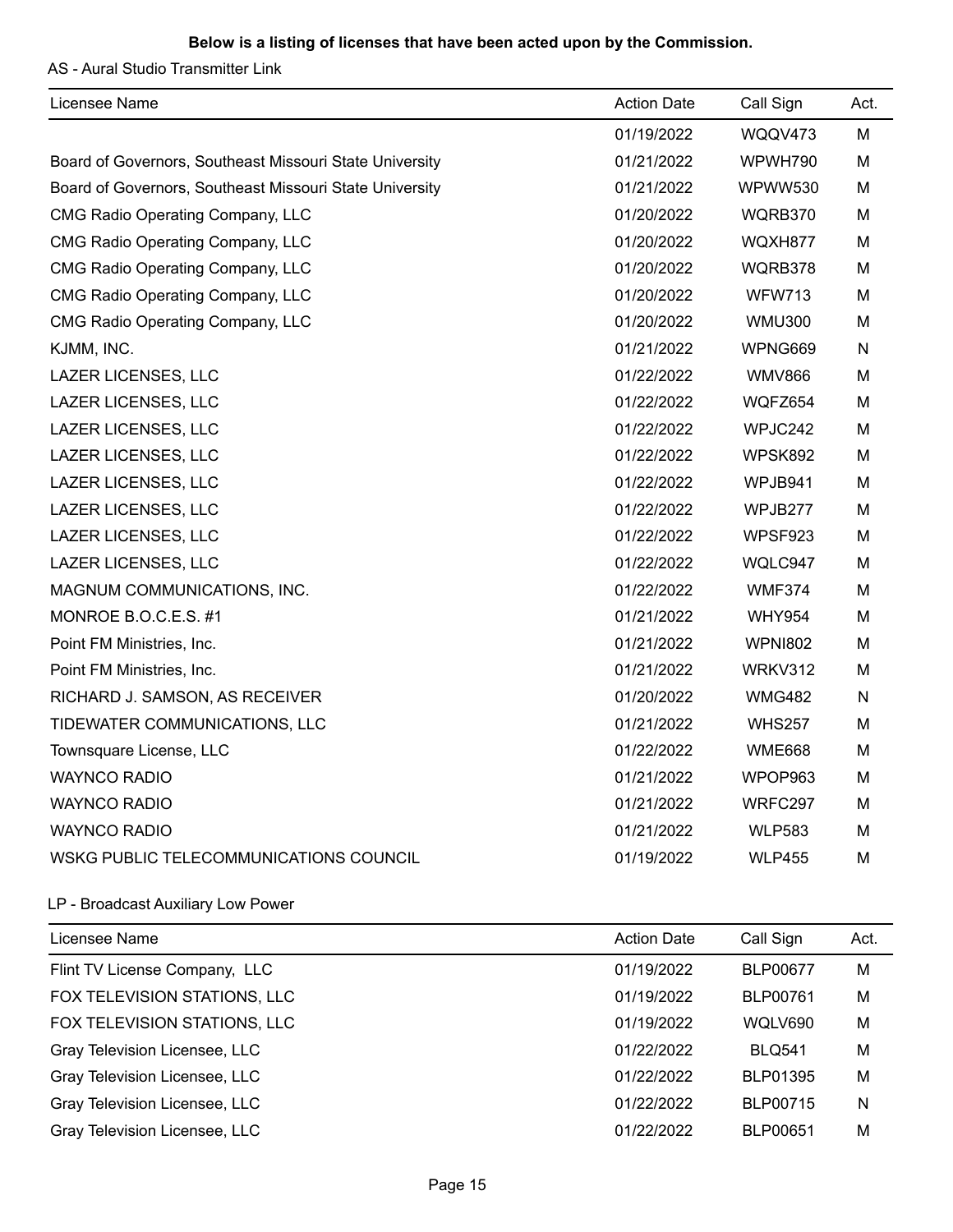LP - Broadcast Auxiliary Low Power

| Licensee Name                        | <b>Action Date</b> | Call Sign       | Act.      |
|--------------------------------------|--------------------|-----------------|-----------|
| Gray Television Licensee, LLC        | 01/22/2022         | <b>BLP00705</b> | N         |
| <b>GRAY TELEVISION LICENSEE, LLC</b> | 01/22/2022         | <b>BLQ475</b>   | N         |
| <b>GRAY TELEVISION LICENSEE, LLC</b> | 01/22/2022         | <b>BLP00770</b> | N         |
| <b>GRAY TELEVISION LICENSEE, LLC</b> | 01/19/2022         | WQRN704         | M         |
| <b>GRAY TELEVISION LICENSEE, LLC</b> | 01/22/2022         | <b>BLP00449</b> | N         |
| <b>GRAY TELEVISION LICENSEE, LLC</b> | 01/22/2022         | WQNI623         | N         |
| HEARST PROPERTIES INC.               | 01/22/2022         | <b>BLP00407</b> | N         |
| <b>Hearst Stations Inc.</b>          | 01/22/2022         | WQKT535         | N         |
| MULTIMEDIA HOLDINGS CORPORATION      | 01/22/2022         | BLP01075        | N         |
| MULTIMEDIA HOLDINGS CORPORATION      | 01/22/2022         | <b>BLP00806</b> | N         |
| MULTIMEDIA HOLDINGS CORPORATION      | 01/22/2022         | BLP00384        | N         |
| MULTIMEDIA KSDK, LLC                 | 01/22/2022         | BLP00711        | N         |
| MULTIMEDIA KSDK, LLC                 | 01/22/2022         | BLP00310        | N         |
| MULTIMEDIA KSDK, LLC                 | 01/22/2022         | BLP01299        | N         |
| MULTIMEDIA KSDK, LLC                 | 01/22/2022         | BLP00037        | N         |
| MULTIMEDIA KSDK, LLC                 | 01/22/2022         | BLP01484        | ${\sf N}$ |
| Nexstar Media Inc.                   | 01/22/2022         | <b>BLP00688</b> | M         |
| SCRIPPS BROADCASTING HOLDINGS LLC    | 01/22/2022         | BLP00911        | N         |
| SINCLAIR EUGENE LICENSEE, LLC        | 01/21/2022         | WQRY579         | M         |
| SINCLAIR EUGENE LICENSEE, LLC        | 01/21/2022         | WQRX657         | M         |
| SINCLAIR EUGENE LICENSEE, LLC        | 01/21/2022         | <b>WQRY583</b>  | M         |
| SINCLAIR EUGENE LICENSEE, LLC        | 01/21/2022         | <b>WQRX655</b>  | M         |
| SINCLAIR PORTLAND LICENSEE, LLC      | 01/22/2022         | <b>BLP01000</b> | M         |
| SINCLAIR PORTLAND LICENSEE, LLC      | 01/22/2022         | BLP00373        | M         |
| SINCLAIR PORTLAND LICENSEE, LLC      | 01/22/2022         | BLP00142        | M         |
| SINCLAIR PORTLAND LICENSEE, LLC      | 01/22/2022         | WQPU880         | M         |
| SINCLAIR PORTLAND LICENSEE, LLC      | 01/22/2022         | BLP01382        | M         |
| Tribune Broadcasting Company II LLC  | 01/22/2022         | BLP01386        | N         |
| Tribune Broadcasting Company II LLC  | 01/22/2022         | BLP01236        | N         |
| Tribune Broadcasting Company II LLC  | 01/22/2022         | <b>BLP01295</b> | N         |
| WABC Television (New York), LLC      | 01/22/2022         | <b>BLQ556</b>   | M         |
| WABC Television (New York), LLC      | 01/22/2022         | <b>BLP00002</b> | M         |
| WABC Television (New York), LLC      | 01/22/2022         | BLP01005        | M         |
| WABC Television (New York), LLC      | 01/22/2022         | BLP01166        | M         |
| WABC Television (New York), LLC      | 01/22/2022         | BLP01007        | M         |
| WNWO LICENSEE, LLC                   | 01/22/2022         | <b>BLP00747</b> | M         |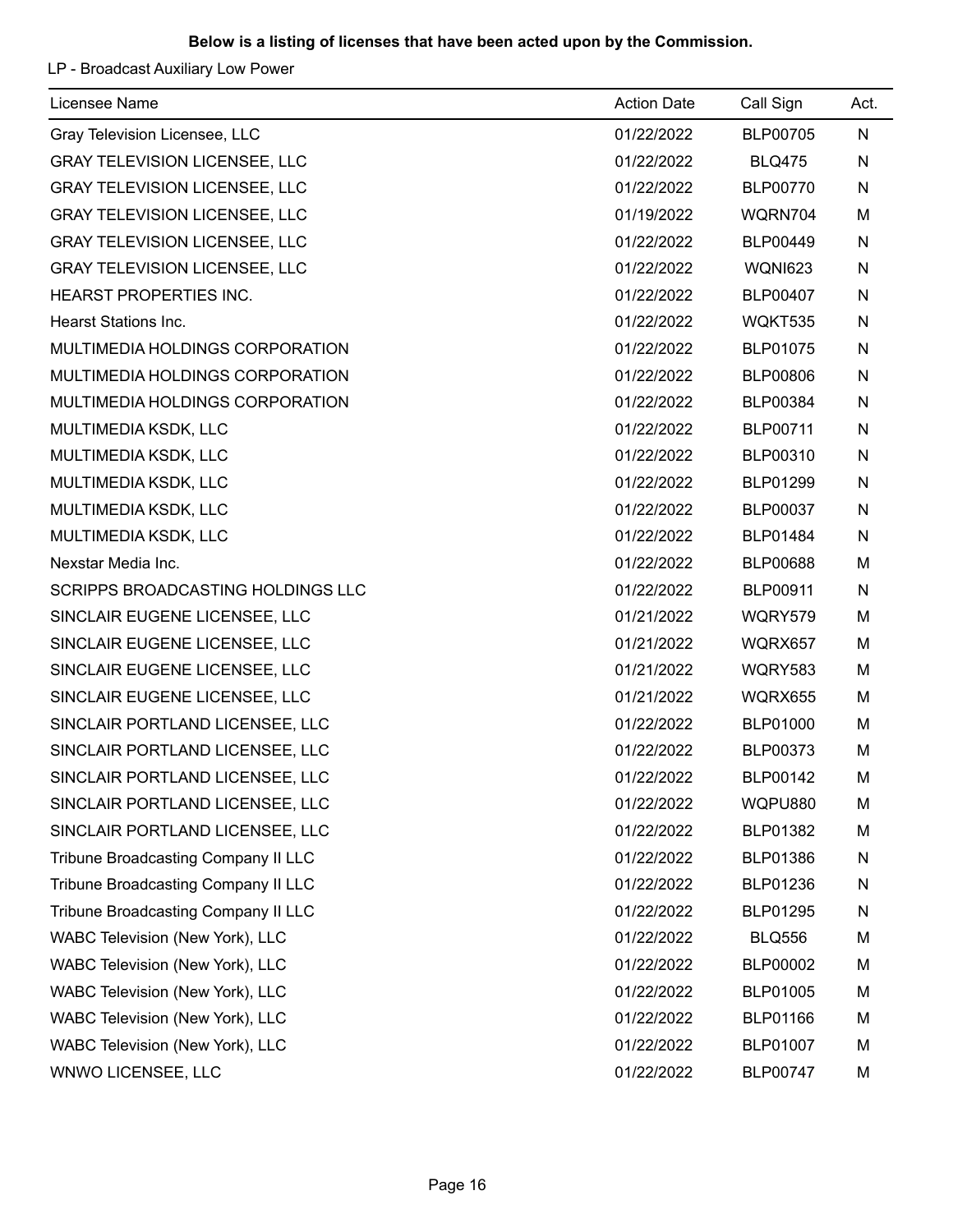RP - Broadcast Auxiliary Remote Pickup

| Licensee Name                                   | <b>Action Date</b> | Call Sign      | Act. |
|-------------------------------------------------|--------------------|----------------|------|
|                                                 | 01/19/2022         | <b>KN5968</b>  | M    |
| BLUESTONE LICENSE HOLDINGS LLC                  | 01/19/2022         | <b>KLB723</b>  | M    |
| BLUESTONE LICENSE HOLDINGS LLC                  | 01/19/2022         | <b>KPG332</b>  | M    |
| BOARD OF GOVERNORS OF MISSOURI STATE UNIVERSITY | 01/22/2022         | <b>KPF342</b>  | N    |
| Cedar-Rapids TV License Company, LLC            | 01/22/2022         | <b>KWB375</b>  | N    |
| <b>CMG Radio Operating Company, LLC</b>         | 01/20/2022         | <b>KGM598</b>  | M    |
| CMG Radio Operating Company, LLC                | 01/20/2022         | KC4859         | M    |
| <b>CMG Radio Operating Company, LLC</b>         | 01/20/2022         | WQXL672        | M    |
| CMG Radio Operating Company, LLC                | 01/20/2022         | <b>WZB697</b>  | М    |
| <b>CMG Radio Operating Company, LLC</b>         | 01/20/2022         | KC4902         | M    |
| <b>CMG Radio Operating Company, LLC</b>         | 01/20/2022         | <b>KGM599</b>  | M    |
| DOME BROADCASTING, INC.                         | 01/20/2022         | KU2536         | M    |
| Flint TV License Company, LLC                   | 01/19/2022         | <b>KR9978</b>  | M    |
| FOX TELEVISION STATIONS, LLC                    | 01/19/2022         | WPOV624        | M    |
| FOX TELEVISION STATIONS, LLC                    | 01/19/2022         | <b>WQB237</b>  | M    |
| Gray Television Licensee, LLC                   | 01/22/2022         | <b>KZH879</b>  | N    |
| Gray Television Licensee, LLC                   | 01/22/2022         | WPQH264        | M    |
| Gray Television Licensee, LLC                   | 01/22/2022         | WQIC337        | М    |
| Gray Television Licensee, LLC                   | 01/22/2022         | <b>KGI337</b>  | M    |
| Gray Television Licensee, LLC                   | 01/22/2022         | <b>KPL291</b>  | M    |
| Gray Television Licensee, LLC                   | 01/22/2022         | <b>KPL229</b>  | M    |
| Gray Television Licensee, LLC                   | 01/22/2022         | <b>KAH536</b>  | M    |
| Gray Television Licensee, LLC                   | 01/22/2022         | <b>KXB251</b>  | N    |
| Gray Television Licensee, LLC                   | 01/20/2022         | <b>KPL279</b>  | M    |
| Gray Television Licensee, LLC                   | 01/20/2022         | <b>KCI582</b>  | М    |
| Gray Television Licensee, LLC                   | 01/22/2022         | <b>KK7238</b>  | M    |
| Gray Television Licensee, LLC                   | 01/22/2022         | <b>KAG969</b>  | N    |
| Gray Television Licensee, LLC                   | 01/22/2022         | WPUT694        | N    |
| Gray Television Licensee, LLC                   | 01/22/2022         | <b>KEA211</b>  | M    |
| Gray Television Licensee, LLC                   | 01/20/2022         | <b>KPK385</b>  | M    |
| Gray Television Licensee, LLC                   | 01/22/2022         | <b>KJP578</b>  | M    |
| Gray Television Licensee, LLC                   | 01/22/2022         | <b>WQUW902</b> | M    |
| Gray Television Licensee, LLC                   | 01/22/2022         | <b>WZB759</b>  | M    |
| Gray Television Licensee, LLC                   | 01/20/2022         | <b>KPJ841</b>  | M    |
| Gray Television Licensee, LLC                   | 01/22/2022         | <b>KAI911</b>  | N    |
| <b>GRAY TELEVISION LICENSEE, LLC</b>            | 01/22/2022         | <b>KPG232</b>  | N    |
| <b>GRAY TELEVISION LICENSEE, LLC</b>            | 01/22/2022         | <b>KPE978</b>  | N    |
| <b>GRAY TELEVISION LICENSEE, LLC</b>            | 01/22/2022         | <b>KGN431</b>  | N    |
| <b>GRAY TELEVISION LICENSEE, LLC</b>            | 01/22/2022         | <b>KPL893</b>  | N    |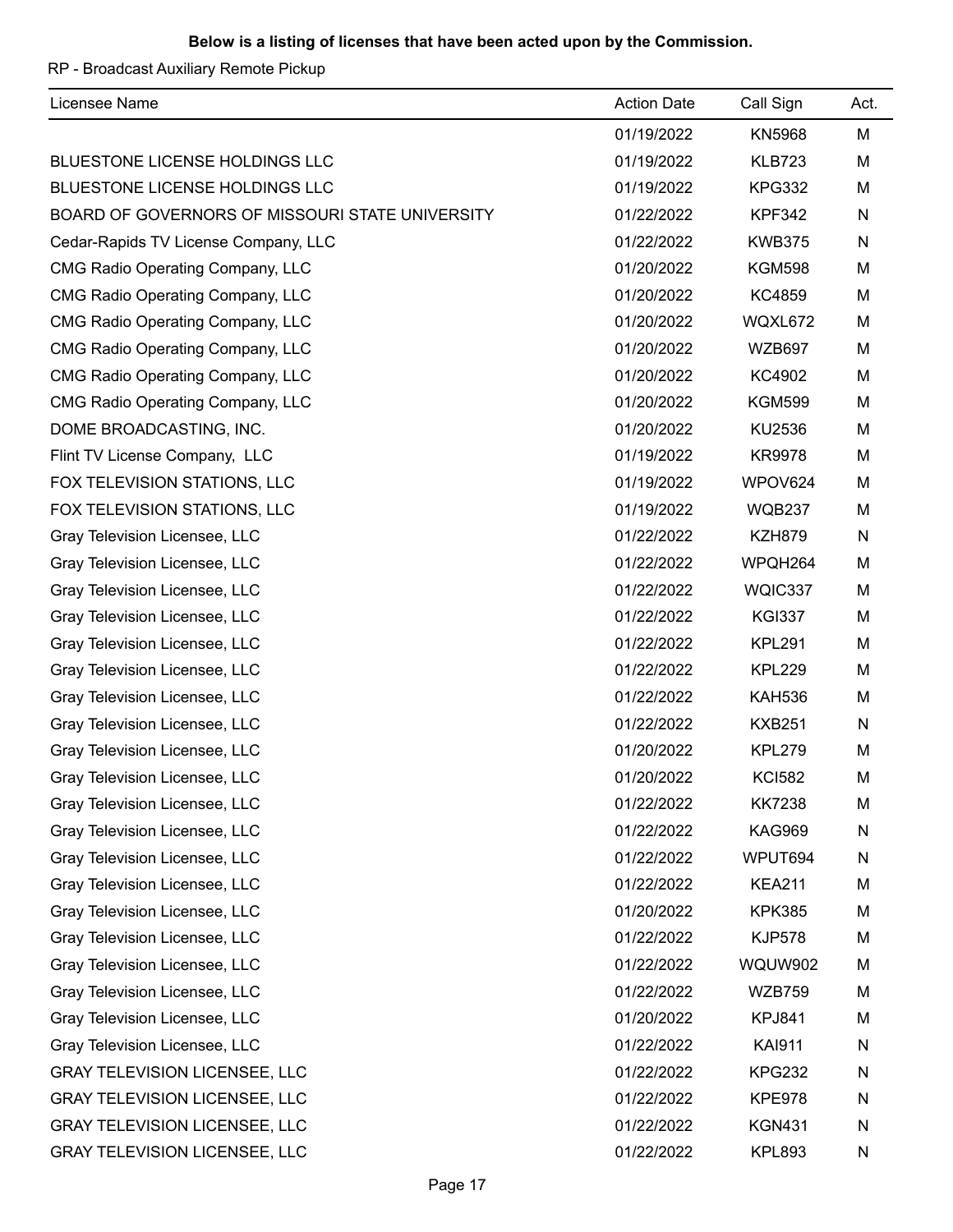RP - Broadcast Auxiliary Remote Pickup

| Licensee Name                             | <b>Action Date</b> | Call Sign     | Act. |
|-------------------------------------------|--------------------|---------------|------|
| <b>GRAY TELEVISION LICENSEE, LLC</b>      | 01/22/2022         | <b>KIS294</b> | N    |
| <b>GRAY TELEVISION LICENSEE, LLC</b>      | 01/22/2022         | <b>KYY294</b> | N    |
| <b>GRAY TELEVISION LICENSEE, LLC</b>      | 01/22/2022         | <b>KDE621</b> | N    |
| <b>GRAY TELEVISION LICENSEE, LLC</b>      | 01/19/2022         | <b>KIH523</b> | M    |
| HEARST PROPERTIES INC.                    | 01/22/2022         | <b>KOS342</b> | N    |
| HEARST PROPERTIES INC.                    | 01/22/2022         | <b>KAK448</b> | N    |
| Hearst Stations Inc.                      | 01/22/2022         | KC5476        | N    |
| <b>Hearst Stations Inc.</b>               | 01/22/2022         | <b>KEH381</b> | N    |
| <b>Hearst Stations Inc.</b>               | 01/22/2022         | <b>KPE669</b> | N    |
| Hearst Stations Inc.                      | 01/22/2022         | KU3851        | N    |
| Hearst Stations Inc.                      | 01/22/2022         | WPYS232       | N    |
| Heritage Broadcasting Company of Michigan | 01/22/2022         | <b>KQK829</b> | N    |
| HERITAGE BROADCASTING COMPANY OF MICHIGAN | 01/22/2022         | <b>KPH693</b> | N    |
| HERITAGE BROADCASTING COMPANY OF MICHIGAN | 01/22/2022         | <b>KQK824</b> | N    |
| KPLR, INC.                                | 01/22/2022         | <b>KET490</b> | N    |
| KPLR, INC.                                | 01/22/2022         | KA43006       | N    |
| MAGNUM COMMUNICATIONS, INC.               | 01/22/2022         | KC27712       | м    |
| Mission Broadcasting, Inc.                | 01/22/2022         | <b>KPF925</b> | N    |
| MULTIMEDIA HOLDINGS CORPORATION           | 01/22/2022         | <b>KPJ696</b> | N    |
| MULTIMEDIA HOLDINGS CORPORATION           | 01/22/2022         | <b>KPH480</b> | N    |
| MULTIMEDIA HOLDINGS CORPORATION           | 01/22/2022         | <b>KPJ692</b> | N    |
| MULTIMEDIA HOLDINGS CORPORATION           | 01/22/2022         | <b>KPH476</b> | N    |
| MULTIMEDIA HOLDINGS CORPORATION           | 01/22/2022         | KB97187       | N    |
| MULTIMEDIA HOLDINGS CORPORATION           | 01/22/2022         | <b>KPJ712</b> | N    |
| MULTIMEDIA HOLDINGS CORPORATION           | 01/22/2022         | <b>KIY415</b> | N    |
| MULTIMEDIA HOLDINGS CORPORATION           | 01/22/2022         | <b>KPH470</b> | N    |
| MULTIMEDIA HOLDINGS CORPORATION           | 01/22/2022         | KPJ684        | N    |
| MULTIMEDIA HOLDINGS CORPORATION           | 01/22/2022         | KB55703       | N    |
| MULTIMEDIA HOLDINGS CORPORATION           | 01/22/2022         | <b>KPJ716</b> | N    |
| MULTIMEDIA HOLDINGS CORPORATION           | 01/22/2022         | <b>KPJ708</b> | N    |
| MULTIMEDIA HOLDINGS CORPORATION           | 01/22/2022         | <b>KPJ720</b> | N    |
| MULTIMEDIA HOLDINGS CORPORATION           | 01/22/2022         | <b>KPJ704</b> | N    |
| MULTIMEDIA HOLDINGS CORPORATION           | 01/22/2022         | KPJ688        | N    |
| MULTIMEDIA HOLDINGS CORPORATION           | 01/22/2022         | <b>KPJ700</b> | N    |
| MULTIMEDIA HOLDINGS CORPORATION           | 01/22/2022         | <b>KPH473</b> | N    |
| MULTIMEDIA KSDK, LLC                      | 01/22/2022         | KY5620        | N    |
| MULTIMEDIA KSDK, LLC                      | 01/22/2022         | <b>KPI999</b> | N    |
| MULTIMEDIA KSDK, LLC                      | 01/22/2022         | <b>KAM858</b> | N    |
| MULTIMEDIA KSDK, LLC                      | 01/22/2022         | <b>KEF736</b> | N    |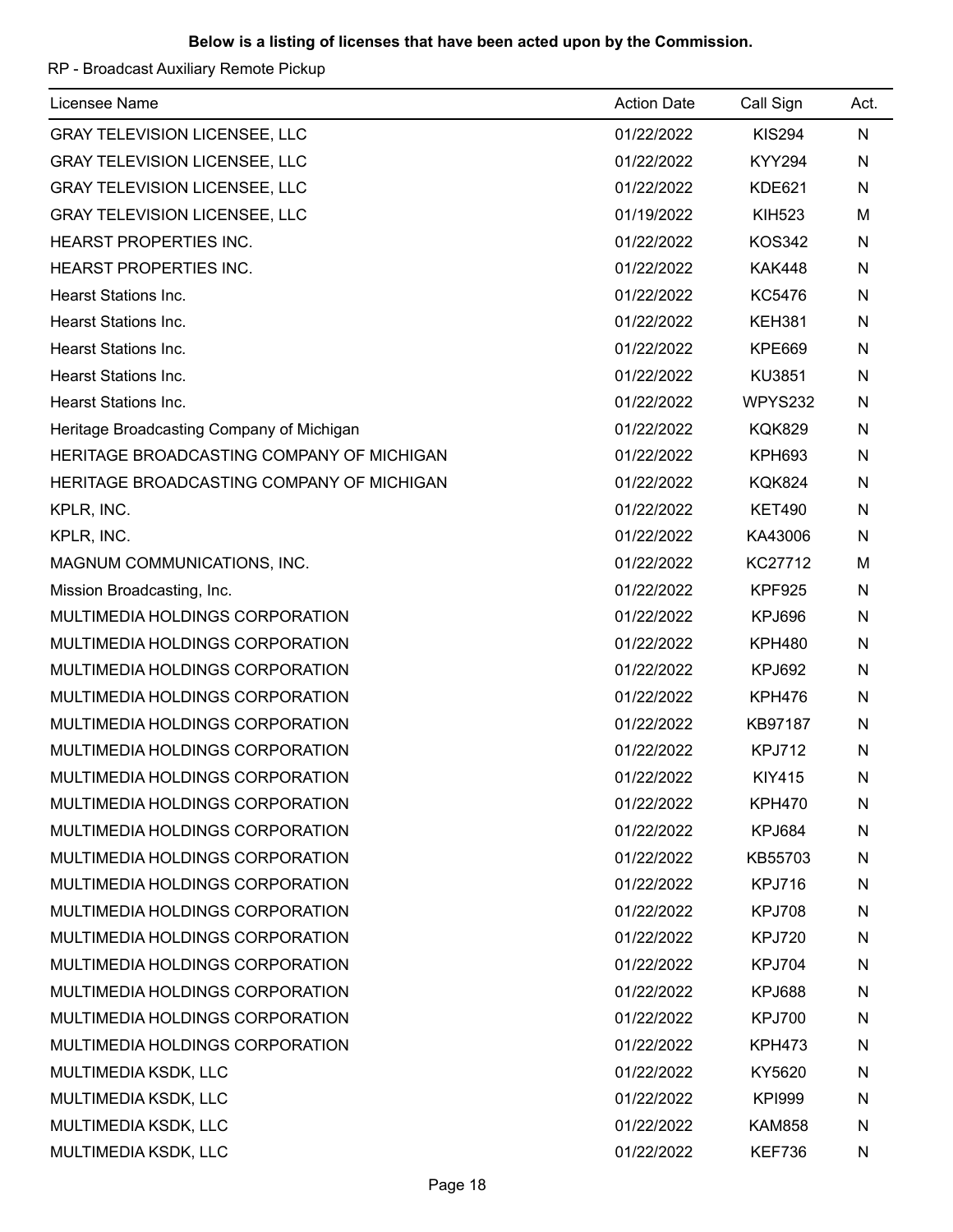RP - Broadcast Auxiliary Remote Pickup

| Licensee Name                         | <b>Action Date</b> | Call Sign     | Act. |
|---------------------------------------|--------------------|---------------|------|
| MULTIMEDIA KSDK, LLC                  | 01/22/2022         | <b>KGP847</b> | N    |
| MULTIMEDIA KSDK, LLC                  | 01/22/2022         | KZ2558        | N    |
| MULTIMEDIA KSDK, LLC                  | 01/22/2022         | <b>KYY250</b> | N    |
| Nexstar Media Inc.                    | 01/22/2022         | <b>WQA916</b> | M    |
| Nexstar Media Inc.                    | 01/22/2022         | WPMU567       | M    |
| Nexstar Media Inc.                    | 01/22/2022         | KY7829        | M    |
| Nexstar Media Inc.                    | 01/22/2022         | <b>KPJ259</b> | N    |
| Nexstar Media Inc.                    | 01/22/2022         | KA44260       | M    |
| Nexstar Media Inc.                    | 01/22/2022         | <b>KXZ930</b> | M    |
| Nexstar Media Inc.                    | 01/22/2022         | WPMS747       | M    |
| Nexstar Media Inc.                    | 01/22/2022         | <b>KKP837</b> | M    |
| Nexstar Media Inc.                    | 01/22/2022         | KX6206        | M    |
| Nexstar Media Inc.                    | 01/22/2022         | <b>KEG498</b> | M    |
| Radiant Life Ministries, Inc.         | 01/22/2022         | <b>KPG481</b> | N    |
| RADIANT LIFE MINISTRIES, INC.         | 01/22/2022         | <b>KPG715</b> | N    |
| RICHARD J. SAMSON, AS RECEIVER        | 01/20/2022         | <b>KQB693</b> | N    |
| RICHARD J. SAMSON, AS RECEIVER        | 01/20/2022         | KB97406       | N    |
| SCRIPPS BROADCASTING HOLDINGS LLC     | 01/22/2022         | KPH766        | N    |
| SCRIPPS BROADCASTING HOLDINGS LLC     | 01/22/2022         | <b>KPH764</b> | N    |
| SEAL ROCK BROADCASTERS, L.L.C.        | 01/20/2022         | <b>KPJ487</b> | M    |
| SEAL ROCK BROADCASTERS, L.L.C.        | 01/20/2022         | <b>KPJ489</b> | M    |
| SINCLAIR BOISE LICENSEE, LLC          | 01/22/2022         | <b>KRW604</b> | M    |
| SINCLAIR BOISE LICENSEE, LLC          | 01/22/2022         | <b>WHE766</b> | M    |
| SINCLAIR BOISE LICENSEE, LLC          | 01/22/2022         | KA74806       | M    |
| SINCLAIR PORTLAND LICENSEE, LLC       | 01/22/2022         | <b>KEH628</b> | M    |
| SINCLAIR PORTLAND LICENSEE, LLC       | 01/22/2022         | <b>KPE622</b> | M    |
| SINCLAIR PORTLAND LICENSEE, LLC       | 01/22/2022         | <b>KOP352</b> | M    |
| SINCLAIR YAKIMA LICENSEE, LLC         | 01/22/2022         | <b>KQB428</b> | M    |
| SINCLAIR YAKIMA LICENSEE, LLC         | 01/22/2022         | <b>KOP366</b> | M    |
| ST. JOSEPH TV LICENSE COMPANY, LLC    | 01/22/2022         | KK4811        | N    |
| ST. JOSEPH TV LICENSE COMPANY, LLC    | 01/22/2022         | KJ5467        | N    |
| ST. JOSEPH TV LICENSE COMPANY, LLC    | 01/22/2022         | <b>KGJ814</b> | N    |
| ST. JOSEPH TV LICENSE COMPANY, LLC    | 01/22/2022         | <b>KQB577</b> | N    |
| ST. JOSEPH TV LICENSE COMPANY, LLC    | 01/22/2022         | KJ5469        | N    |
| ST. LOUIS REGIONAL PUBLIC MEDIA, INC. | 01/22/2022         | <b>KQR672</b> | N    |
| TEGNA BROADCAST HOLDINGS, LLC         | 01/22/2022         | <b>KEH591</b> | N    |
| TIDEWATER COMMUNICATIONS, LLC         | 01/21/2022         | <b>KF2220</b> | M    |
| Tribune Broadcasting Company II LLC   | 01/22/2022         | <b>KPH904</b> | N    |
| Tribune Broadcasting Company II LLC   | 01/22/2022         | KA74780       | N    |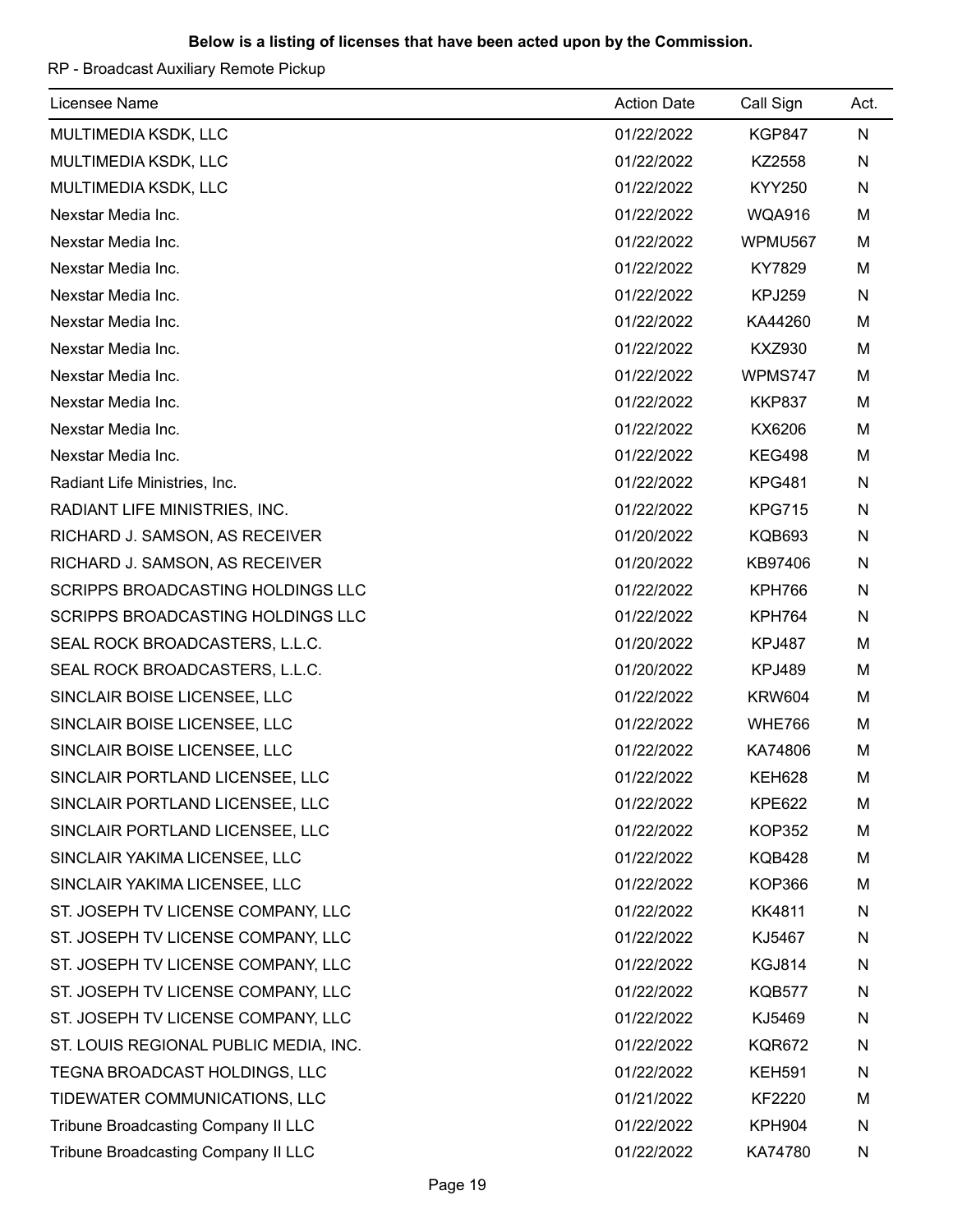RP - Broadcast Auxiliary Remote Pickup

| Licensee Name                   | <b>Action Date</b> | Call Sign     | Act. |
|---------------------------------|--------------------|---------------|------|
| WABC Television (New York), LLC | 01/22/2022         | <b>KEH413</b> | M    |
| <b>WAYNCO RADIO</b>             | 01/21/2022         | KQ5692        | M    |
| WNWO LICENSEE, LLC              | 01/22/2022         | <b>KEL923</b> | M    |
| WNWO LICENSEE, LLC              | 01/22/2022         | <b>KEL301</b> | M    |

| Licensee Name                        | <b>Action Date</b> | Call Sign     | Act. |
|--------------------------------------|--------------------|---------------|------|
| <b>BRANSON VISITORS TV, LLC</b>      | 01/22/2022         | WQOV444       | N    |
| Cedar-Rapids TV License Company, LLC | 01/22/2022         | WQQX933       | N    |
| Cedar-Rapids TV License Company, LLC | 01/22/2022         | WDD634        | N    |
| Cedar-Rapids TV License Company, LLC | 01/22/2022         | <b>WLO805</b> | N    |
| Flint TV License Company, LLC        | 01/19/2022         | <b>WHY964</b> | M    |
| Flint TV License Company, LLC        | 01/19/2022         | <b>WGI201</b> | M    |
| Flint TV License Company, LLC        | 01/19/2022         | <b>WLJ676</b> | M    |
| Flint TV License Company, LLC        | 01/19/2022         | WQEP334       | M    |
| Flint TV License Company, LLC        | 01/19/2022         | WQEK887       | M    |
| Flint TV License Company, LLC        | 01/19/2022         | WPNF845       | M    |
| Flint TV License Company, LLC        | 01/19/2022         | <b>WGI202</b> | M    |
| Flint TV License Company, LLC        | 01/19/2022         | <b>WLD782</b> | M    |
| Flint TV License Company, LLC        | 01/19/2022         | WLD774        | M    |
| FOX TELEVISION STATIONS, LLC         | 01/19/2022         | WPQZ745       | M    |
| FOX TELEVISION STATIONS, LLC         | 01/19/2022         | WPSR333       | M    |
| Gray Television Licensee, LLC        | 01/22/2022         | WPWJ839       | N    |
| Gray Television Licensee, LLC        | 01/22/2022         | WPQP569       | N    |
| Gray Television Licensee, LLC        | 01/22/2022         | <b>WLI284</b> | N    |
| Gray Television Licensee, LLC        | 01/22/2022         | <b>WCX617</b> | N    |
| Gray Television Licensee, LLC        | 01/22/2022         | WPNE311       | N    |
| Gray Television Licensee, LLC        | 01/22/2022         | WPON247       | N    |
| Gray Television Licensee, LLC        | 01/22/2022         | <b>WLI269</b> | N    |
| Gray Television Licensee, LLC        | 01/22/2022         | <b>WAB883</b> | N    |
| Gray Television Licensee, LLC        | 01/22/2022         | <b>WMV572</b> | М    |
| Gray Television Licensee, LLC        | 01/22/2022         | <b>WMV571</b> | М    |
| Gray Television Licensee, LLC        | 01/22/2022         | <b>WLO580</b> | M    |
| Gray Television Licensee, LLC        | 01/22/2022         | <b>WHS488</b> | M    |
| Gray Television Licensee, LLC        | 01/22/2022         | <b>WHS487</b> | M    |
| Gray Television Licensee, LLC        | 01/22/2022         | <b>WCQ535</b> | M    |
| Gray Television Licensee, LLC        | 01/22/2022         | WQCF614       | M    |
| Gray Television Licensee, LLC        | 01/22/2022         | WPNE310       | N    |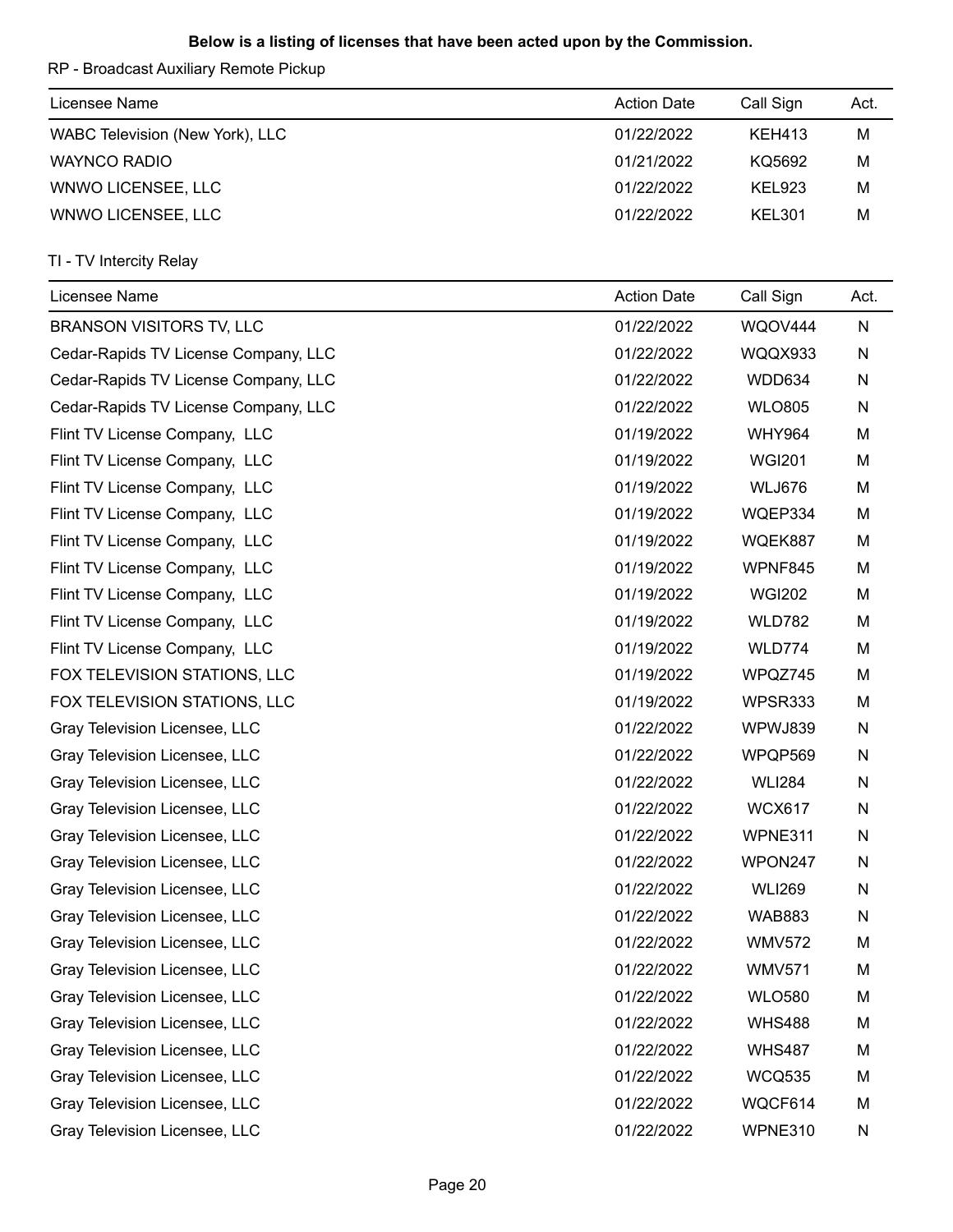| Licensee Name                             | <b>Action Date</b> | Call Sign     | Act.         |
|-------------------------------------------|--------------------|---------------|--------------|
| Gray Television Licensee, LLC             | 01/22/2022         | WQRD903       | М            |
| Gray Television Licensee, LLC             | 01/22/2022         | WQVF842       | M            |
| Gray Television Licensee, LLC             | 01/22/2022         | <b>WCX616</b> | $\mathsf{N}$ |
| Gray Television Licensee, LLC             | 01/20/2022         | <b>WGV791</b> | M            |
| <b>GRAY TELEVISION LICENSEE, LLC</b>      | 01/19/2022         | WRFU274       | M            |
| <b>GRAY TELEVISION LICENSEE, LLC</b>      | 01/21/2022         | WPQR487       | N            |
| <b>GRAY TELEVISION LICENSEE, LLC</b>      | 01/22/2022         | <b>WLF904</b> | N            |
| <b>GRAY TELEVISION LICENSEE, LLC</b>      | 01/22/2022         | <b>WMU692</b> | N            |
| <b>GRAY TELEVISION LICENSEE, LLC</b>      | 01/22/2022         | <b>WHY222</b> | N            |
| <b>GRAY TELEVISION LICENSEE, LLC</b>      | 01/22/2022         | <b>WHS604</b> | N            |
| GRAY TELEVISION LICENSEE, LLC             | 01/22/2022         | <b>WHB639</b> | N            |
| <b>GRAY TELEVISION LICENSEE, LLC</b>      | 01/22/2022         | <b>WGR880</b> | N            |
| <b>GRAY TELEVISION LICENSEE, LLC</b>      | 01/22/2022         | <b>WAH863</b> | N            |
| <b>GRAY TELEVISION LICENSEE, LLC</b>      | 01/19/2022         | <b>WLI372</b> | M            |
| <b>GRAY TELEVISION LICENSEE, LLC</b>      | 01/21/2022         | WPYY373       | N            |
| <b>GRAY TELEVISION LICENSEE, LLC</b>      | 01/21/2022         | WPQQ818       | N            |
| <b>GRAY TELEVISION LICENSEE, LLC</b>      | 01/21/2022         | WPQQ817       | N            |
| <b>GRAY TELEVISION LICENSEE, LLC</b>      | 01/21/2022         | WPQQ816       | N            |
| <b>GRAY TELEVISION LICENSEE, LLC</b>      | 01/22/2022         | WPWU485       | N            |
| <b>GRAY TELEVISION LICENSEE, LLC</b>      | 01/22/2022         | <b>WHY525</b> | N            |
| <b>GRAY TELEVISION LICENSEE, LLC</b>      | 01/22/2022         | WPWH490       | N            |
| <b>GRAY TELEVISION LICENSEE, LLC</b>      | 01/22/2022         | <b>WLD599</b> | N            |
| <b>GRAY TELEVISION LICENSEE, LLC</b>      | 01/22/2022         | <b>WHY993</b> | N            |
| <b>GRAY TELEVISION LICENSEE, LLC</b>      | 01/22/2022         | <b>WGR705</b> | N            |
| Harrisburg TV License Company, LLC        | 01/22/2022         | <b>KCX92</b>  | N            |
| Harrisburg TV License Company, LLC        | 01/22/2022         | WSC20         | N            |
| Harrisburg TV License Company, LLC        | 01/22/2022         | <b>WLO657</b> | N            |
| HEARST PROPERTIES INC.                    | 01/22/2022         | <b>WLD633</b> | N            |
| HEARST PROPERTIES INC.                    | 01/22/2022         | <b>WGV618</b> | N            |
| HEARST PROPERTIES INC.                    | 01/22/2022         | <b>WMV478</b> | N            |
| <b>Hearst Stations Inc.</b>               | 01/22/2022         | WQUD678       | N            |
| <b>Hearst Stations Inc.</b>               | 01/22/2022         | <b>WHY780</b> | N            |
| Hearst Stations Inc.                      | 01/22/2022         | <b>WCD734</b> | N            |
| Hearst Stations Inc.                      | 01/22/2022         | WRER665       | N            |
| Heritage Broadcasting Company of Michigan | 01/22/2022         | WPWH531       | N            |
| Heritage Broadcasting Company of Michigan | 01/22/2022         | <b>WMV202</b> | N            |
| Heritage Broadcasting Company of Michigan | 01/22/2022         | <b>WLO650</b> | N            |
| Heritage Broadcasting Company of Michigan | 01/22/2022         | <b>WLO484</b> | N            |
| Heritage Broadcasting Company of Michigan | 01/22/2022         | KSX66         | N            |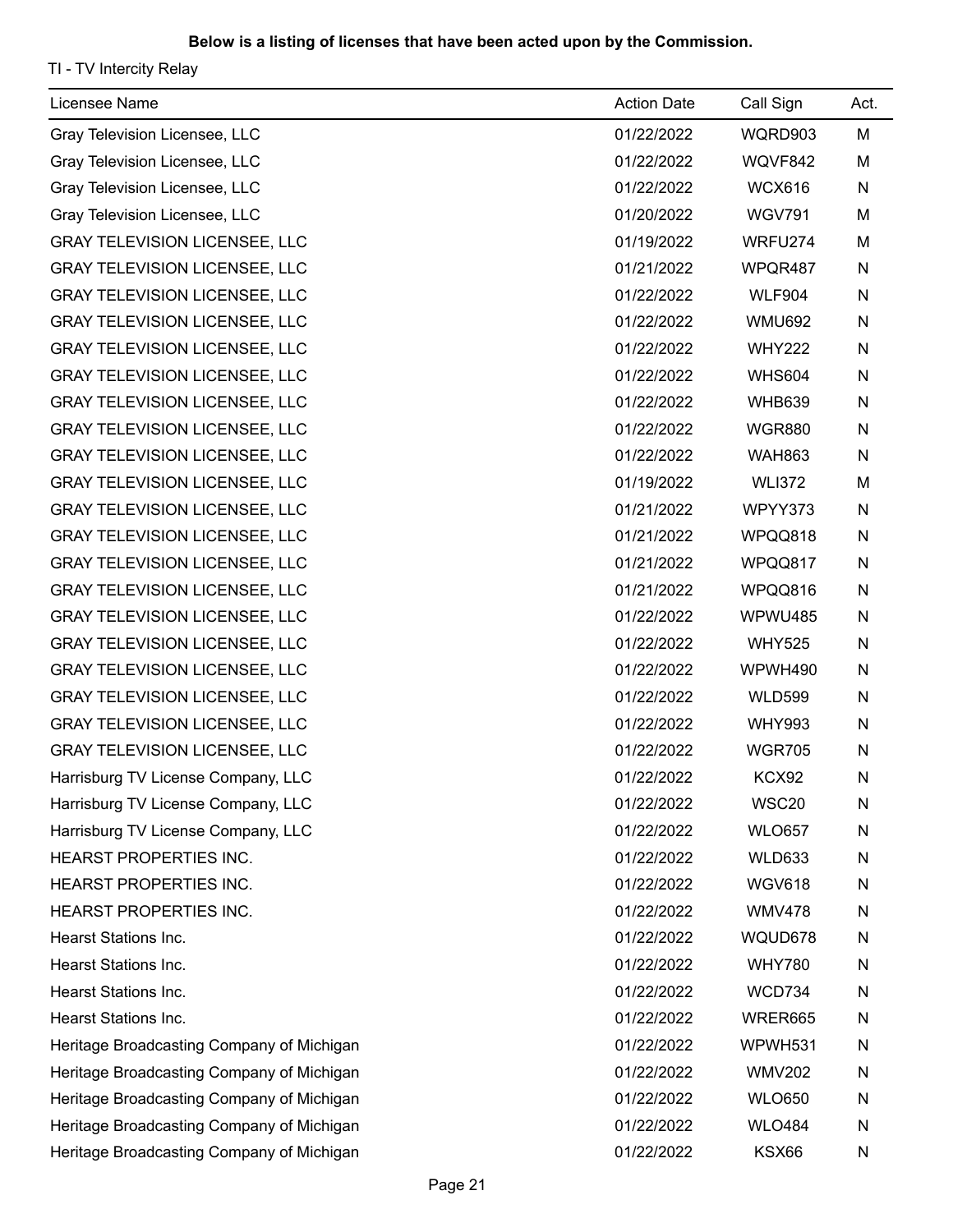| Licensee Name                             | <b>Action Date</b> | Call Sign     | Act. |
|-------------------------------------------|--------------------|---------------|------|
| Heritage Broadcasting Company of Michigan | 01/22/2022         | KNW90         | N    |
| Heritage Broadcasting Company of Michigan | 01/22/2022         | WPWH537       | N    |
| Heritage Broadcasting Company of Michigan | 01/22/2022         | <b>KQI26</b>  | N    |
| Heritage Broadcasting Company of Michigan | 01/22/2022         | WPWH533       | N    |
| HERITAGE BROADCASTING COMPANY OF MICHIGAN | 01/22/2022         | <b>WLO503</b> | N    |
| HERITAGE BROADCASTING COMPANY OF MICHIGAN | 01/22/2022         | WQHP441       | N    |
| HERITAGE BROADCASTING COMPANY OF MICHIGAN | 01/22/2022         | <b>WLO501</b> | N    |
| <b>IOWA PUBLIC BROADCASTING BOARD</b>     | 01/22/2022         | WPUP659       | N    |
| IOWA PUBLIC BROADCASTING BOARD            | 01/22/2022         | <b>WLJ531</b> | N    |
| IOWA PUBLIC BROADCASTING BOARD            | 01/22/2022         | <b>WAP697</b> | N    |
| IOWA PUBLIC BROADCASTING BOARD            | 01/22/2022         | <b>WHY776</b> | N    |
| KPLR, INC.                                | 01/22/2022         | WQLQ906       | N    |
| KPLR, INC.                                | 01/22/2022         | WQLQ905       | N    |
| KPLR, INC.                                | 01/22/2022         | WQLR363       | N    |
| KPLR, INC.                                | 01/22/2022         | WQLQ881       | N    |
| MISSION BROADCASTING, INC.                | 01/21/2022         | WQCA936       | M    |
| Montclair Communications, Inc.            | 01/20/2022         | WLJ344        | N    |
| Montclair Communications, Inc.            | 01/20/2022         | <b>WLI440</b> | N    |
| Montclair Communications, Inc.            | 01/20/2022         | <b>WLI439</b> | N    |
| Montclair Communications, Inc.            | 01/20/2022         | <b>WLI437</b> | N    |
| MULTIMEDIA HOLDINGS CORPORATION           | 01/22/2022         | <b>WLF293</b> | N    |
| MULTIMEDIA HOLDINGS CORPORATION           | 01/22/2022         | <b>WLF291</b> | N    |
| MULTIMEDIA HOLDINGS CORPORATION           | 01/22/2022         | <b>WHY379</b> | N    |
| MULTIMEDIA HOLDINGS CORPORATION           | 01/22/2022         | <b>WLF292</b> | N    |
| MULTIMEDIA KSDK, LLC                      | 01/22/2022         | <b>WBS403</b> | N    |
| MULTIMEDIA KSDK, LLC                      | 01/22/2022         | <b>WBS392</b> | N    |
| MULTIMEDIA KSDK, LLC                      | 01/22/2022         | <b>WBS318</b> | N    |
| MULTIMEDIA KSDK, LLC                      | 01/22/2022         | WPON765       | N    |
| MULTIMEDIA KSDK, LLC                      | 01/22/2022         | <b>WME769</b> | N    |
| MULTIMEDIA KSDK, LLC                      | 01/22/2022         | WPQR944       | N    |
| MULTIMEDIA KSDK, LLC                      | 01/22/2022         | WRAU900       | N    |
| MULTIMEDIA KSDK, LLC                      | 01/22/2022         | WPUE951       | N    |
| <b>NEXSTAR Media Inc</b>                  | 01/21/2022         | <b>WLF217</b> | M    |
| Nexstar Media Inc.                        | 01/22/2022         | WRCW681       | M    |
| Nexstar Media Inc.                        | 01/22/2022         | WROK825       | M    |
| Nexstar Media Inc.                        | 01/22/2022         | WRCW678       | M    |
| Nexstar Media Inc.                        | 01/22/2022         | WQUY667       | N    |
| Nexstar Media Inc.                        | 01/22/2022         | WROZ700       | M    |
| Public Television 19, Inc.                | 01/22/2022         | <b>WCX404</b> | N    |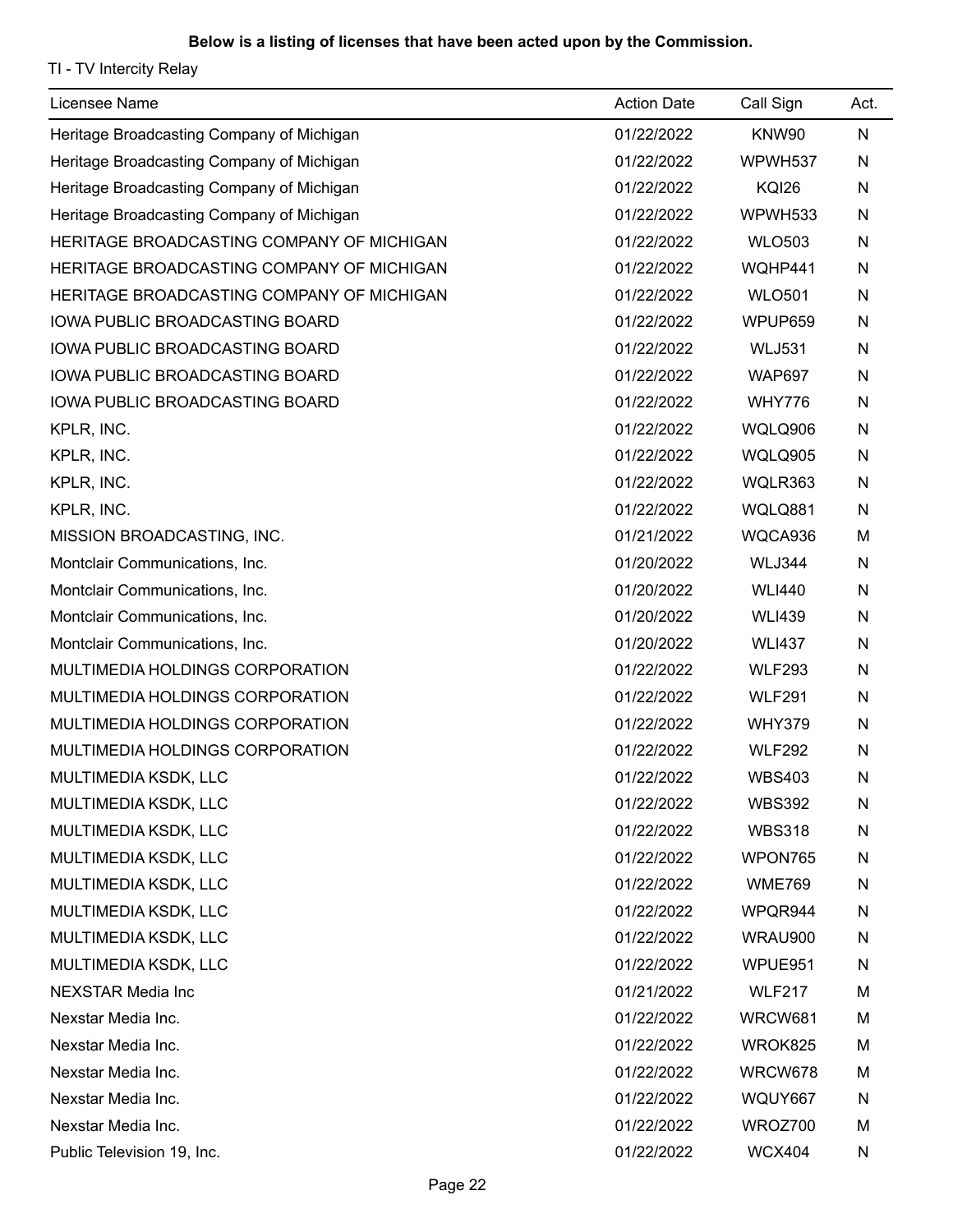| Licensee Name                            | <b>Action Date</b> | Call Sign     | Act.      |
|------------------------------------------|--------------------|---------------|-----------|
| Public Television 19, Inc.               | 01/22/2022         | <b>WCX403</b> | ${\sf N}$ |
| ROCHESTER TV LICENSE COMPANY, LLC        | 01/22/2022         | WPXU326       | N         |
| ROCHESTER TV LICENSE COMPANY, LLC        | 01/22/2022         | WPNF851       | N         |
| ROCHESTER TV LICENSE COMPANY, LLC        | 01/22/2022         | <b>WLP253</b> | N         |
| ROCHESTER TV LICENSE COMPANY, LLC        | 01/22/2022         | <b>WFW637</b> | N         |
| ROCHESTER TV LICENSE COMPANY, LLC        | 01/22/2022         | WPXU324       | N         |
| <b>SCRIPPS BROADCASTING HOLDINGS LLC</b> | 01/22/2022         | WQHN639       | N         |
| SCRIPPS BROADCASTING HOLDINGS LLC        | 01/22/2022         | <b>WGZ665</b> | N         |
| SEAL ROCK BROADCASTERS, L.L.C.           | 01/20/2022         | <b>WGX263</b> | M         |
| SINCLAIR BOISE LICENSEE, LLC             | 01/22/2022         | <b>WLJ567</b> | M         |
| SINCLAIR BOISE LICENSEE, LLC             | 01/22/2022         | <b>WLJ448</b> | M         |
| SINCLAIR BOISE LICENSEE, LLC             | 01/22/2022         | <b>WLD561</b> | M         |
| SINCLAIR BOISE LICENSEE, LLC             | 01/22/2022         | <b>WLD557</b> | M         |
| SINCLAIR BOISE LICENSEE, LLC             | 01/22/2022         | <b>WLD541</b> | M         |
| SINCLAIR BOISE LICENSEE, LLC             | 01/22/2022         | <b>WHY620</b> | M         |
| SINCLAIR BOISE LICENSEE, LLC             | 01/22/2022         | KTT72         | M         |
| SINCLAIR BOISE LICENSEE, LLC             | 01/22/2022         | KTT71         | M         |
| SINCLAIR BOISE LICENSEE, LLC             | 01/22/2022         | KPO65         | M         |
| SINCLAIR BOISE LICENSEE, LLC             | 01/22/2022         | KPF64         | M         |
| SINCLAIR BOISE LICENSEE, LLC             | 01/22/2022         | KPF63         | M         |
| SINCLAIR BOISE LICENSEE, LLC             | 01/22/2022         | KPB43         | M         |
| SINCLAIR BOISE LICENSEE, LLC             | 01/22/2022         | KPF62         | M         |
| SINCLAIR BOISE LICENSEE, LLC             | 01/22/2022         | WPWH525       | M         |
| SINCLAIR BOISE LICENSEE, LLC             | 01/22/2022         | WPWH522       | M         |
| SINCLAIR BOISE LICENSEE, LLC             | 01/22/2022         | <b>WMF487</b> | M         |
| SINCLAIR EUGENE LICENSEE, LLC            | 01/21/2022         | WQRK962       | M         |
| SINCLAIR EUGENE LICENSEE, LLC            | 01/21/2022         | WQRK690       | M         |
| SINCLAIR EUGENE LICENSEE, LLC            | 01/21/2022         | WQDG455       | M         |
| SINCLAIR EUGENE LICENSEE, LLC            | 01/21/2022         | WPNM806       | M         |
| SINCLAIR EUGENE LICENSEE, LLC            | 01/21/2022         | WPNM805       | M         |
| SINCLAIR EUGENE LICENSEE, LLC            | 01/21/2022         | <b>WLL217</b> | M         |
| SINCLAIR EUGENE LICENSEE, LLC            | 01/21/2022         | <b>WLI546</b> | M         |
| SINCLAIR EUGENE LICENSEE, LLC            | 01/21/2022         | <b>WLI545</b> | M         |
| SINCLAIR PORTLAND LICENSEE, LLC          | 01/22/2022         | <b>WHS520</b> | M         |
| SINCLAIR PORTLAND LICENSEE, LLC          | 01/22/2022         | <b>WGZ580</b> | M         |
| SINCLAIR PORTLAND LICENSEE, LLC          | 01/22/2022         | <b>WGZ579</b> | M         |
| SINCLAIR PORTLAND LICENSEE, LLC          | 01/22/2022         | WPVL398       | M         |
| SINCLAIR PORTLAND LICENSEE, LLC          | 01/22/2022         | WPOM898       | M         |
| SINCLAIR PORTLAND LICENSEE, LLC          | 01/22/2022         | WPNH616       | M         |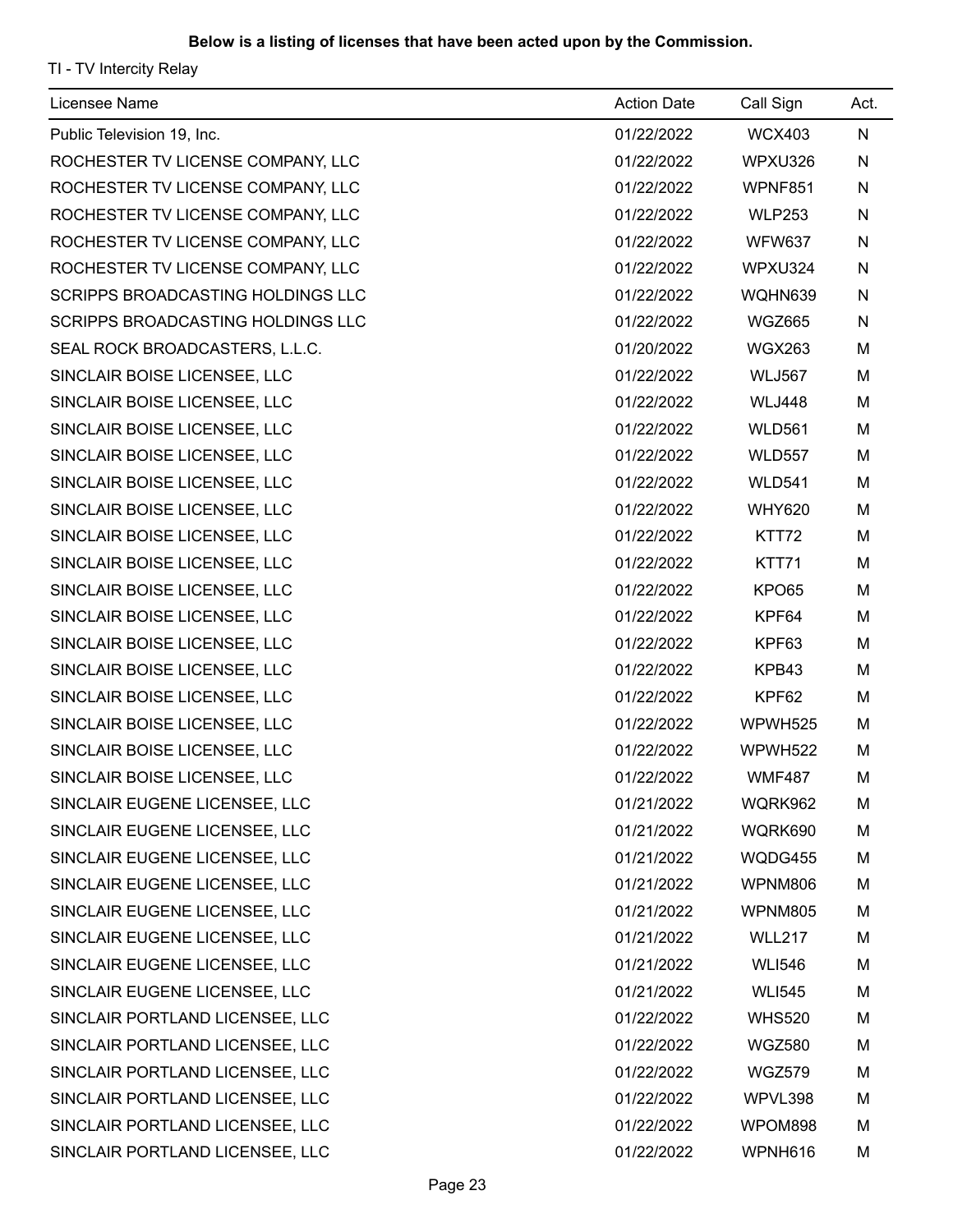| Licensee Name                         | <b>Action Date</b> | Call Sign      | Act. |
|---------------------------------------|--------------------|----------------|------|
| SINCLAIR PORTLAND LICENSEE, LLC       | 01/22/2022         | <b>WPNA815</b> | M    |
| SINCLAIR PORTLAND LICENSEE, LLC       | 01/22/2022         | WPNA814        | M    |
| SINCLAIR PORTLAND LICENSEE, LLC       | 01/22/2022         | <b>WMV684</b>  | M    |
| SINCLAIR PORTLAND LICENSEE, LLC       | 01/22/2022         | <b>WLO405</b>  | M    |
| SINCLAIR PORTLAND LICENSEE, LLC       | 01/22/2022         | <b>WLE571</b>  | M    |
| SINCLAIR PORTLAND LICENSEE, LLC       | 01/22/2022         | <b>WLE570</b>  | M    |
| SINCLAIR PORTLAND LICENSEE, LLC       | 01/22/2022         | <b>WLD356</b>  | M    |
| SINCLAIR PORTLAND LICENSEE, LLC       | 01/22/2022         | <b>WHY797</b>  | M    |
| SINCLAIR PORTLAND LICENSEE, LLC       | 01/22/2022         | <b>WHS521</b>  | M    |
| SINCLAIR YAKIMA LICENSEE, LLC         | 01/22/2022         | WPJC697        | M    |
| SINCLAIR YAKIMA LICENSEE, LLC         | 01/22/2022         | <b>WHS695</b>  | M    |
| SINCLAIR YAKIMA LICENSEE, LLC         | 01/22/2022         | WPJC695        | M    |
| SINCLAIR YAKIMA LICENSEE, LLC         | 01/22/2022         | WPJC696        | M    |
| SINCLAIR YAKIMA LICENSEE, LLC         | 01/22/2022         | <b>WHB330</b>  | M    |
| SINCLAIR YAKIMA LICENSEE, LLC         | 01/22/2022         | <b>WCG690</b>  | M    |
| SINCLAIR YAKIMA LICENSEE, LLC         | 01/22/2022         | <b>WCG688</b>  | M    |
| SINCLAIR YAKIMA LICENSEE, LLC         | 01/22/2022         | KTY50          | M    |
| SINCLAIR YAKIMA LICENSEE, LLC         | 01/22/2022         | KTY49          | M    |
| SINCLAIR YAKIMA LICENSEE, LLC         | 01/22/2022         | <b>WHB332</b>  | M    |
| SINCLAIR YAKIMA LICENSEE, LLC         | 01/22/2022         | KPW29          | M    |
| ST. LOUIS REGIONAL PUBLIC MEDIA, INC. | 01/22/2022         | WPNJ369        | N    |
| TEGNA BROADCAST HOLDINGS, LLC         | 01/22/2022         | <b>KPF337</b>  | N    |
| TEGNA BROADCAST HOLDINGS, LLC         | 01/22/2022         | KAD35          | N    |
| TEGNA BROADCAST HOLDINGS, LLC         | 01/22/2022         | <b>WME764</b>  | N    |
| TEGNA BROADCAST HOLDINGS, LLC         | 01/22/2022         | <b>WLQ915</b>  | N    |
| TEGNA BROADCAST HOLDINGS, LLC         | 01/22/2022         | <b>WLD765</b>  | N    |
| TEGNA BROADCAST HOLDINGS, LLC         | 01/22/2022         | <b>WHY516</b>  | N    |
| TEGNA BROADCAST HOLDINGS, LLC         | 01/22/2022         | <b>WGR741</b>  | N    |
| Tribune Broadcasting Company II LLC   | 01/22/2022         | <b>WHM980</b>  | N    |
| Tribune Broadcasting Company II LLC   | 01/22/2022         | <b>WHA879</b>  | N    |
| Tribune Broadcasting Company II LLC   | 01/22/2022         | <b>WLD833</b>  | N    |
| WABC Television (New York), LLC       | 01/22/2022         | WRJV787        | M    |
| WABC Television (New York), LLC       | 01/22/2022         | WRJV786        | M    |
| WABC Television (New York), LLC       | 01/22/2022         | WQJJ317        | M    |
| WABC Television (New York), LLC       | 01/22/2022         | WPYA587        | M    |
| WABC Television (New York), LLC       | 01/22/2022         | WPYA554        | M    |
| WABC Television (New York), LLC       | 01/22/2022         | <b>WMU607</b>  | M    |
| WABC Television (New York), LLC       | 01/22/2022         | <b>WLP705</b>  | M    |
| WABC Television (New York), LLC       | 01/22/2022         | <b>WHY547</b>  | M    |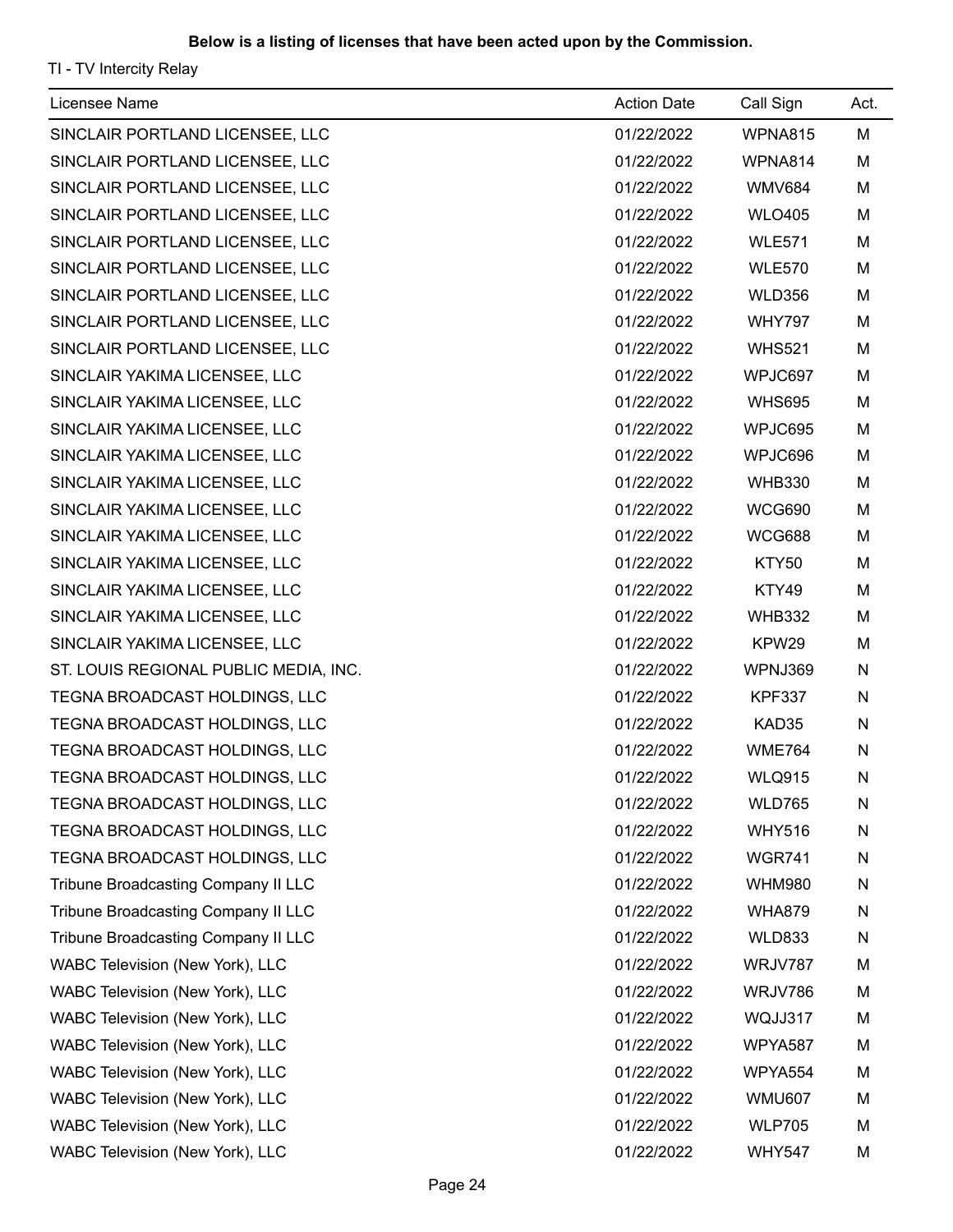TI - TV Intercity Relay

| Licensee Name                         | <b>Action Date</b> | Call Sign     | Act. |
|---------------------------------------|--------------------|---------------|------|
| WABC Television (New York), LLC       | 01/22/2022         | <b>WHY546</b> | M    |
| WABC Television (New York), LLC       | 01/22/2022         | <b>WHY545</b> | M    |
| WABC Television (New York), LLC       | 01/22/2022         | <b>WHY524</b> | M    |
| WABC Television (New York), LLC       | 01/22/2022         | <b>WHY522</b> | M    |
| WABC Television (New York), LLC       | 01/22/2022         | <b>WHY518</b> | М    |
| WABC Television (New York), LLC       | 01/22/2022         | <b>WHY462</b> | M    |
| WABC Television (New York), LLC       | 01/22/2022         | <b>WHS328</b> | M    |
| WABC Television (New York), LLC       | 01/22/2022         | WDD774        | M    |
| WABC Television (New York), LLC       | 01/22/2022         | WDD773        | M    |
| WATERMAN BROADCASTING OF FLORIDA, LLC | 01/22/2022         | <b>WMU961</b> | N    |
| WATERMAN BROADCASTING OF FLORIDA, LLC | 01/22/2022         | <b>WMF328</b> | N    |
| WATERMAN BROADCASTING OF FLORIDA, LLC | 01/22/2022         | <b>WCQ471</b> | N    |
| WNWO LICENSEE, LLC                    | 01/22/2022         | <b>WLJ440</b> | M    |
| <b>WNWO LICENSEE, LLC</b>             | 01/22/2022         | <b>WGV769</b> | M    |
| WNWO LICENSEE, LLC                    | 01/22/2022         | <b>WLJ444</b> | M    |
| WWAY-TV, LLC                          | 01/20/2022         | <b>WLI539</b> | N    |
| WWAY-TV, LLC                          | 01/20/2022         | <b>WLI538</b> | N    |
| WWAY-TV, LLC                          | 01/20/2022         | <b>WHQ364</b> | N    |

TP - TV Pickup

| Licensee Name                        | <b>Action Date</b> | Call Sign     | Act.         |
|--------------------------------------|--------------------|---------------|--------------|
| BLUESTONE LICENSE HOLDINGS LLC       | 01/19/2022         | KB55257       | M            |
| Cedar-Rapids TV License Company, LLC | 01/22/2022         | KB55032       | N            |
| Flint TV License Company, LLC        | 01/19/2022         | <b>KR7707</b> | М            |
| Flint TV License Company, LLC        | 01/19/2022         | KA95307       | М            |
| FOX TELEVISION STATIONS, LLC         | 01/19/2022         | KA55536       | M            |
| Gray Television Licensee, LLC        | 01/22/2022         | KA46802       | N            |
| Gray Television Licensee, LLC        | 01/22/2022         | <b>KC5537</b> | M            |
| Gray Television Licensee, LLC        | 01/22/2022         | KA35154       | M            |
| Gray Television Licensee, LLC        | 01/22/2022         | KB55041       | $\mathsf{N}$ |
| Gray Television Licensee, LLC        | 01/22/2022         | KB55024       | N            |
| Gray Television Licensee, LLC        | 01/22/2022         | KB55020       | N            |
| Gray Television Licensee, LLC        | 01/22/2022         | KB96710       | M            |
| Gray Television Licensee, LLC        | 01/22/2022         | KV9131        | N            |
| Gray Television Licensee, LLC        | 01/22/2022         | KA59092       | N            |
| Gray Television Licensee, LLC        | 01/22/2022         | KE5650        | M            |
| Gray Television Licensee, LLC        | 01/22/2022         | KB96702       | М            |
| Gray Television Licensee, LLC        | 01/22/2022         | WQIA910       | M            |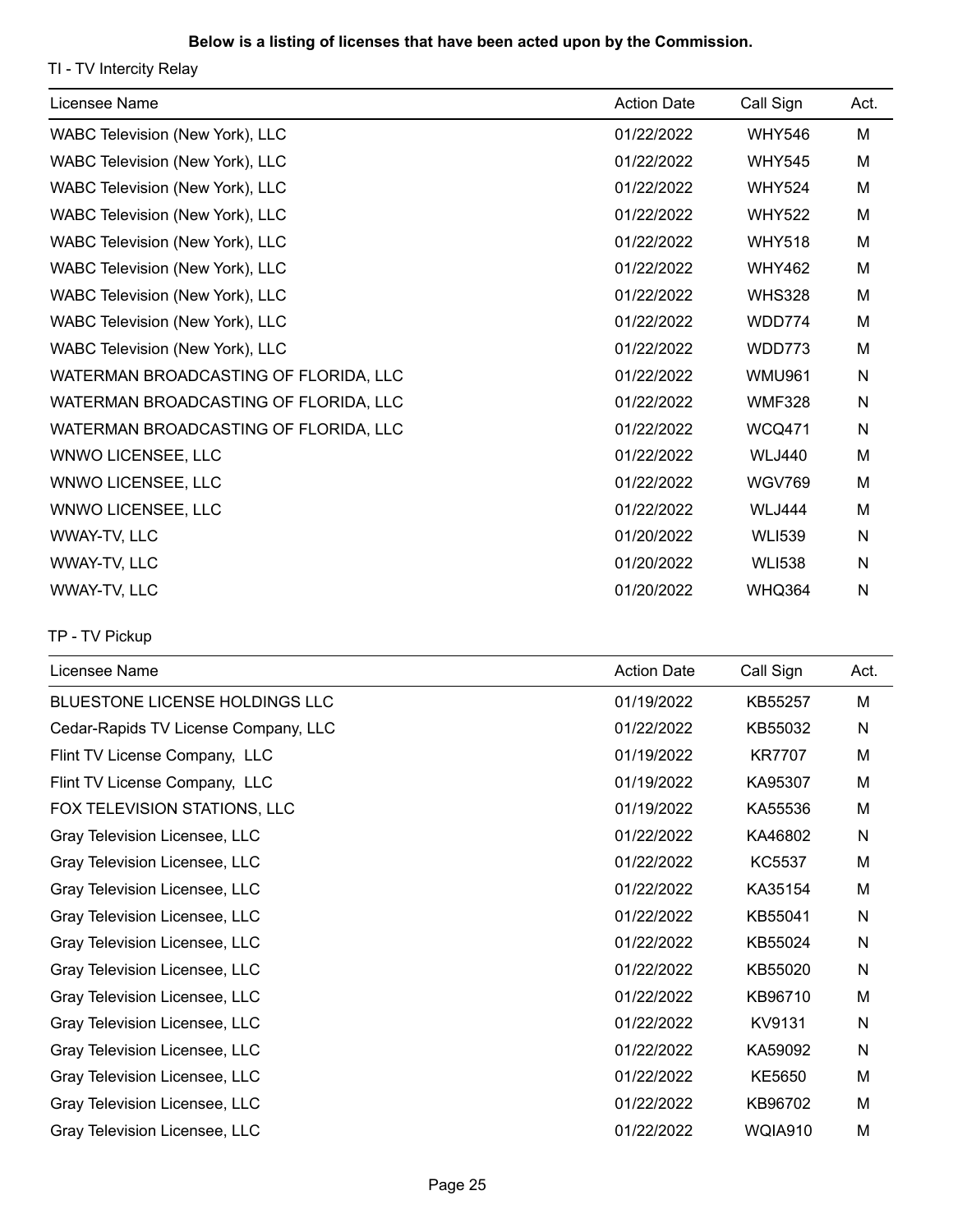TP - TV Pickup

| Licensee Name                             | <b>Action Date</b> | Call Sign     | Act. |
|-------------------------------------------|--------------------|---------------|------|
| Gray Television Licensee, LLC             | 01/20/2022         | KB98007       | M    |
| Gray Television Licensee, LLC             | 01/20/2022         | KB55388       | M    |
| Gray Television Licensee, LLC             | 01/22/2022         | KB55877       | M    |
| Gray Television Licensee, LLC             | 01/22/2022         | KB55370       | M    |
| Gray Television Licensee, LLC             | 01/22/2022         | WPQN800       | N    |
| <b>GRAY TELEVISION LICENSEE, LLC</b>      | 01/22/2022         | KC4917        | N    |
| <b>GRAY TELEVISION LICENSEE, LLC</b>      | 01/19/2022         | WQAU890       | M    |
| <b>GRAY TELEVISION LICENSEE, LLC</b>      | 01/22/2022         | <b>KR7847</b> | N    |
| <b>GRAY TELEVISION LICENSEE, LLC</b>      | 01/22/2022         | KE5681        | N    |
| <b>GRAY TELEVISION LICENSEE, LLC</b>      | 01/22/2022         | KC26122       | N    |
| <b>GRAY TELEVISION LICENSEE, LLC</b>      | 01/22/2022         | KC26121       | N    |
| <b>GRAY TELEVISION LICENSEE, LLC</b>      | 01/22/2022         | KB55986       | N    |
| <b>GRAY TELEVISION LICENSEE, LLC</b>      | 01/22/2022         | KC26120       | N    |
| <b>GRAY TELEVISION LICENSEE, LLC</b>      | 01/22/2022         | KB96031       | N    |
| <b>GRAY TELEVISION LICENSEE, LLC</b>      | 01/22/2022         | KC26377       | N    |
| <b>HEARST PROPERTIES INC.</b>             | 01/22/2022         | KA74921       | N    |
| <b>Hearst Stations Inc.</b>               | 01/22/2022         | KZ2685        | N    |
| Heritage Broadcasting Company of Michigan | 01/22/2022         | KC23764       | N    |
| HERITAGE BROADCASTING COMPANY OF MICHIGAN | 01/22/2022         | KC26258       | N    |
| HERITAGE BROADCASTING COMPANY OF MICHIGAN | 01/22/2022         | KB96956       | N    |
| HERITAGE BROADCASTING COMPANY OF MICHIGAN | 01/22/2022         | KC23756       | N    |
| <b>IOWA PUBLIC BROADCASTING BOARD</b>     | 01/22/2022         | <b>KC5575</b> | N    |
| IOWA PUBLIC BROADCASTING BOARD            | 01/22/2022         | KB96819       | N    |
| KPLR, INC.                                | 01/22/2022         | WPYU518       | N    |
| <b>KPLR, INC.</b>                         | 01/22/2022         | KC25037       | N    |
| Mission Broadcasting, Inc.                | 01/22/2022         | KA88999       | N    |
| Mission Broadcasting, Inc.                | 01/22/2022         | <b>KR7926</b> | N    |
| Mission Broadcasting, Inc.                | 01/22/2022         | KC62805       | N    |
| Montclair Communications, Inc.            | 01/20/2022         | KA95349       | N    |
| MULTIMEDIA HOLDINGS CORPORATION           | 01/22/2022         | KB97313       | N    |
| MULTIMEDIA KSDK, LLC                      | 01/22/2022         | KC26139       | N    |
| <b>NEXSTAR Media Inc</b>                  | 01/21/2022         | KB96686       | M    |
| Nexstar Media Inc.                        | 01/22/2022         | KW6078        | N    |
| Nexstar Media Inc.                        | 01/22/2022         | KW8645        | M    |
| Nexstar Media Inc.                        | 01/22/2022         | KW2573        | M    |
| Nexstar Media Inc.                        | 01/22/2022         | KW2572        | M    |
| Nexstar Media Inc.                        | 01/22/2022         | KT7578        | M    |
| Nexstar Media Inc.                        | 01/22/2022         | KT7446        | M    |
| Nexstar Media Inc.                        | 01/22/2022         | KT6638        | M    |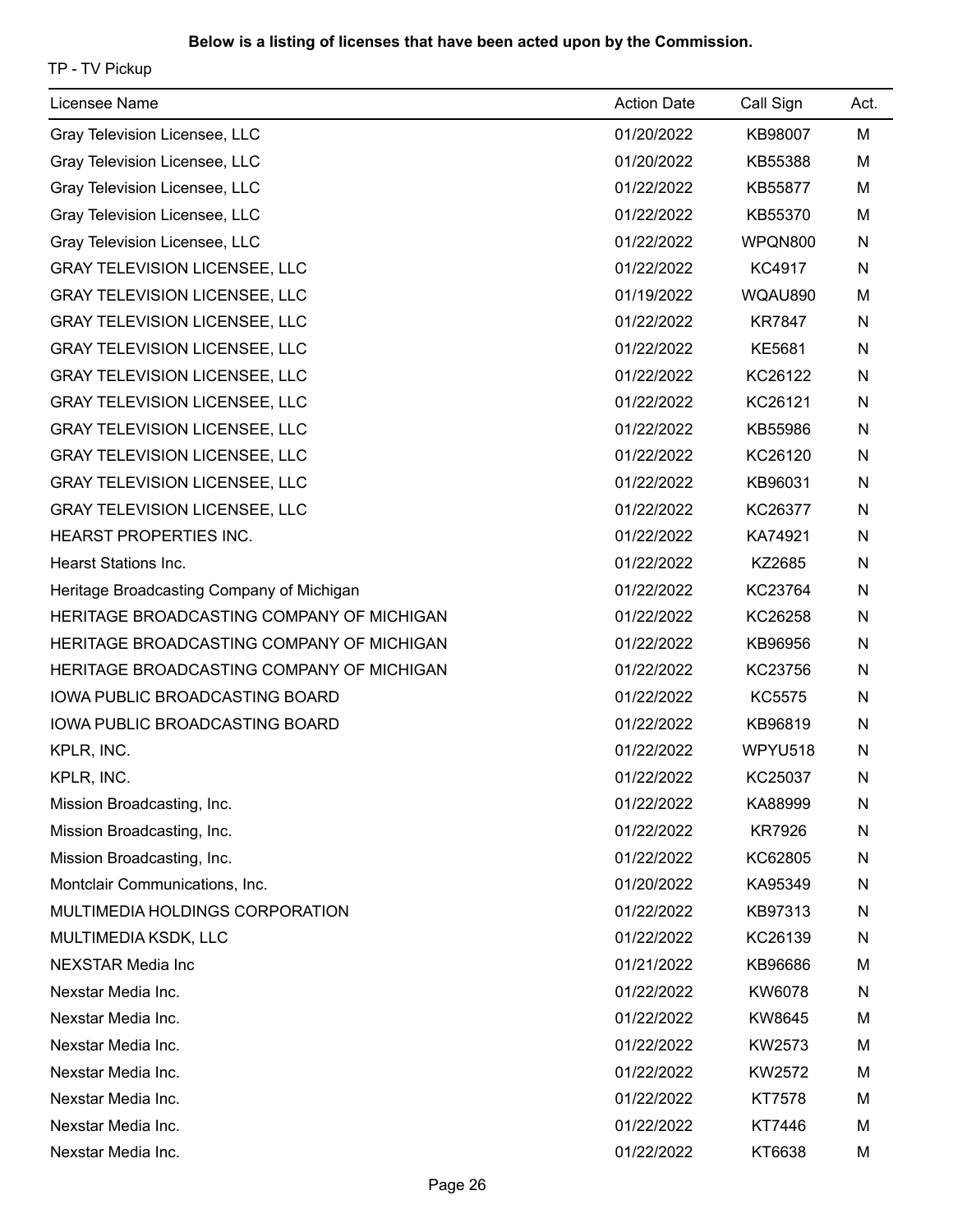TP - TV Pickup

| Licensee Name                            | <b>Action Date</b> | Call Sign     | Act. |
|------------------------------------------|--------------------|---------------|------|
| Nexstar Media Inc.                       | 01/22/2022         | <b>KE5937</b> | M    |
| Nexstar Media Inc.                       | 01/22/2022         | KE5936        | M    |
| Nexstar Media Inc.                       | 01/22/2022         | KB55367       | M    |
| Nexstar Media Inc.                       | 01/22/2022         | KB55093       | M    |
| ROCHESTER TV LICENSE COMPANY, LLC        | 01/22/2022         | KB97035       | N    |
| <b>SCRIPPS BROADCASTING HOLDINGS LLC</b> | 01/22/2022         | KC26379       | N    |
| SCRIPPS BROADCASTING HOLDINGS LLC        | 01/22/2022         | KB97267       | N    |
| SCRIPPS BROADCASTING HOLDINGS LLC        | 01/22/2022         | KB79280       | N    |
| SEAL ROCK BROADCASTERS, L.L.C.           | 01/20/2022         | KC25008       | M    |
| SINCLAIR BOISE LICENSEE, LLC             | 01/22/2022         | KC26266       | M    |
| SINCLAIR BOISE LICENSEE, LLC             | 01/22/2022         | KA95328       | M    |
| SINCLAIR EUGENE LICENSEE, LLC            | 01/21/2022         | KG8647        | M    |
| SINCLAIR PORTLAND LICENSEE, LLC          | 01/22/2022         | KW5926        | M    |
| SINCLAIR PORTLAND LICENSEE, LLC          | 01/22/2022         | KW5925        | M    |
| SINCLAIR PORTLAND LICENSEE, LLC          | 01/22/2022         | KF5065        | M    |
| SINCLAIR PORTLAND LICENSEE, LLC          | 01/22/2022         | KB55283       | M    |
| SINCLAIR YAKIMA LICENSEE, LLC            | 01/22/2022         | KC25039       | M    |
| ST. JOSEPH TV LICENSE COMPANY, LLC       | 01/22/2022         | KC26093       | N    |
| TEGNA BROADCAST HOLDINGS, LLC            | 01/22/2022         | <b>KS2075</b> | N    |
| TEGNA BROADCAST HOLDINGS, LLC            | 01/22/2022         | KA44292       | N    |
| Tribune Broadcasting Company II LLC      | 01/22/2022         | KQ6614        | N    |
| Tribune Broadcasting Company II LLC      | 01/22/2022         | KR4694        | N    |
| WABC Television (New York), LLC          | 01/22/2022         | KK4462        | M    |
| WABC Television (New York), LLC          | 01/22/2022         | KK4431        | M    |
| WABC Television (New York), LLC          | 01/22/2022         | KK4428        | м    |
| WABC Television (New York), LLC          | 01/22/2022         | KC26097       | M    |
| WABC Television (New York), LLC          | 01/22/2022         | KB55900       | M    |
| WABC Television (New York), LLC          | 01/22/2022         | KK4542        | M    |
| WABC Television (New York), LLC          | 01/22/2022         | KA41481       | M    |
| WABC Television (New York), LLC          | 01/22/2022         | KA41459       | M    |
| WABC Television (New York), LLC          | 01/22/2022         | KA40716       | M    |
| WABC Television (New York), LLC          | 01/22/2022         | WPNF933       | М    |
| WABC Television (New York), LLC          | 01/22/2022         | <b>WHS674</b> | M    |
| WABC Television (New York), LLC          | 01/22/2022         | KS2169        | M    |
| WABC Television (New York), LLC          | 01/22/2022         | <b>KK5793</b> | M    |
| WATERMAN BROADCASTING OF FLORIDA, LLC    | 01/22/2022         | KC24921       | N    |
| WATERMAN BROADCASTING OF FLORIDA, LLC    | 01/22/2022         | KA54836       | N    |
| WATERMAN BROADCASTING OF FLORIDA, LLC    | 01/22/2022         | KM3442        | N    |
| WNWO LICENSEE, LLC                       | 01/22/2022         | KS2195        | M    |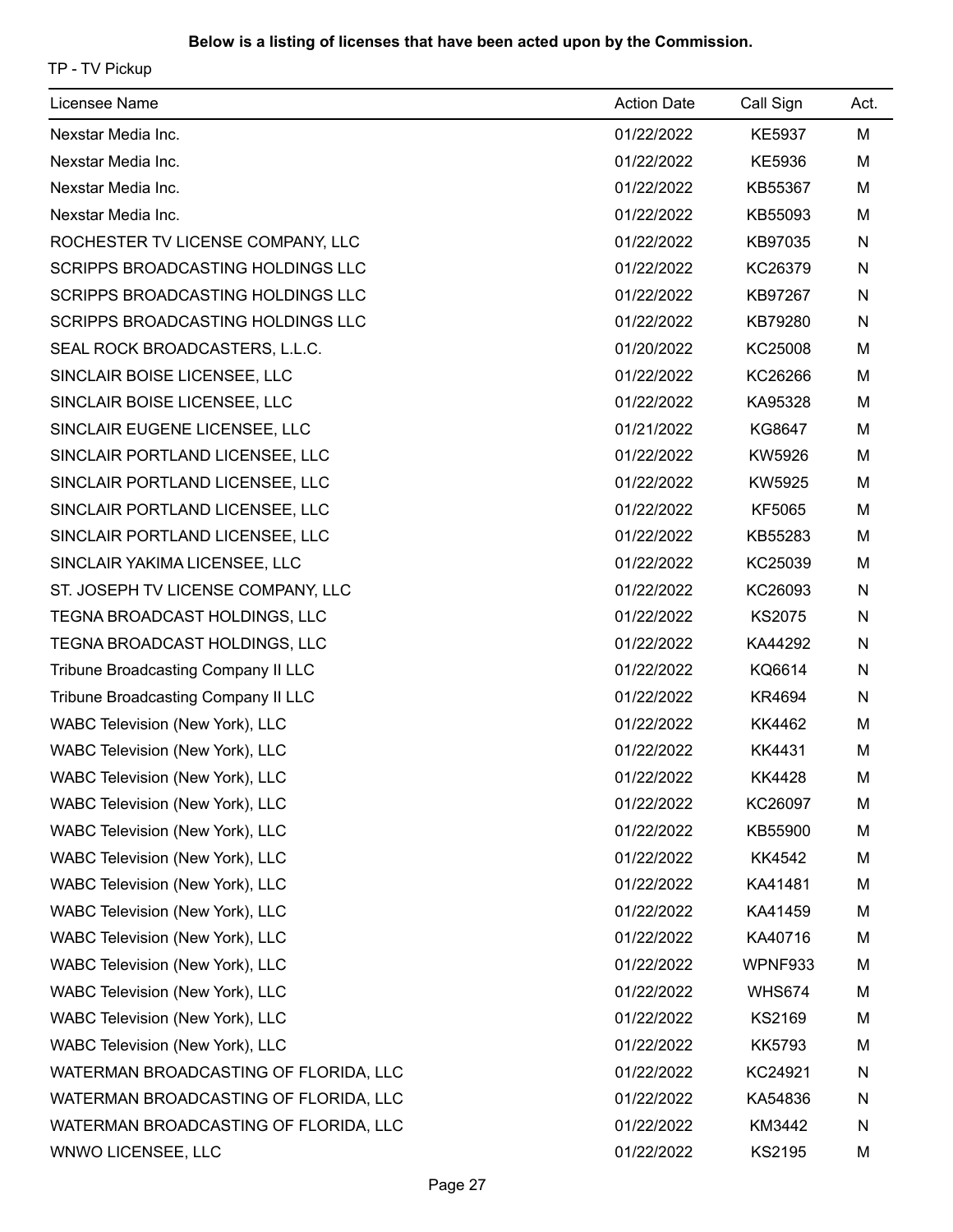TP - TV Pickup

| Licensee Name      | <b>Action Date</b> | Call Sign | Act. |
|--------------------|--------------------|-----------|------|
| WNWO LICENSEE, LLC | 01/22/2022         | KJ7659    | М    |
| WWAY-TV, LLC       | 01/20/2022         | KA88576   | N    |

# TS - TV Studio Transmitter Link

| Licensee Name                                   | <b>Action Date</b> | Call Sign     | Act. |
|-------------------------------------------------|--------------------|---------------|------|
| BLUESTONE LICENSE HOLDINGS LLC                  | 01/19/2022         | WPWI347       | M    |
| BLUESTONE LICENSE HOLDINGS LLC                  | 01/19/2022         | WPQP568       | M    |
| <b>BLUESTONE LICENSE HOLDINGS LLC</b>           | 01/19/2022         | <b>KNO71</b>  | M    |
| BOARD OF GOVERNORS OF MISSOURI STATE UNIVERSITY | 01/22/2022         | WREN264       | N    |
| BOARD OF GOVERNORS OF MISSOURI STATE UNIVERSITY | 01/22/2022         | <b>WBB484</b> | N    |
| <b>BRANSON VISITORS TV, LLC</b>                 | 01/22/2022         | WQOV446       | N    |
| Cedar-Rapids TV License Company, LLC            | 01/22/2022         | KAN98         | N    |
| CHRISTIAN TELEVISION NETWORK OF IOWA, INC.      | 01/22/2022         | KWU78         | N    |
| Flint TV License Company, LLC                   | 01/19/2022         | KQK47         | M    |
| FOX TELEVISION STATIONS, LLC                    | 01/19/2022         | WQQC355       | M    |
| FOX TELEVISION STATIONS, LLC                    | 01/19/2022         | WQPW499       | M    |
| FOX TELEVISION STATIONS, LLC                    | 01/19/2022         | WPOT230       | M    |
| Gray Television Licensee, LLC                   | 01/22/2022         | WPQN802       | N    |
| Gray Television Licensee, LLC                   | 01/22/2022         | <b>WHY215</b> | N    |
| Gray Television Licensee, LLC                   | 01/22/2022         | KBM40         | N    |
| Gray Television Licensee, LLC                   | 01/22/2022         | <b>WCX615</b> | N    |
| Gray Television Licensee, LLC                   | 01/22/2022         | <b>WCX614</b> | N    |
| Gray Television Licensee, LLC                   | 01/22/2022         | WQDD840       | M    |
| Gray Television Licensee, LLC                   | 01/22/2022         | <b>WHS486</b> | M    |
| Gray Television Licensee, LLC                   | 01/20/2022         | KCK48         | M    |
| Gray Television Licensee, LLC                   | 01/22/2022         | KOT34         | M    |
| <b>GRAY TELEVISION LICENSEE, LLC</b>            | 01/19/2022         | <b>KIN26</b>  | M    |
| <b>GRAY TELEVISION LICENSEE, LLC</b>            | 01/22/2022         | <b>WLF891</b> | N    |
| <b>GRAY TELEVISION LICENSEE, LLC</b>            | 01/22/2022         | KYP21         | N    |
| <b>GRAY TELEVISION LICENSEE, LLC</b>            | 01/22/2022         | WPWH798       | N    |
| <b>GRAY TELEVISION LICENSEE, LLC</b>            | 01/22/2022         | <b>WHG369</b> | N    |
| <b>GRAY TELEVISION LICENSEE, LLC</b>            | 01/22/2022         | WPWH492       | N    |
| <b>GRAY TELEVISION LICENSEE, LLC</b>            | 01/22/2022         | WPWH491       | N    |
| <b>GRAY TELEVISION LICENSEE, LLC</b>            | 01/22/2022         | KAL33         | N    |
| <b>GRAY TELEVISION LICENSEE, LLC</b>            | 01/22/2022         | <b>KAI33</b>  | N    |
| <b>GRAY TELEVISION LICENSEE, LLC</b>            | 01/22/2022         | WAE20         | N    |
| Harrisburg TV License Company, LLC              | 01/22/2022         | <b>KSI70</b>  | N    |
| HEARST PROPERTIES INC.                          | 01/22/2022         | WSJ68         | N    |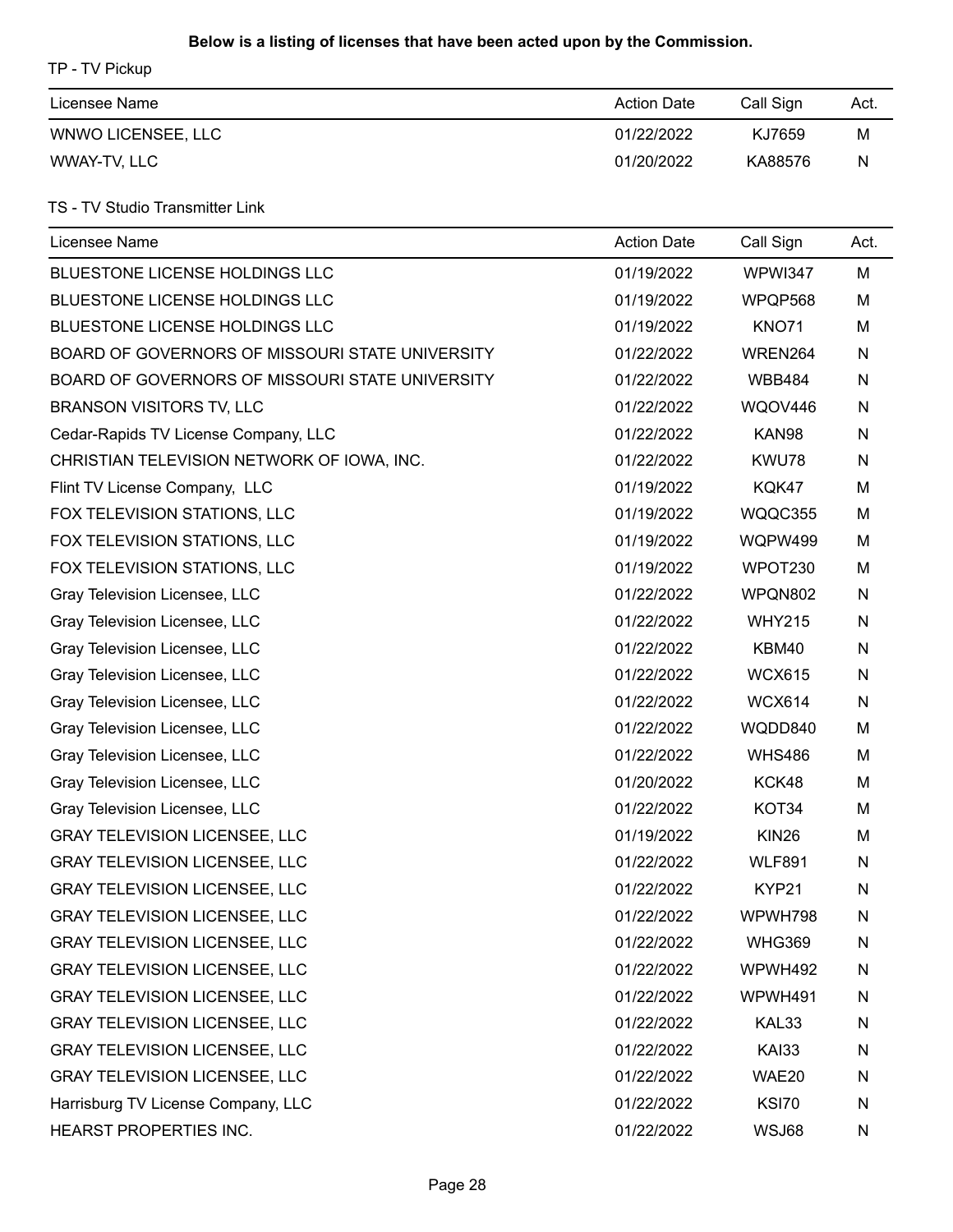TS - TV Studio Transmitter Link

| Licensee Name                             | <b>Action Date</b> | Call Sign     | Act. |
|-------------------------------------------|--------------------|---------------|------|
| <b>Hearst Stations Inc.</b>               | 01/22/2022         | WPZU801       | N    |
| <b>Hearst Stations Inc.</b>               | 01/22/2022         | <b>WHY781</b> | N    |
| <b>Hearst Stations Inc.</b>               | 01/22/2022         | <b>WHY779</b> | N    |
| Hearst Stations Inc.                      | 01/22/2022         | <b>WCD733</b> | N    |
| Heritage Broadcasting Company of Michigan | 01/22/2022         | <b>WLO243</b> | N    |
| HERITAGE BROADCASTING COMPANY OF MICHIGAN | 01/22/2022         | <b>WLE875</b> | N    |
| HERITAGE BROADCASTING COMPANY OF MICHIGAN | 01/22/2022         | <b>WLE288</b> | N    |
| IOWA PUBLIC BROADCASTING BOARD            | 01/22/2022         | <b>WHG380</b> | N    |
| <b>KNLC-TV LLC</b>                        | 01/22/2022         | <b>WHY870</b> | N    |
| KPLR, INC.                                | 01/22/2022         | WQLR794       | N    |
| KPLR, INC.                                | 01/22/2022         | WQLQ861       | N    |
| KPLR, INC.                                | 01/22/2022         | WPJA582       | N    |
| KPLR, INC.                                | 01/22/2022         | <b>WMV648</b> | N    |
| Mission Broadcasting, Inc.                | 01/22/2022         | WRE38         | N    |
| MISSION BROADCASTING, INC.                | 01/21/2022         | WQCA934       | M    |
| Montclair Communications, Inc.            | 01/20/2022         | <b>WLI438</b> | N    |
| MULTIMEDIA HOLDINGS CORPORATION           | 01/22/2022         | <b>WLF290</b> | N    |
| MULTIMEDIA KSDK, LLC                      | 01/22/2022         | KBA75         | N    |
| <b>NEXSTAR Media Inc</b>                  | 01/21/2022         | <b>WHG362</b> | M    |
| Nexstar Media Inc.                        | 01/22/2022         | WQME429       | N    |
| Nexstar Media Inc.                        | 01/22/2022         | WRCW957       | M    |
| Nexstar Media Inc.                        | 01/22/2022         | WRCW679       | M    |
| Nexstar Media Inc.                        | 01/22/2022         | WQJV388       | M    |
| Nexstar Media Inc.                        | 01/22/2022         | WPOS815       | M    |
| Nexstar Media Inc.                        | 01/22/2022         | WPXS767       | M    |
| Nexstar Media Inc.                        | 01/22/2022         | WQIV664       | N    |
| Nexstar Media Inc.                        | 01/22/2022         | <b>WHS242</b> | N    |
| Nexstar Media Inc.                        | 01/22/2022         | KAS30         | N    |
| Public Television 19, Inc.                | 01/22/2022         | <b>WCX609</b> | N    |
| Radiant Life Ministries, Inc.             | 01/22/2022         | <b>WLF716</b> | N    |
| RADIANT LIFE MINISTRIES, INC.             | 01/22/2022         | <b>WHA832</b> | N    |
| ROCHESTER TV LICENSE COMPANY, LLC         | 01/22/2022         | WQHL536       | N    |
| ROCHESTER TV LICENSE COMPANY, LLC         | 01/22/2022         | WQHL531       | N    |
| SCRIPPS BROADCASTING HOLDINGS LLC         | 01/22/2022         | WQJK762       | N    |
| SCRIPPS BROADCASTING HOLDINGS LLC         | 01/22/2022         | WQJK761       | N    |
| SEAL ROCK BROADCASTERS, L.L.C.            | 01/20/2022         | <b>WLP208</b> | M    |
| SEAL ROCK BROADCASTERS, L.L.C.            | 01/20/2022         | <b>WGX262</b> | М    |
| SINCLAIR BOISE LICENSEE, LLC              | 01/22/2022         | KUX97         | М    |
| SINCLAIR BOISE LICENSEE, LLC              | 01/22/2022         | WQCH491       | M    |